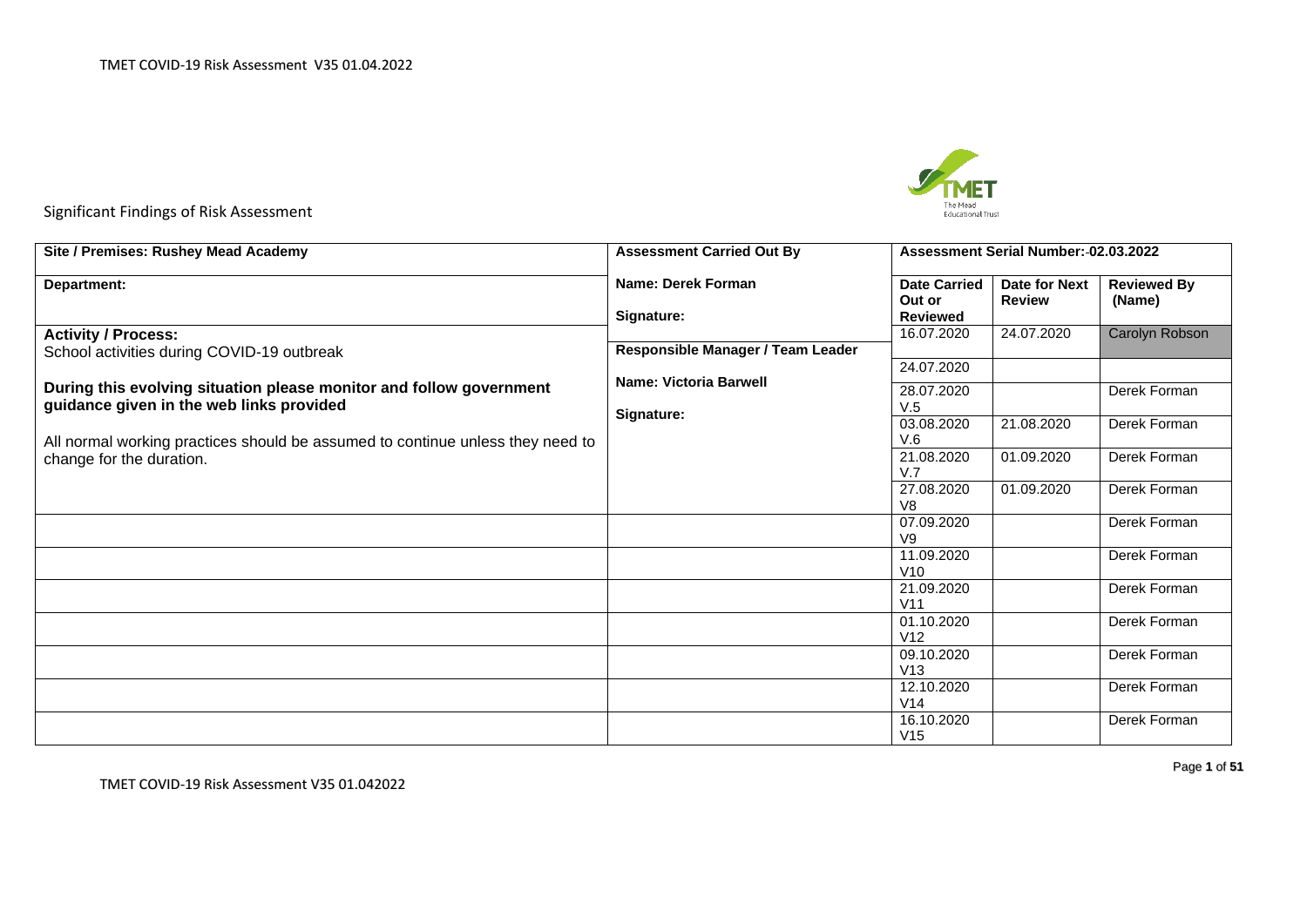| 27.10.2020        | <b>Tracy James</b> |
|-------------------|--------------------|
| V16               |                    |
| 06.11.2020        | Derek Forman       |
| V17               |                    |
| 20.11.2020        | Derek Forman       |
| V18               |                    |
| 14.12.2020        | Derek Forman       |
| V19               |                    |
| 04.01.2021        | Derek Forman       |
| V20               |                    |
| 07.01.2021        | Derek Forman       |
| V <sub>21</sub>   |                    |
| 28.01.2021        | Derek Forman       |
| V <sub>22</sub>   |                    |
| 04.02.2021        | Derek Forman       |
| V23               |                    |
| 25.02.2021        | Derek Forman       |
| V24               |                    |
|                   |                    |
| Review            | Carolyn Robson     |
|                   |                    |
| 11.03.2021        | Derek Forman       |
| V25               |                    |
| 12.04.2021<br>V26 | Derek Forman       |
|                   |                    |
| 17.05.2021        | Derek Forman       |
| V27               |                    |
| 15.06.2021        | Derek Forman       |
| V28               |                    |
| 16.08.2021        | Derek Forman       |
| V29               |                    |
| 24.08.2021        | Derek Forman       |
| V30               |                    |
| 02.09.2021        | Derek Forman       |
| V31               |                    |
| 17.12.2021<br>V32 | Derek Forman       |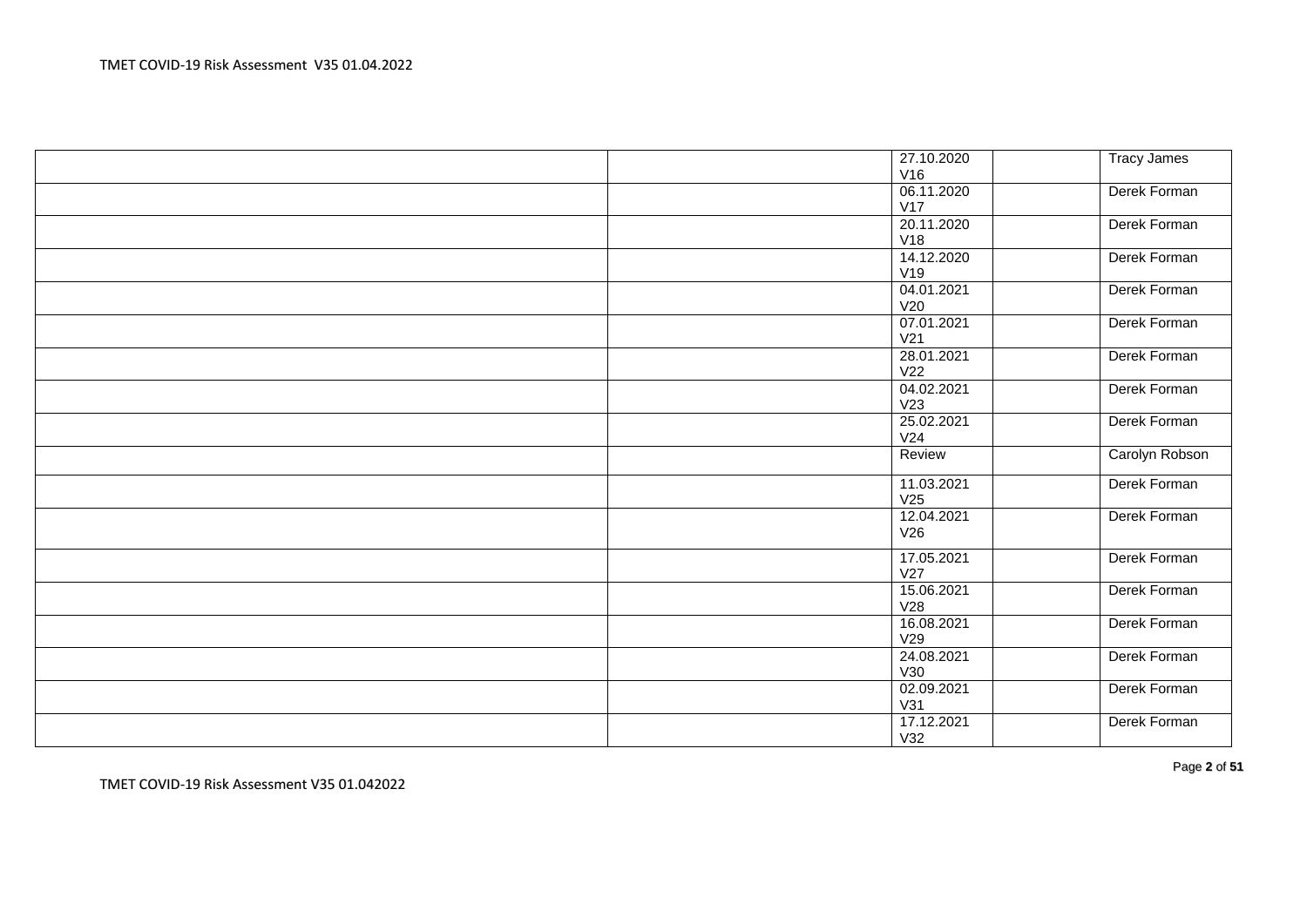| 04.01.2022 | Derek Forman |
|------------|--------------|
| V33        |              |
| 02.03.2022 | Derek Forman |
| V34        |              |
| 01.04.2022 | Derek Forman |
| V35        |              |

#### **Risk Rating.**

The Risk Rating process is provided for guidance only. It is the risk assessors' evaluation of the risks that is important, and this may differ from the result indicated by the risk rating matrix. Even after taking the risk rating into consideration employers still have a duty to ensure that sufficient and adequate control measures are in place to ensure that any remaining risks are kept as low as is reasonably practicable.

| <b>General</b><br><b>Principles of</b><br><b>Control</b> | <b>Prevention:</b>                                                                                                                                                                                                                                                                                                                                                                                                                                                                                                                                                                                        |                                                                                               |                                                                                                                                                                                                                                                                                                                                                                                                                                                                                                                                                                                                                                                                                                                                                                                                                                                                                                                                                                                                                       | <b>Response to any infection:</b>                                    |                                |                                                                                                                                                                                                                                                                                                        |  |  |  |  |  |  |
|----------------------------------------------------------|-----------------------------------------------------------------------------------------------------------------------------------------------------------------------------------------------------------------------------------------------------------------------------------------------------------------------------------------------------------------------------------------------------------------------------------------------------------------------------------------------------------------------------------------------------------------------------------------------------------|-----------------------------------------------------------------------------------------------|-----------------------------------------------------------------------------------------------------------------------------------------------------------------------------------------------------------------------------------------------------------------------------------------------------------------------------------------------------------------------------------------------------------------------------------------------------------------------------------------------------------------------------------------------------------------------------------------------------------------------------------------------------------------------------------------------------------------------------------------------------------------------------------------------------------------------------------------------------------------------------------------------------------------------------------------------------------------------------------------------------------------------|----------------------------------------------------------------------|--------------------------------|--------------------------------------------------------------------------------------------------------------------------------------------------------------------------------------------------------------------------------------------------------------------------------------------------------|--|--|--|--|--|--|
|                                                          | There is no 'one size fits all' off-the-shelf suite of control measures to<br>suit every school or circumstance. The control measures are based<br>upon the principles of,<br>Avoiding contact with those who have symptoms.<br>Frequent hand cleaning & good respiratory hygiene<br>practices.<br>Regular cleaning of settings.<br>Effective ventilation.<br>-Even where these principles cannot be adopted in full, even a partial<br>adoption of them would be beneficial in reducing the risk.<br>It should also be remembered that more than one of the principles<br>can be adopted simultaneously. |                                                                                               | The wearing of face masks/coverings in areas of the school where this is not<br>required by Government guidance or legislation is not expected to be a routine<br>control measure, unless specific risks have been identified, or if it is identified as<br>a control measure within the body of this risk assessment.<br>However, the School will support any individual who chooses to wear one in<br>those areas where it is not mandated<br>Appropriate respiratory protective equipment/face masks are to be considered<br>where effective separation cannot be maintained if dealing with a suspect case;<br>This would normally be to the standard of a Fluid Resistant Surgical-Mask.<br>However, if dealing with a student with complex medical needs where aerosol<br>generating procedures are performed an FFP3 standard face mask should be<br>worn, for which face fit testing (FFT) must be completed beforehand. Other<br>appropriate PPE may also be required - refer to latest government guidance: |                                                                      |                                |                                                                                                                                                                                                                                                                                                        |  |  |  |  |  |  |
| What are the<br><b>Hazards?</b> (What<br>can go wrong)   | Who might<br>be Harmed<br>& How?                                                                                                                                                                                                                                                                                                                                                                                                                                                                                                                                                                          | <b>Existing Control Measures</b><br>(What are you already doing to manage the hazards/risks?) | Likeli<br>hood                                                                                                                                                                                                                                                                                                                                                                                                                                                                                                                                                                                                                                                                                                                                                                                                                                                                                                                                                                                                        | <b>Risk Rating with</b><br>controls in place<br>Impact /<br>Severity | <b>Risk</b><br>Rating<br>Score | <b>Additional</b><br>Action<br><b>Additional Controls Required</b><br>By<br>Action<br>(Where the existing controls are insufficient<br>When<br>Completed<br>to reduce the risk to an acceptable level)<br>(Initials)<br>$\circ$<br>Use the scoring table below to assist in<br>n.<br>planning actions. |  |  |  |  |  |  |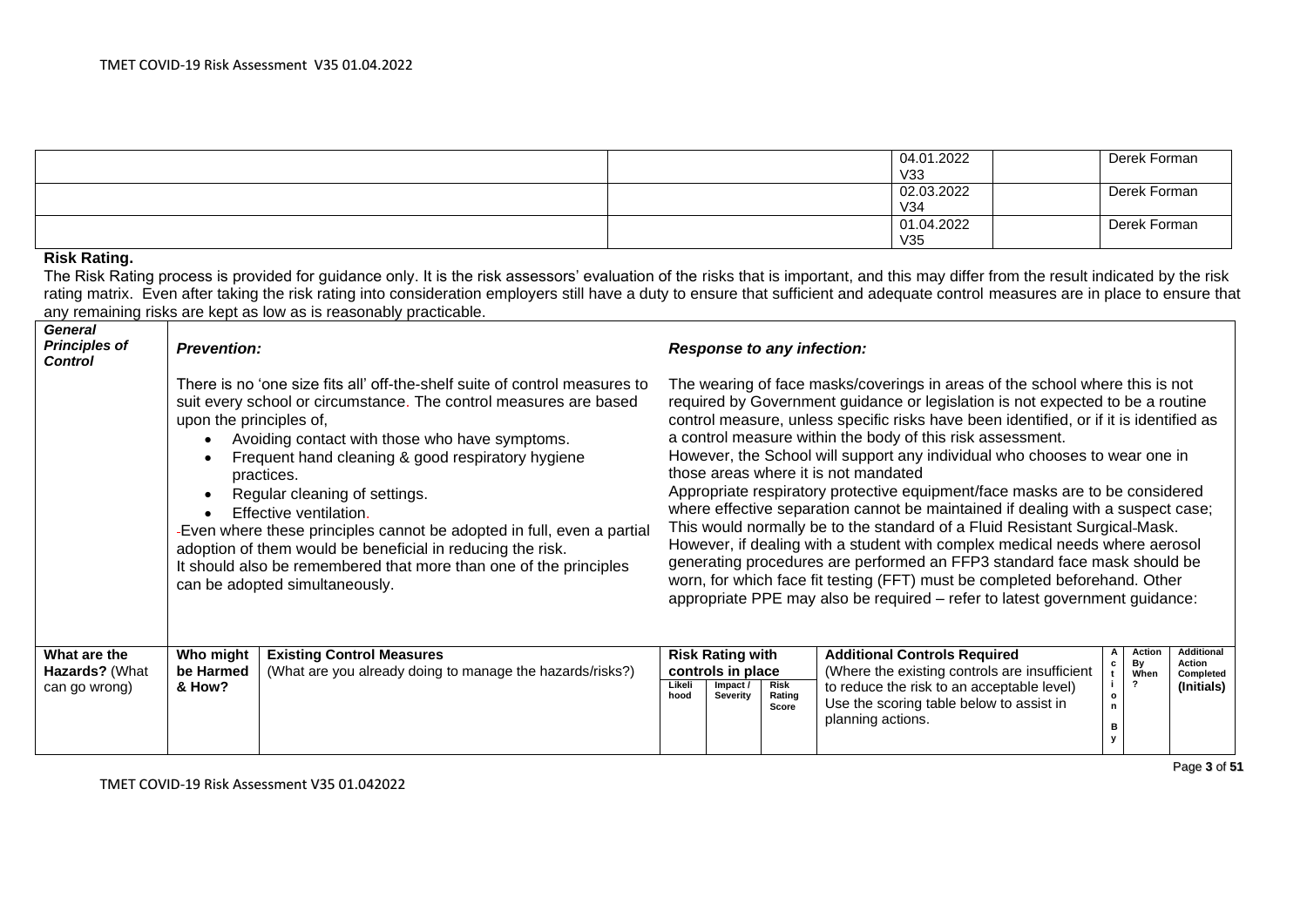| Staff,          |                                                           | 3 | 3 | 9 |  |  |
|-----------------|-----------------------------------------------------------|---|---|---|--|--|
| Students,       | <b>Lateral Flow Test Results</b>                          |   |   |   |  |  |
| <b>Visitors</b> | A negative result will allow the tested person to remain  |   |   |   |  |  |
|                 | in school. If the result is positive the tested person is |   |   |   |  |  |
|                 | advised to stay at home and avoid contact with other      |   |   |   |  |  |
|                 | people.                                                   |   |   |   |  |  |
|                 | This stay-at-home advice is initially for 10 days unless  |   |   |   |  |  |
|                 | the following circumstances apply.                        |   |   |   |  |  |
|                 | After 5 days, they may choose to take a Lateral Flow      |   |   |   |  |  |
|                 | Device (LFD) Test followed by another the next day - if   |   |   |   |  |  |
|                 | both are negative, and they do not have a temperature,    |   |   |   |  |  |
|                 | they can return to their normal routine.                  |   |   |   |  |  |
|                 | Where tests are carried out at home the results should    |   |   |   |  |  |
|                 | be reported to NHS Test and Trace as soon as the test     |   |   |   |  |  |
|                 | is completed either online or by telephone as per the     |   |   |   |  |  |
|                 | instructions in the home test kit.                        |   |   |   |  |  |
|                 |                                                           |   |   |   |  |  |
|                 | <b>LATERAL FLOW TEST INCIDENT REPORTING</b>               |   |   |   |  |  |
|                 | Incidents regarding LFT testing are reported as follows:  |   |   |   |  |  |
|                 |                                                           |   |   |   |  |  |
|                 | Home testing Clinical Incidents to -                      |   |   |   |  |  |
|                 | https://coronavirus-yellowcard.mhra.gov.uk & the SLT      |   |   |   |  |  |
|                 | Home testing Non-Clinical Incidents to -                  |   |   |   |  |  |
|                 | NHS Test & Trace Service Telephone Nº 119 & the SLT       |   |   |   |  |  |
|                 |                                                           |   |   |   |  |  |
|                 | It is important that all incidents related to testing are |   |   |   |  |  |
|                 | recorded, including void results.                         |   |   |   |  |  |
|                 |                                                           |   |   |   |  |  |
|                 |                                                           |   |   |   |  |  |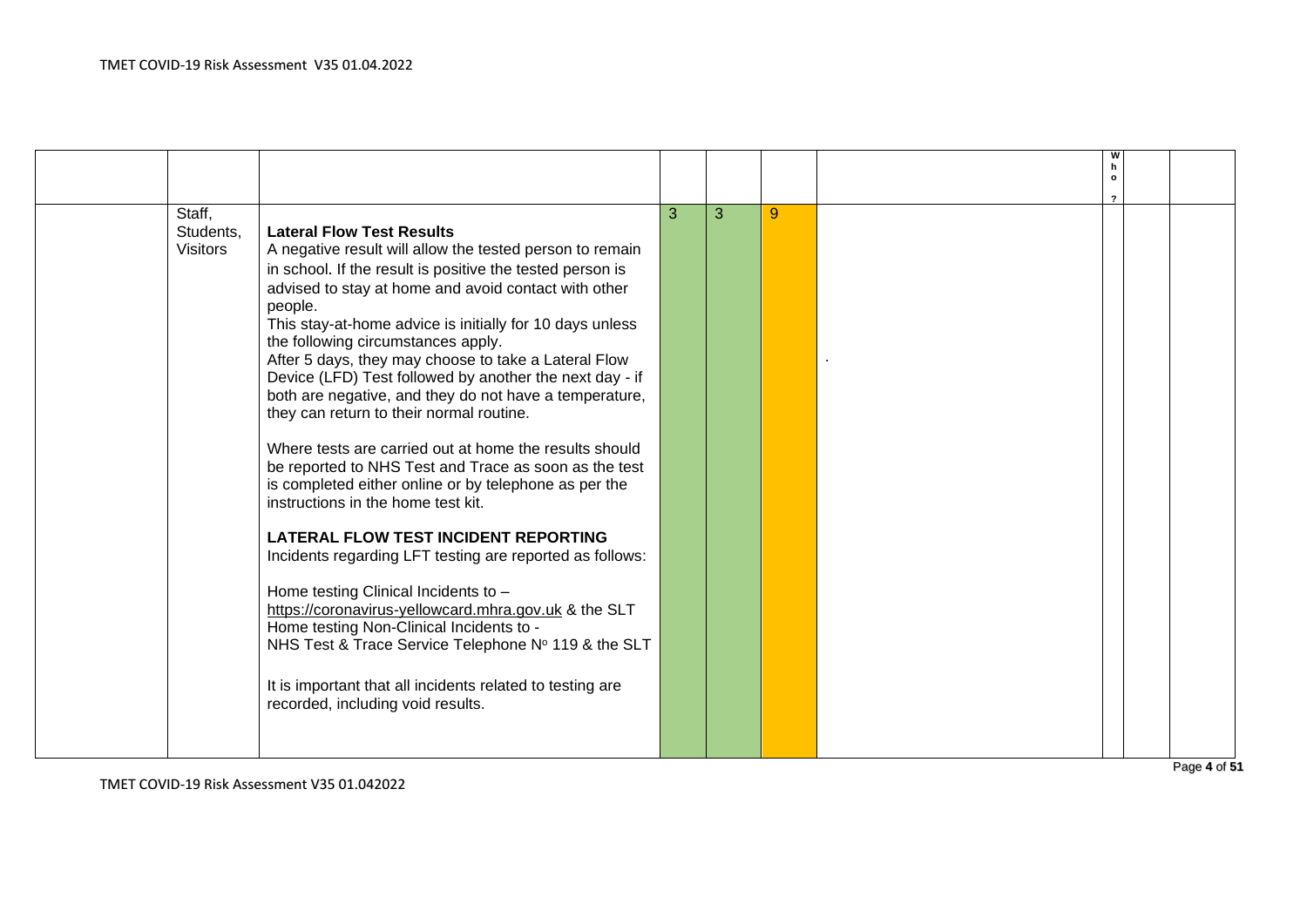|  | Staff will use their own personal judgement in adopting<br>additional control measures to minimise their own<br>exposure risks to Covid 19.                                                                                         |  |  |  |  |
|--|-------------------------------------------------------------------------------------------------------------------------------------------------------------------------------------------------------------------------------------|--|--|--|--|
|  | All persons are expected to limit close contacts as far<br>as is reasonably practicable with those persons they do<br>not normally live with (i.e., considering the frequency,<br>duration & numbers of contacts).                  |  |  |  |  |
|  | Meetings outside are prioritised over meetings indoors<br>as meetings outside are less prone to virus spreading,                                                                                                                    |  |  |  |  |
|  | Records are maintained of staff, visitor & contractor<br>attendance for NHS Test & Trace purposes                                                                                                                                   |  |  |  |  |
|  | Welfare facilities are provided which contain suitable<br>levels of soap and hand sanitiser.                                                                                                                                        |  |  |  |  |
|  | Frequent hand washing/sanitising is carried out by all<br>persons throughout the day, including before & after<br>eating, after sneezing & coughing or using tissues. After<br>washing hands for at least 20 seconds, they are then |  |  |  |  |
|  | dried using hand driers / disposable towels etc, which<br>are disposed of into the bins provided.<br>For students' regular hand washing / sanitising would<br>include washing / sanitising their hands, on arrival, after           |  |  |  |  |
|  | breaks, before & after lunch, after using the toilet and<br>when changing rooms.<br>For SEN students regular hand washing / sanitising is                                                                                           |  |  |  |  |
|  | as for other students (see above) however SEN<br>students may need additional support, encouragement,<br>or supervision for this. Where possible, there should be                                                                   |  |  |  |  |
|  | an identified adult documented through the SEND                                                                                                                                                                                     |  |  |  |  |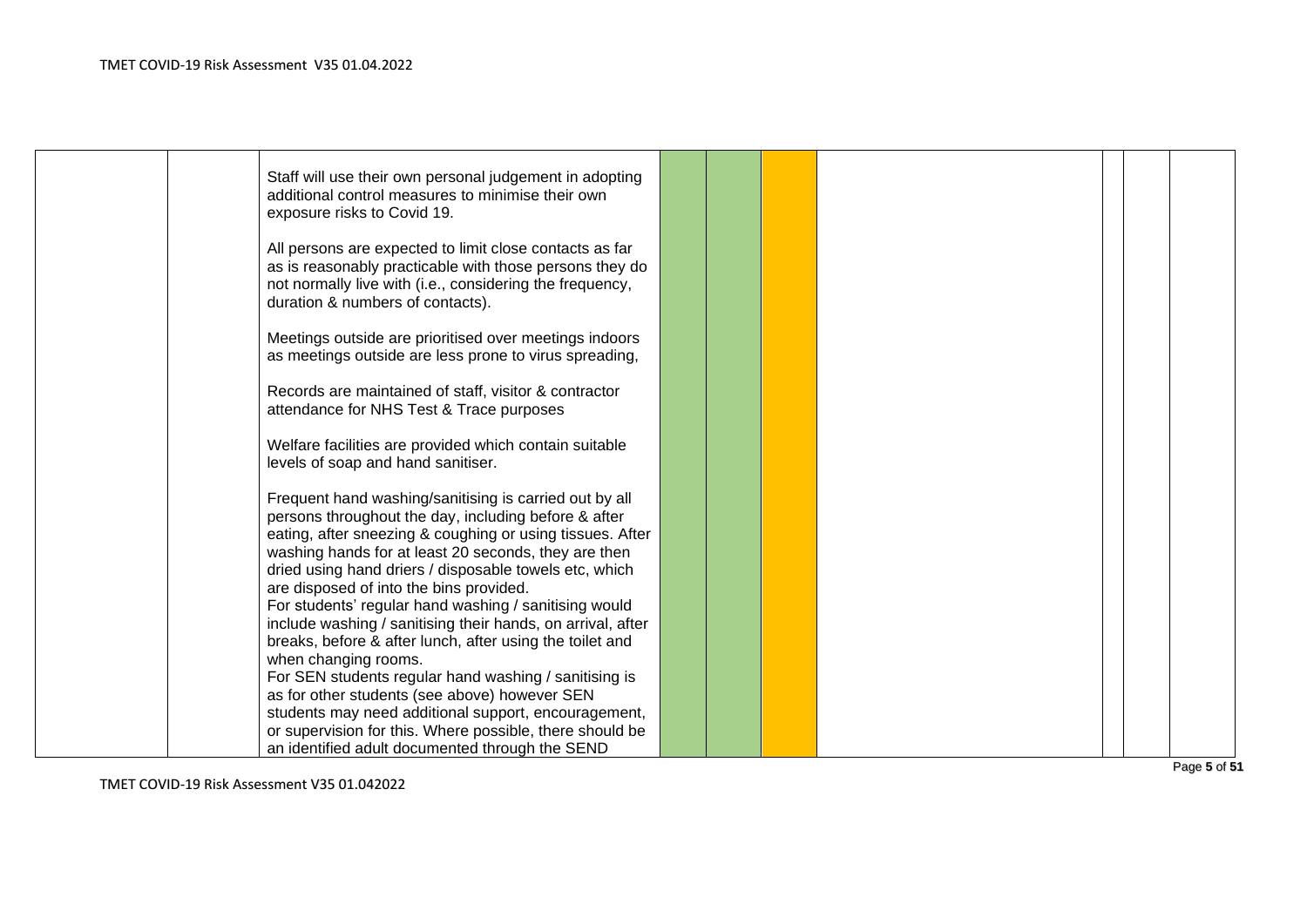| individual risk assessment.                                                                        |  |  |  |  |
|----------------------------------------------------------------------------------------------------|--|--|--|--|
| Individual Risk Assessments have been completed for                                                |  |  |  |  |
| SEND and Vulnerable students.                                                                      |  |  |  |  |
| Evidence: Risk Assessments saved on shared drive.                                                  |  |  |  |  |
|                                                                                                    |  |  |  |  |
| All persons are reminded to not touch their eyes, nose,                                            |  |  |  |  |
| or mouth if their hands are not clean. Information on not                                          |  |  |  |  |
| touching eyes, nose mouth included in staff & student                                              |  |  |  |  |
| briefings / Parent Communication.                                                                  |  |  |  |  |
| Evidence: Parent letter / Parent Flyer / Staff Briefings                                           |  |  |  |  |
|                                                                                                    |  |  |  |  |
| Hand sanitiser units are available in all corridors and                                            |  |  |  |  |
| near all entrances/exits, and hand sanitiser bottles are                                           |  |  |  |  |
| in all classrooms.                                                                                 |  |  |  |  |
|                                                                                                    |  |  |  |  |
| All units are kept fully stocked. These are to be used by                                          |  |  |  |  |
| all persons when entering and leaving the area.                                                    |  |  |  |  |
|                                                                                                    |  |  |  |  |
| See hand washing guidance.                                                                         |  |  |  |  |
| https://www.nhs.uk/live-well/healthy-body/best-way-to-                                             |  |  |  |  |
| wash-your-hands/                                                                                   |  |  |  |  |
|                                                                                                    |  |  |  |  |
| Electric hand dryers are enabled & paper towel                                                     |  |  |  |  |
| provided with separate bins in communal hand washing                                               |  |  |  |  |
|                                                                                                    |  |  |  |  |
| areas                                                                                              |  |  |  |  |
| Drying of hands with disposable paper towels.                                                      |  |  |  |  |
|                                                                                                    |  |  |  |  |
| https://www.nursingtimes.net/news/research-and-<br>innovation/paper-towels-much-more-effective-at- |  |  |  |  |
|                                                                                                    |  |  |  |  |
| removing-viruses-than-hand-dryers-17-04-2020/                                                      |  |  |  |  |
|                                                                                                    |  |  |  |  |
| Checks in place to ensure soap, paper towels &                                                     |  |  |  |  |
| sanitising stations have adequate supplies.                                                        |  |  |  |  |
| Evidence: Signing log sheets in place at all toilets -                                             |  |  |  |  |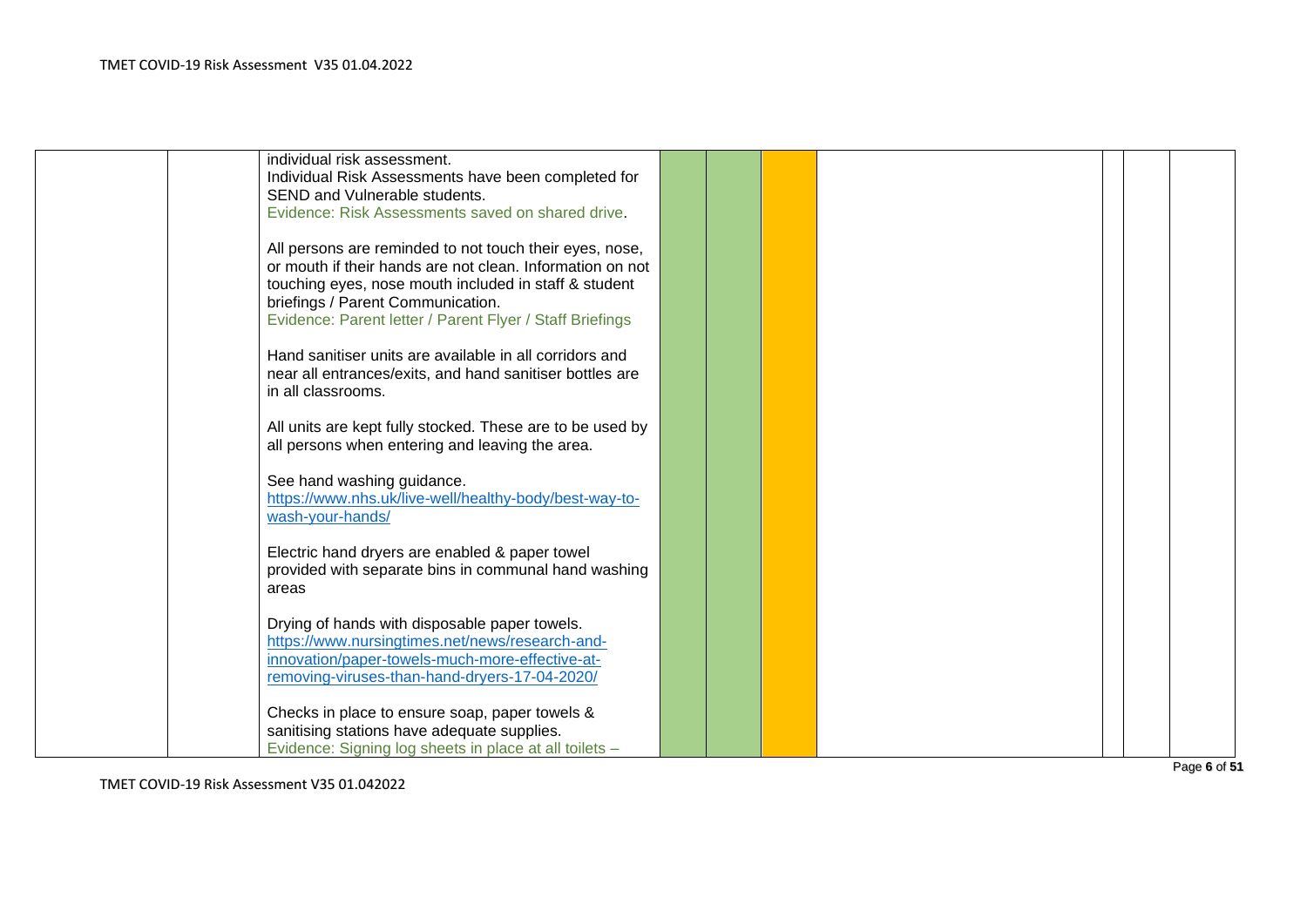| Kept in Site file each week.                               |  |  |  |  |
|------------------------------------------------------------|--|--|--|--|
| Evidence: Site team complete and record checks of all      |  |  |  |  |
|                                                            |  |  |  |  |
| sanitising stations / PPE stations each evening.           |  |  |  |  |
|                                                            |  |  |  |  |
| There is no need for anything other than normal            |  |  |  |  |
| personal hygiene and washing of clothes following a        |  |  |  |  |
| day in an educational or student care setting.             |  |  |  |  |
|                                                            |  |  |  |  |
| Clear signage and information are displayed reminding      |  |  |  |  |
| all persons of hygiene and hand washing requirements.      |  |  |  |  |
|                                                            |  |  |  |  |
| This information is also easily understandable to small    |  |  |  |  |
| children where necessary.                                  |  |  |  |  |
|                                                            |  |  |  |  |
| Tissues will be provided for employees and SEN             |  |  |  |  |
| students along with bins for their disposal.               |  |  |  |  |
| All persons use a tissue when coughing or sneezing         |  |  |  |  |
| and place the used tissue in the bin before washing        |  |  |  |  |
| their hands.                                               |  |  |  |  |
| If a tissue is not available coughing or sneezing into the |  |  |  |  |
|                                                            |  |  |  |  |
| crook of the elbow, and washing hands afterwards is an     |  |  |  |  |
| acceptable alternative.                                    |  |  |  |  |
|                                                            |  |  |  |  |
| Contact with personnel suspected of having caught          |  |  |  |  |
| COVID-19 will be avoided.                                  |  |  |  |  |
|                                                            |  |  |  |  |
| If persons disclose that persons living with them are      |  |  |  |  |
| self-isolating, they should be encouraged to take an       |  |  |  |  |
| <b>LFT</b>                                                 |  |  |  |  |
|                                                            |  |  |  |  |
|                                                            |  |  |  |  |
| Any existing individual risk assessments (disability,      |  |  |  |  |
| young persons, or new / expectant mothers) to be           |  |  |  |  |
| reviewed.                                                  |  |  |  |  |
|                                                            |  |  |  |  |
| Good respiratory hygiene and skin cleaning hygiene         |  |  |  |  |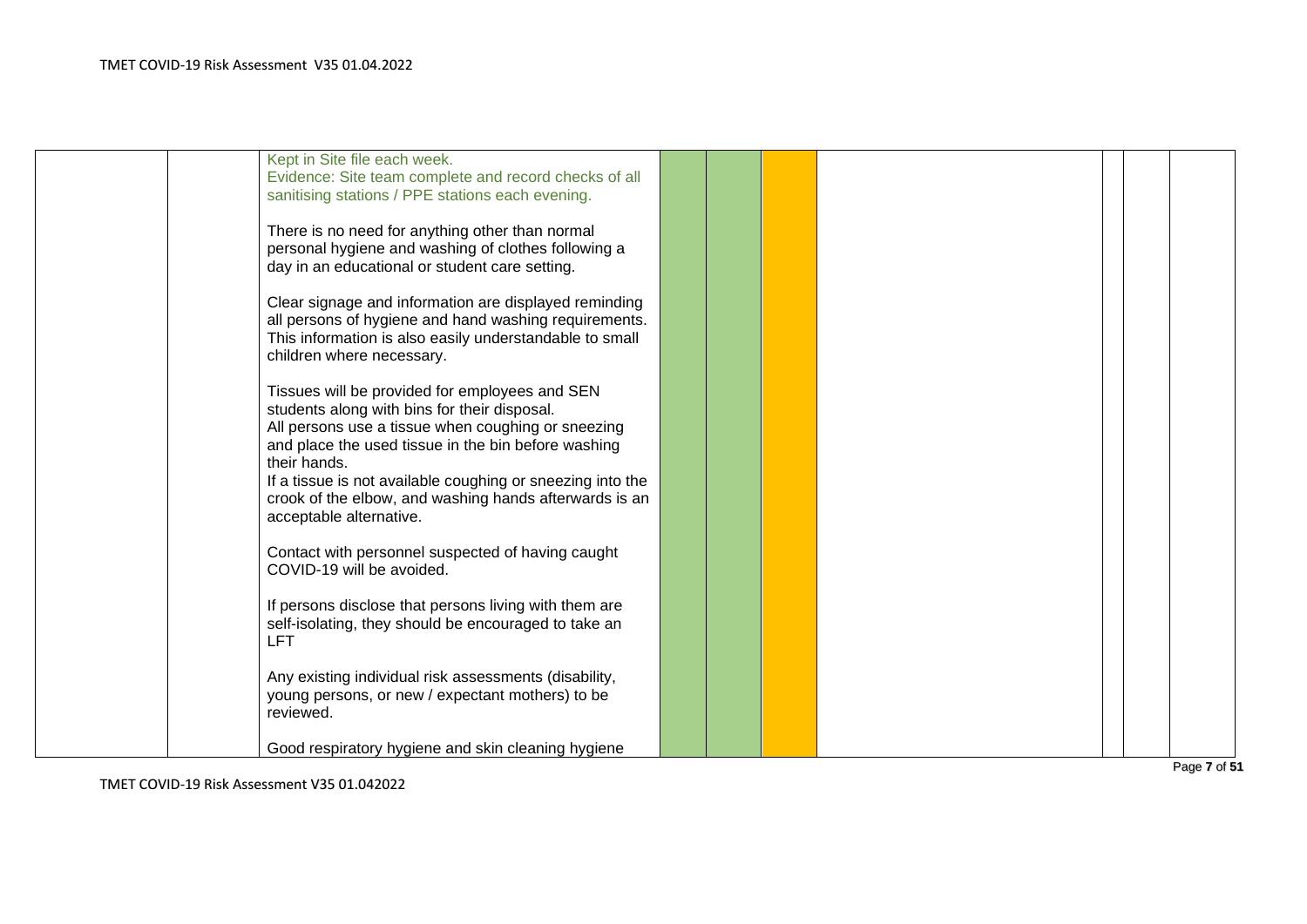| measures are to be always followed.                                                                                     |  |  |  |  |
|-------------------------------------------------------------------------------------------------------------------------|--|--|--|--|
| Parents, contractors, etc are to be informed of the                                                                     |  |  |  |  |
| COVID 19 safety precautions of the school (Based                                                                        |  |  |  |  |
| upon Government Guidance and this risk assessment).                                                                     |  |  |  |  |
| Contingency plans are in place to provide remote                                                                        |  |  |  |  |
| learning for students where this becomes necessary.                                                                     |  |  |  |  |
| This risk assessment and any safe systems of work                                                                       |  |  |  |  |
| must be communicated to staff before they start work                                                                    |  |  |  |  |
| and be available in school. Staff to sign to say they                                                                   |  |  |  |  |
| have read and will comply.                                                                                              |  |  |  |  |
| The SLT have ensured that a system is in place to                                                                       |  |  |  |  |
| monitor and enforce the Covid 19 safety arrangements                                                                    |  |  |  |  |
| identified in this risk assessment.                                                                                     |  |  |  |  |
| Records are kept of classes, groups, staff, visitors, and                                                               |  |  |  |  |
| their close contacts, so that these can be provided to                                                                  |  |  |  |  |
| the Local Public Health Team if required.                                                                               |  |  |  |  |
|                                                                                                                         |  |  |  |  |
| Where Covid 19 transmission rates become high, or                                                                       |  |  |  |  |
| if instructed by Public Health<br>face coverings are recommended to be worn by pupils                                   |  |  |  |  |
| (11 years old & above) and by members of Staff,                                                                         |  |  |  |  |
| visitors & contractors etc in crowded and enclosed                                                                      |  |  |  |  |
| spaces, especially where they meet people they do not                                                                   |  |  |  |  |
| usually meet (i.e., when moving around communal                                                                         |  |  |  |  |
| spaces such as school corridors etc).                                                                                   |  |  |  |  |
| With the standard exceptions for disabilities / breathing<br>difficulties / lip reading etc applying. There may also be |  |  |  |  |
| valid reasons for not wearing masks during strenuous                                                                    |  |  |  |  |
|                                                                                                                         |  |  |  |  |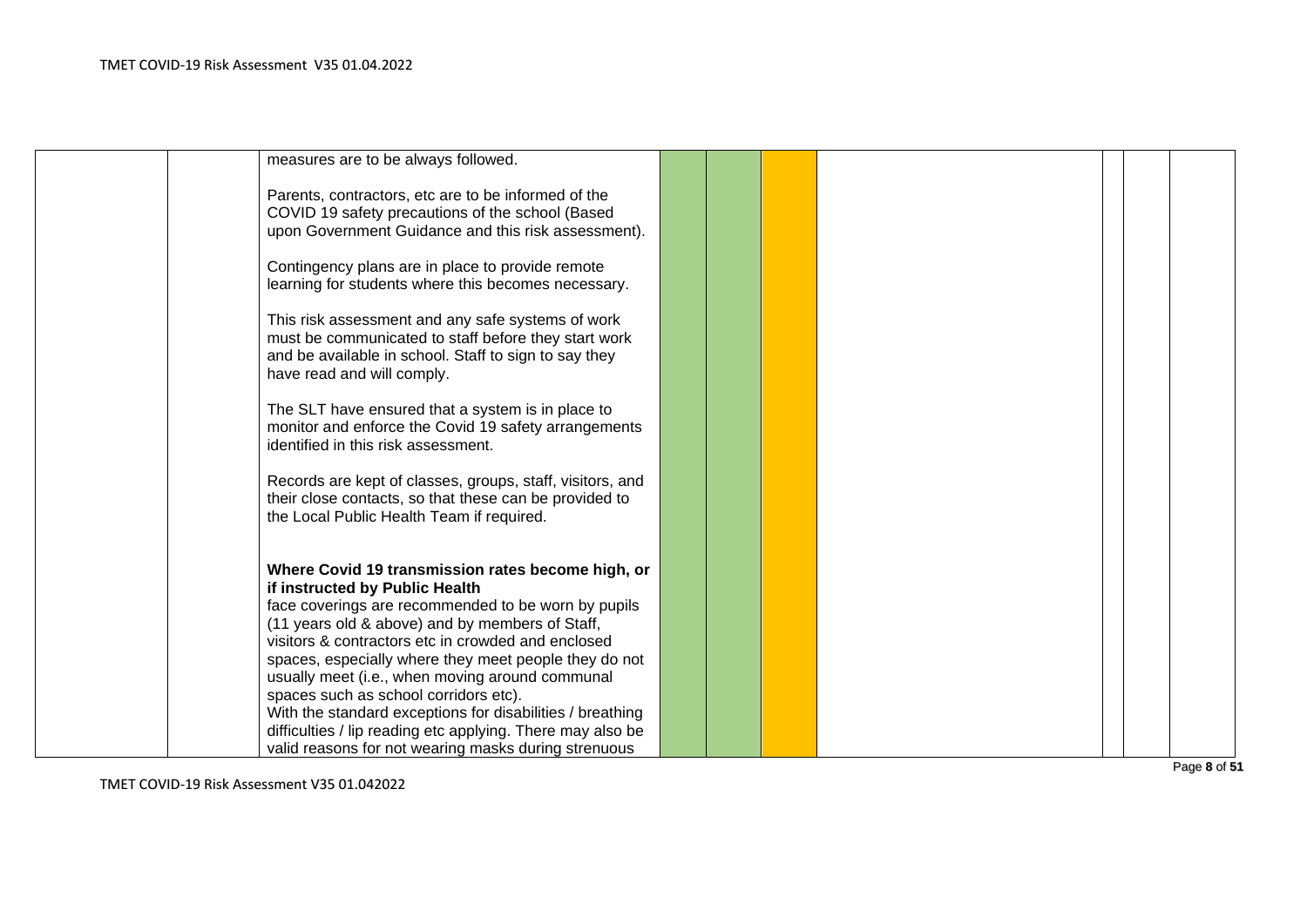| physical activity.                                                                                           |  |  |  |  |
|--------------------------------------------------------------------------------------------------------------|--|--|--|--|
| Face coverings are not required outdoors.                                                                    |  |  |  |  |
|                                                                                                              |  |  |  |  |
| Notes for face coverings if used,                                                                            |  |  |  |  |
| Wash/sanitise hands before & after donning &                                                                 |  |  |  |  |
| doffing face coverings.                                                                                      |  |  |  |  |
| Avoid touching the part of the face covering                                                                 |  |  |  |  |
| over the mouth & nose.                                                                                       |  |  |  |  |
| Change face coverings if these become damp                                                                   |  |  |  |  |
| or contaminated, or if the parts covering the<br>mouth & nose have been touched.                             |  |  |  |  |
|                                                                                                              |  |  |  |  |
| Avoid taking off and putting on the face<br>covering a lot in quick succession.                              |  |  |  |  |
|                                                                                                              |  |  |  |  |
| <b>Exemptions</b>                                                                                            |  |  |  |  |
| Some individuals are exempt from wearing face                                                                |  |  |  |  |
| coverings. This applies to those who:                                                                        |  |  |  |  |
| . • cannot put on, wear, or remove a face covering                                                           |  |  |  |  |
| because of a physical or mental illness or impairment or                                                     |  |  |  |  |
| disability                                                                                                   |  |  |  |  |
| • speak to or help someone who relies on lip reading,                                                        |  |  |  |  |
| clear sound or facial expression to communicate.                                                             |  |  |  |  |
|                                                                                                              |  |  |  |  |
| Staff who wish to wear face coverings in the classroom<br>will be allowed to do so for their own well-being. |  |  |  |  |
|                                                                                                              |  |  |  |  |
| Where a student is struggling to access a face                                                               |  |  |  |  |
| covering, or where they are unable to use their face                                                         |  |  |  |  |
| covering due to having forgotten it, or it has become                                                        |  |  |  |  |
| soiled or unsafe, the academy has a contingency                                                              |  |  |  |  |
| supply available to meet such needs.                                                                         |  |  |  |  |
| No -one is to be excluded from education on the                                                              |  |  |  |  |
| grounds that they are not wearing a face covering.                                                           |  |  |  |  |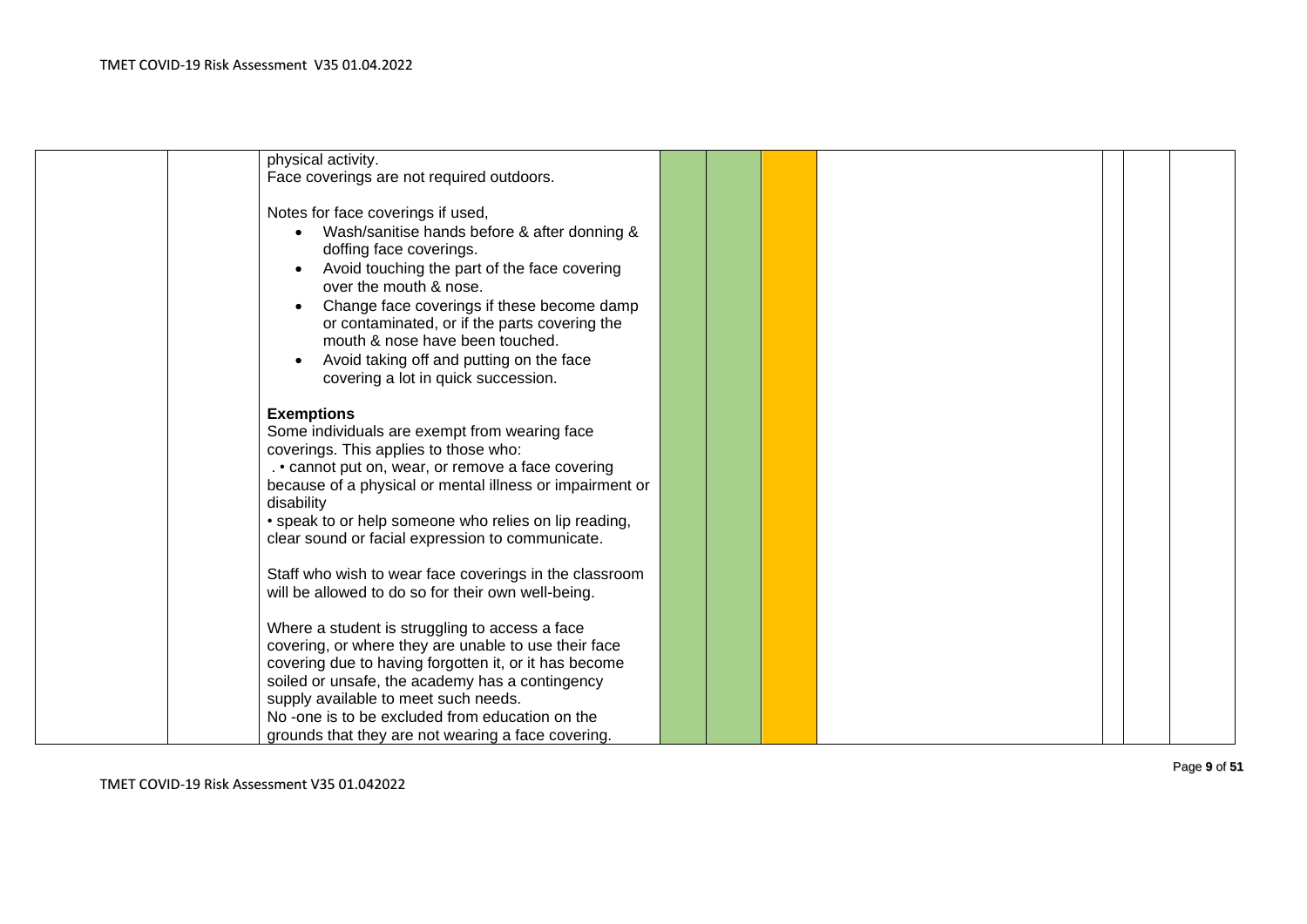| Schools coronavirus (COVID-19) operational guidance                                                               |  |  |  |  |
|-------------------------------------------------------------------------------------------------------------------|--|--|--|--|
| (publishing.service.gov.uk)                                                                                       |  |  |  |  |
|                                                                                                                   |  |  |  |  |
| PPE Guidance sheets provided for cleaning staff and                                                               |  |  |  |  |
| frontline first aid staff included in First aid rooms,<br>cleaners' cupboards, and induction packs for cleaners / |  |  |  |  |
| first aiders.                                                                                                     |  |  |  |  |
|                                                                                                                   |  |  |  |  |
| Safe working in education, childcare and children's                                                               |  |  |  |  |
| social care provides                                                                                              |  |  |  |  |
|                                                                                                                   |  |  |  |  |
| <b>WHO / PHE Posters:</b>                                                                                         |  |  |  |  |
| Clear signage and information are displayed reminding                                                             |  |  |  |  |
| all persons of respiratory hygiene and hand washing                                                               |  |  |  |  |
| requirements.                                                                                                     |  |  |  |  |
| Posters, leaflets, and other materials are displayed in:<br>Reception areas                                       |  |  |  |  |
| Classrooms                                                                                                        |  |  |  |  |
| <b>Toilets</b>                                                                                                    |  |  |  |  |
| Notice boards in staffrooms, workrooms and                                                                        |  |  |  |  |
| staff kitchens                                                                                                    |  |  |  |  |
| Meeting rooms<br>$\bullet$                                                                                        |  |  |  |  |
| This information has been made easily understandable                                                              |  |  |  |  |
| to SEND and EAL students                                                                                          |  |  |  |  |
| https://www.gov.uk/government/publications/guidance-                                                              |  |  |  |  |
| to-employers-and-businesses-about-covid-19                                                                        |  |  |  |  |
| Good respiratory hygiene:                                                                                         |  |  |  |  |
| Good respiratory hygiene ensured following the 'catch                                                             |  |  |  |  |
| it, bin it, kill it approach.                                                                                     |  |  |  |  |
|                                                                                                                   |  |  |  |  |
| Tissues provided in all classrooms and staff bases for                                                            |  |  |  |  |
| the use of staff and students along with bins for their                                                           |  |  |  |  |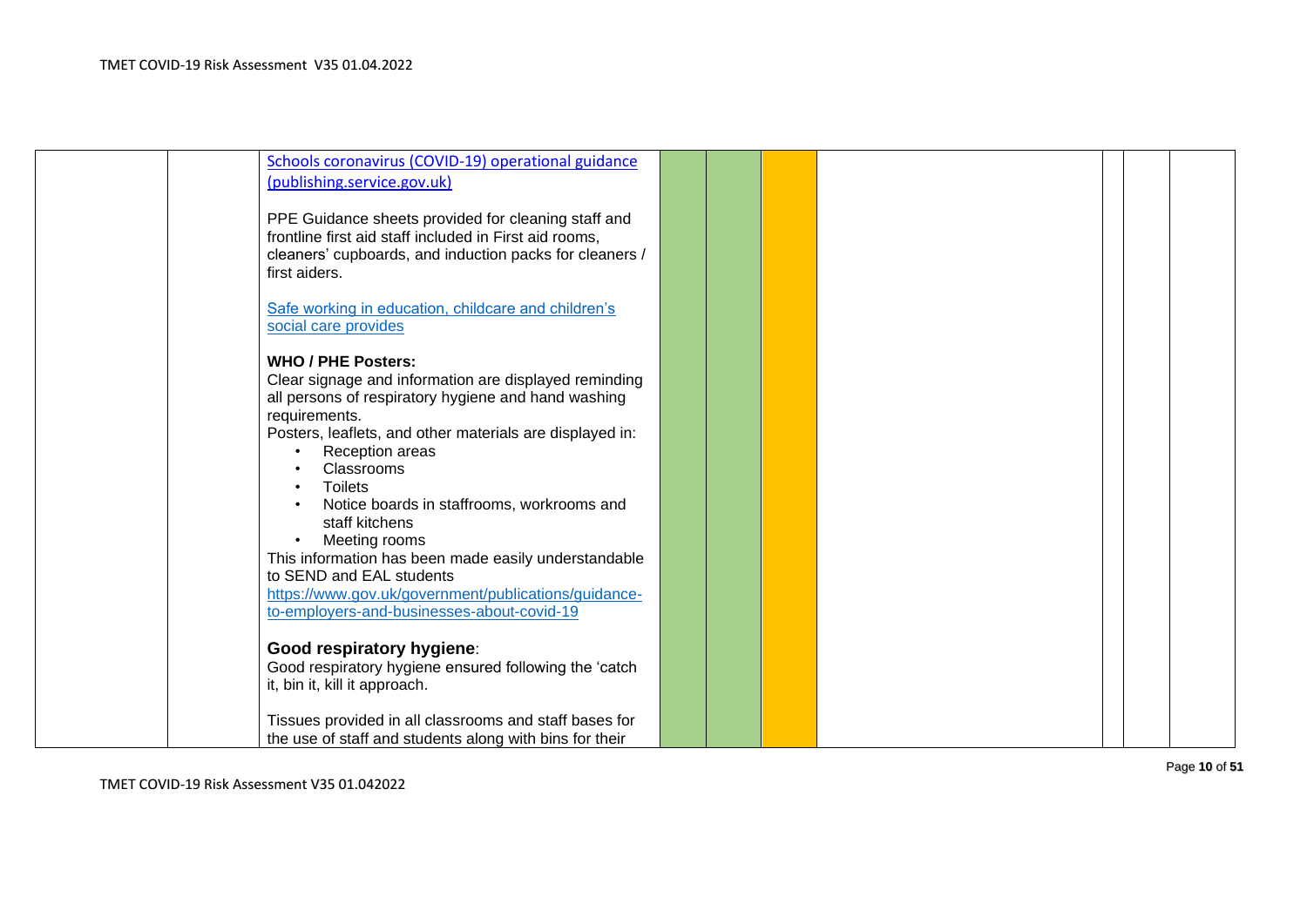|  | disposal.                                                 |  |  |  |  |
|--|-----------------------------------------------------------|--|--|--|--|
|  |                                                           |  |  |  |  |
|  | <b>Ventilation</b>                                        |  |  |  |  |
|  | The school is well ventilated, and a comfortable          |  |  |  |  |
|  | teaching environment is maintained by a variety of        |  |  |  |  |
|  | measures including:                                       |  |  |  |  |
|  | • mechanical ventilation systems – adjusted to increase   |  |  |  |  |
|  | the ventilation rate wherever possible and checked to     |  |  |  |  |
|  | confirm that normal operation meets current guidance.     |  |  |  |  |
|  | Where possible, systems are adjusted to full fresh air    |  |  |  |  |
|  | or, where not, the systems are operated as normal         |  |  |  |  |
|  | where they are within a single room and supplemented      |  |  |  |  |
|  | by an outdoor air supply. Desk or ceiling fans can be     |  |  |  |  |
|  | used provided that the area is well ventilated, but they  |  |  |  |  |
|  | should not be used in poorly ventilated areas.            |  |  |  |  |
|  | • natural ventilation - windows are opened but in cooler  |  |  |  |  |
|  | weather they are opened just enough to provide            |  |  |  |  |
|  | constant background ventilation and opened more fully     |  |  |  |  |
|  | during breaks to purge the air in the space. Opening      |  |  |  |  |
|  | internal doors also assists with creating a throughput of |  |  |  |  |
|  | air. Doors are propped open to reduce contact points,     |  |  |  |  |
|  | provided fire safety, security & safeguarding             |  |  |  |  |
|  | requirements are not compromised. Fire doors are not      |  |  |  |  |
|  | held open - unless using devices that automatically       |  |  |  |  |
|  | release them in the event of a fire alarm activation.     |  |  |  |  |
|  | Where necessary external opening doors are also used      |  |  |  |  |
|  | (if they are not fire doors and where safe to do so).     |  |  |  |  |
|  | Areas of poor ventilation to be identified, and measures  |  |  |  |  |
|  | taken where possible to increase ventilation in these     |  |  |  |  |
|  | areas.                                                    |  |  |  |  |
|  | Carbon Dioxide monitors to be used to identify areas of   |  |  |  |  |
|  | poor ventilation, following the manufacturer's            |  |  |  |  |
|  | instructions to ensure accurate results.                  |  |  |  |  |
|  | Air cleaning & filtration units to be considered in some  |  |  |  |  |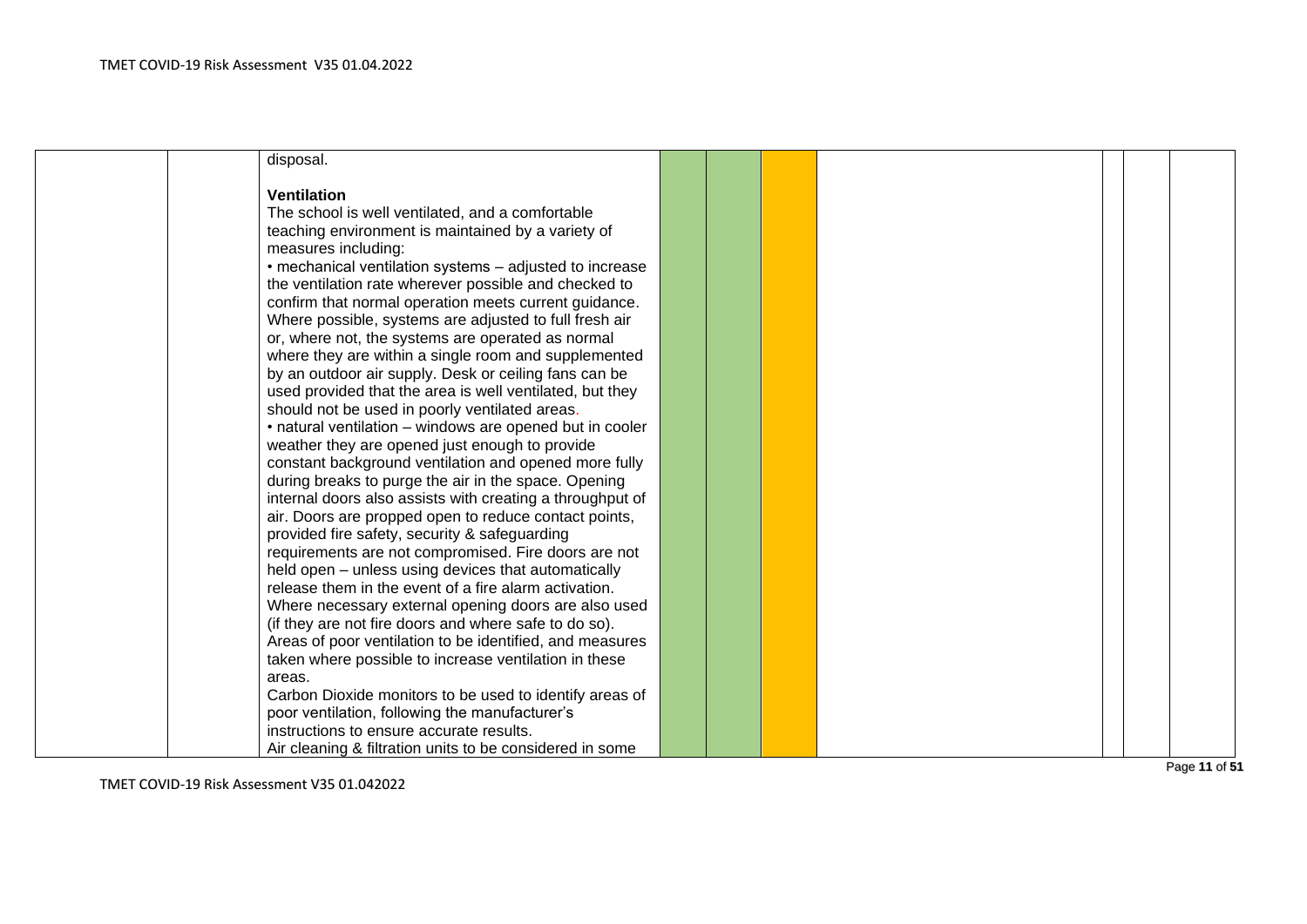| circumstances where poor ventilation remains an issue                                                                                                                                                                                                                                                                                                                                                                                                                                                                                                                                                                                                                                                                                        |  |  |  |  |
|----------------------------------------------------------------------------------------------------------------------------------------------------------------------------------------------------------------------------------------------------------------------------------------------------------------------------------------------------------------------------------------------------------------------------------------------------------------------------------------------------------------------------------------------------------------------------------------------------------------------------------------------------------------------------------------------------------------------------------------------|--|--|--|--|
| To balance the need for increased ventilation while<br>maintaining a comfortable temperature, the following<br>measures are also used as appropriate:<br>• high level windows are opened in preference to low<br>level to reduce draughts.<br>• the ventilation is increased while spaces are<br>unoccupied (e.g., between classes, during break and<br>lunch, when a room is unused).<br>• additional, suitable indoor clothing is allowed i.e.,<br>students are permitted to wear thermal t-shirts/vests,<br>long sleeve and preferably white, under their formal<br>school shirt and a formal school jumper.<br>• furniture rearranged where possible to avoid direct<br>drafts.<br>Heating is used as necessary to ensure comfort levels |  |  |  |  |
| are maintained particularly in occupied spaces.<br>Where ventilation units have filters, enhanced<br>precautions are taken when changing filters.<br>See HSE guidance<br>https://www.hse.gov.uk/coronavirus/equipment-and-<br>machinery/air-conditioning-and-ventilation.htm<br>https://www.cibse.org/coronavirus-covid-<br>19/coronavirus,-sars-cov-2,-covid-19-and-hvac-systems<br><b>Minimise contacts:</b><br>Students, staff, and other adults do not come into the<br>school if they have coronavirus (COVID-19) symptoms<br>or have tested positive in the last 7 days. Anyone<br>developing those symptoms during the school day is<br>sent home                                                                                     |  |  |  |  |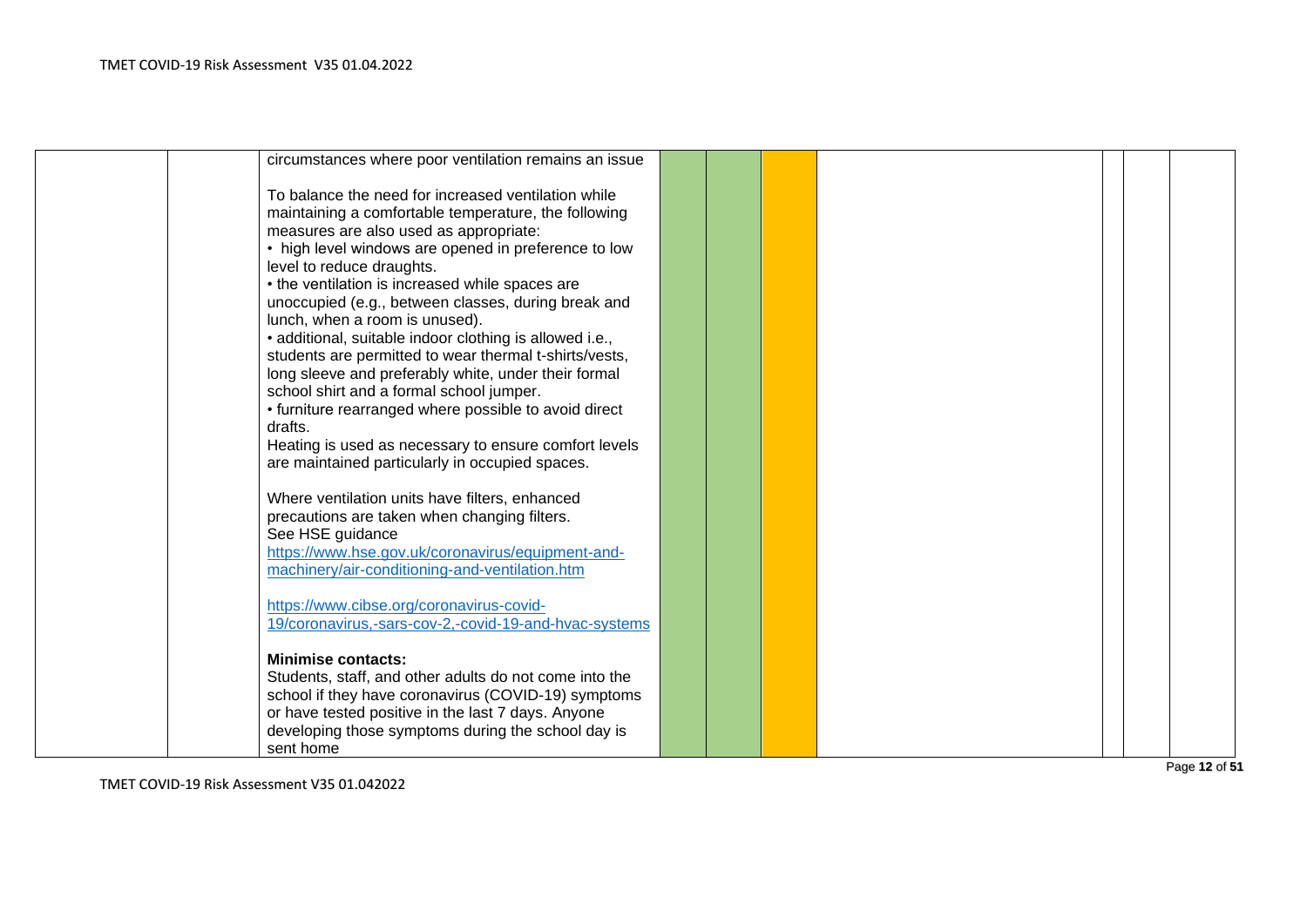| If 5 or more linked positive cases are identified within a<br>10-day period, this may indicate an outbreak, and in<br>these circumstances the School should contact the DfE<br>Advice Service (Helpline Number 0800 0468687 Option<br>1). Public Health England's Local Health Protection<br>Teams will then conduct a rapid investigation and will<br>advise the school on the most appropriate action to<br>take (such as implementing Outbreak Management<br>Plans).<br>Outbreak Management Plan / Contingency plans are in<br>place to revert to a greater level of Covid 19 control<br>measures (based upon previous risk assessment<br>controls) should this be advised by Public Health due to<br>local outbreaks.<br>These contingency plans include the provision of<br>remote learning for pupils where this becomes<br>necessary, (see appendix 1). |  |  |  |  |
|----------------------------------------------------------------------------------------------------------------------------------------------------------------------------------------------------------------------------------------------------------------------------------------------------------------------------------------------------------------------------------------------------------------------------------------------------------------------------------------------------------------------------------------------------------------------------------------------------------------------------------------------------------------------------------------------------------------------------------------------------------------------------------------------------------------------------------------------------------------|--|--|--|--|
| Emphasis on control measures such as washing and<br>sanitising of hands, good respiratory hygiene and<br>enhanced cleaning of settings are essential to minimise<br>transmission risks and therefore minimise the numbers<br>of students and staff who may need to self-isolate                                                                                                                                                                                                                                                                                                                                                                                                                                                                                                                                                                                |  |  |  |  |
| Measures within the classroom<br>There is a maximum of 32 students per classroom.<br>Classrooms clearly laid out - classroom layout plans<br>with numbered/named seats for students and posters<br>on doors to support hand hygiene.<br>Classroom packs of spare equipment in each room<br>containing exercise books, pens, pencils, rulers, etc.                                                                                                                                                                                                                                                                                                                                                                                                                                                                                                              |  |  |  |  |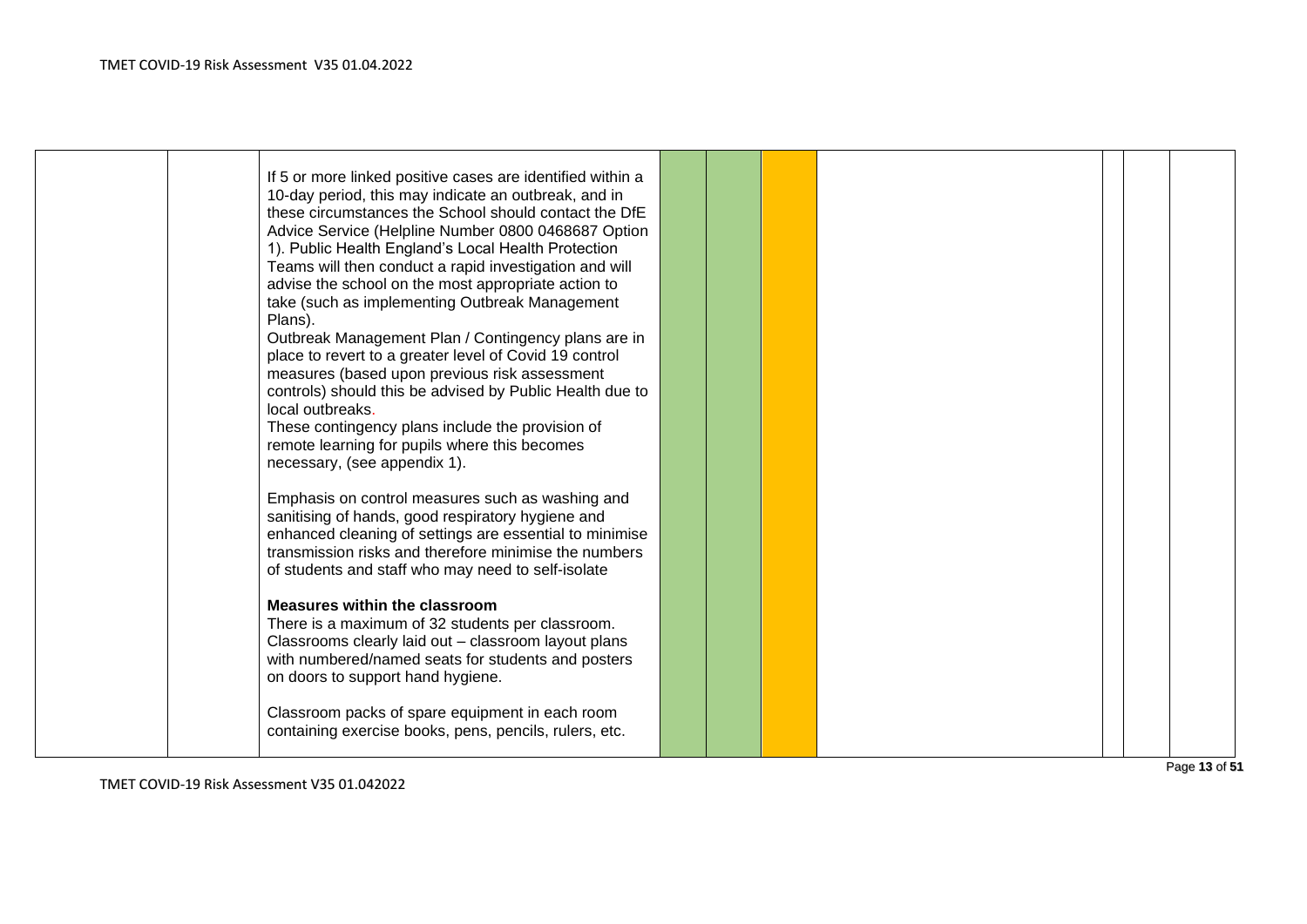| For individual and very frequently used equipment,<br>such as pencils and pens, staff and students have their<br>own items that are not shared.                                                                                                                                                                                                           |  |  |  |  |
|-----------------------------------------------------------------------------------------------------------------------------------------------------------------------------------------------------------------------------------------------------------------------------------------------------------------------------------------------------------|--|--|--|--|
| All frequently touched surfaces inside the classroom<br>are cleaned daily. (see cleaning monitoring sheets)                                                                                                                                                                                                                                               |  |  |  |  |
| Resources that are shared between classes such as<br>sports, art and science equipment are cleaned<br>frequently and meticulously.                                                                                                                                                                                                                        |  |  |  |  |
| There is an assumption by the DfE of normal usual<br>music lessons/singing to resume, however, schools will<br>make sure all the equipment is cleaned throughout the<br>day.                                                                                                                                                                              |  |  |  |  |
| Students can wipe down the equipment themselves as<br>the most practical solution to making this work,<br>including in science / DT /any practical lessons.<br>Once students are shown how to clean something, staff<br>supervision of them doing this will suffice.<br>The cleaners continue to clean frequently touched<br>surfaces throughout the day. |  |  |  |  |
| Staff ratios for the year group sizes are to be no more<br>than 1 Teacher for each group of no more than 32<br>students with 1 additional Teaching Assistant where<br>necessary.                                                                                                                                                                          |  |  |  |  |
| Supply teachers, peripatetic teachers and/or other<br>temporary staff who move between schools minimise<br>contact and maintain as much distance as possible<br>from other staff. They also participate in the school<br>rapid testing programme.                                                                                                         |  |  |  |  |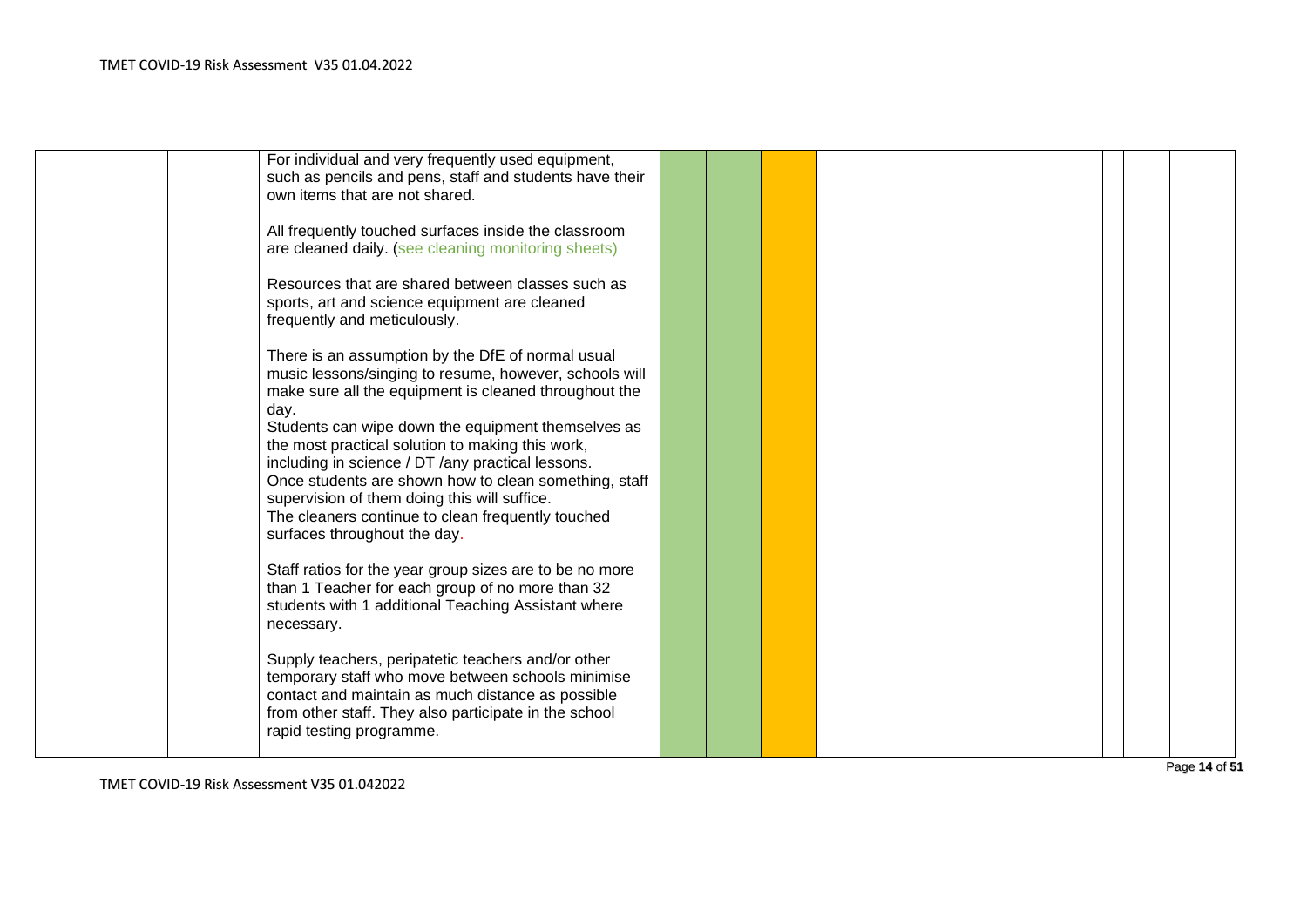| Specialists, therapists, clinicians, and other support<br>staff for students with SEND provide interventions as<br>usual.                                                                                                                                                                                                                                                                                           |  |  |  |  |
|---------------------------------------------------------------------------------------------------------------------------------------------------------------------------------------------------------------------------------------------------------------------------------------------------------------------------------------------------------------------------------------------------------------------|--|--|--|--|
| Staff have their own equipment, e.g., whiteboard pen.                                                                                                                                                                                                                                                                                                                                                               |  |  |  |  |
| Outdoor playground equipment is cleaned daily (See<br>premises log)                                                                                                                                                                                                                                                                                                                                                 |  |  |  |  |
| Students limit the amount of equipment they bring into<br>school each day, to essentials such as lunch boxes,<br>hats, coats, books, stationery, water bottle and mobile<br>phones. Bags are allowed.                                                                                                                                                                                                               |  |  |  |  |
| Students and teachers can take books and other<br>shared resources home, although unnecessary sharing<br>is avoided, especially where this does not contribute to<br>pupil education and development. There is no longer a<br>requirement for exercise books or textbooks to be<br>sanitised or to wait 48 hours before they can be taken<br>but similar rules on hand cleaning and cleaning of<br>resources apply. |  |  |  |  |
| Management checks ensure this is adhered to and<br>appropriate measures taken to address issues as they<br>arise.                                                                                                                                                                                                                                                                                                   |  |  |  |  |
| <b>PE</b> teaching<br>Priority is to be given to outdoor PE activities<br>over indoor ones.<br>PE lessons may be taken indoors.<br>Only team sports where national governing                                                                                                                                                                                                                                        |  |  |  |  |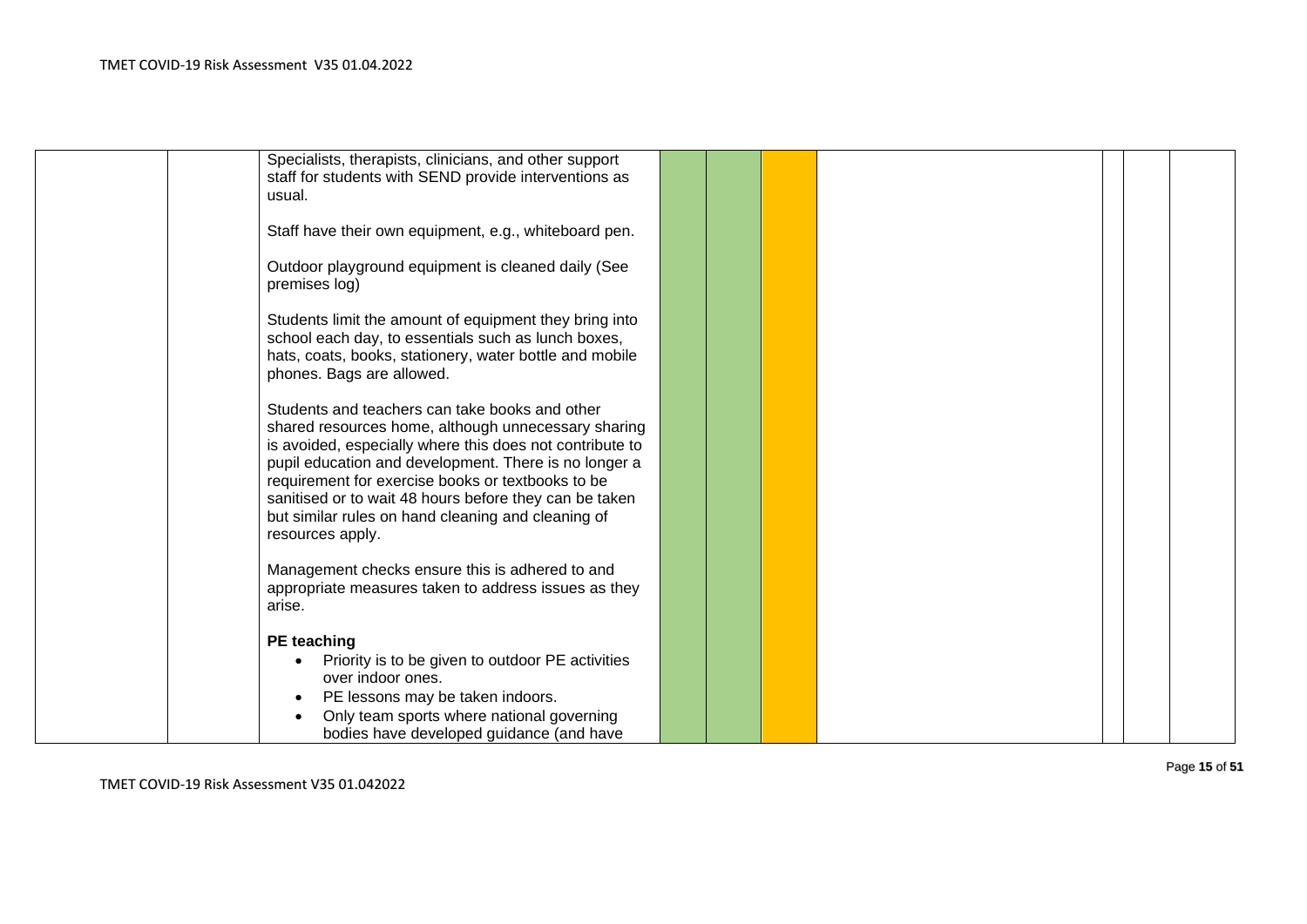|  | been approved by the Government such as                 |  |  |  |
|--|---------------------------------------------------------|--|--|--|
|  | those on the list of available grassroots sports)       |  |  |  |
|  | are to be undertaken, and the control measures          |  |  |  |
|  | identified in that guidance adopted.                    |  |  |  |
|  | Curriculum of non-contact sports such as                |  |  |  |
|  | badminton, table tennis, dance, athletics etc.          |  |  |  |
|  | Minimal Equipment usages                                |  |  |  |
|  | Teachers / students wipe down equipment at              |  |  |  |
|  | the end of each lesson.                                 |  |  |  |
|  | Curriculum Risk Assessment to be completed.             |  |  |  |
|  | Whether lessons are taken inside or outside, the same   |  |  |  |
|  | COVID 19 control measures ventilation, and hand         |  |  |  |
|  | washing protocols etc are adopted.                      |  |  |  |
|  | Facilities should be sufficient to provide adequate     |  |  |  |
|  | shelter from inclement or hot weather where necessary   |  |  |  |
|  |                                                         |  |  |  |
|  | Specific guidance on sports can be obtained from        |  |  |  |
|  | https://www.afpe.org.uk/                                |  |  |  |
|  | Or                                                      |  |  |  |
|  | https://www.gov.uk/government/publications/coronavirus- |  |  |  |
|  | covid-19-guidance-on-phased-return-of-sport-and-        |  |  |  |
|  | recreation                                              |  |  |  |
|  |                                                         |  |  |  |
|  | DT / Science                                            |  |  |  |
|  | •Curriculum Risk Assessment to be completed.            |  |  |  |
|  | •For advice on practical school science, D&T, etc.      |  |  |  |
|  |                                                         |  |  |  |
|  | <b>PDF</b>                                              |  |  |  |
|  |                                                         |  |  |  |
|  | GL343-Guide-to-doi<br>ng-practical-work-d               |  |  |  |
|  |                                                         |  |  |  |
|  |                                                         |  |  |  |
|  | Those persons previously classed as Clinically          |  |  |  |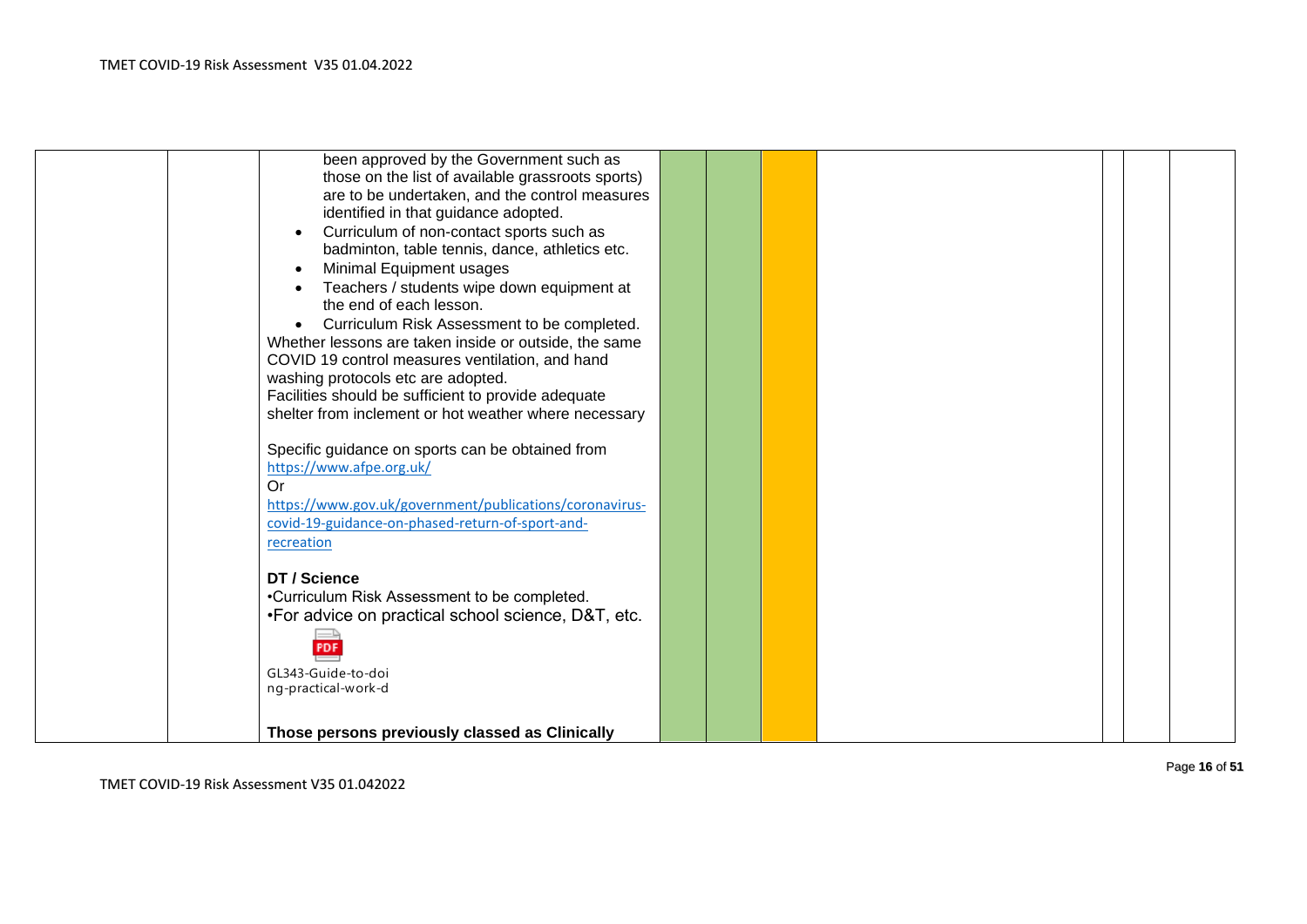| <b>Extremely Vulnerable or at higher risk</b>             |  |  |  |  |
|-----------------------------------------------------------|--|--|--|--|
| Persons who were previously classed as Clinically         |  |  |  |  |
| Extremely Vulnerable or at a higher risk from Covid 19    |  |  |  |  |
| infection may attend school, but should follow the        |  |  |  |  |
| Government Guidance, this risk assessment, and any        |  |  |  |  |
| additional advice from their medical clinician/team.      |  |  |  |  |
| Additional precautions could include:                     |  |  |  |  |
|                                                           |  |  |  |  |
| • Considering whether they and those they are             |  |  |  |  |
| meeting have been vaccinated.                             |  |  |  |  |
| Considering continuing to practice social                 |  |  |  |  |
| distancing.                                               |  |  |  |  |
| Avoiding crowded spaces.                                  |  |  |  |  |
|                                                           |  |  |  |  |
| <b>Pregnant persons</b>                                   |  |  |  |  |
| If a pregnant person is more than 26 weeks pregnant,      |  |  |  |  |
| or if they are pregnant and have an underlying health     |  |  |  |  |
| condition that puts them at a greater risk of severe      |  |  |  |  |
| illness from COVID-19, they may want to consider          |  |  |  |  |
| limiting close contact with people they do not normally   |  |  |  |  |
| meet with regularly.                                      |  |  |  |  |
|                                                           |  |  |  |  |
| An individual risk assessment will be carried out for any |  |  |  |  |
| person who considers that the control measures in         |  |  |  |  |
| place are insufficient for their personal circumstances.  |  |  |  |  |
|                                                           |  |  |  |  |
| Individual risk assessments will also be carried out to   |  |  |  |  |
| determine the safety measures for those working with      |  |  |  |  |
| pupils who spit uncontrollably or use saliva as a         |  |  |  |  |
|                                                           |  |  |  |  |
| sensory stimulant.                                        |  |  |  |  |
|                                                           |  |  |  |  |
| Staff who may otherwise be at increased risk from         |  |  |  |  |
| coronavirus (COVID-19):                                   |  |  |  |  |
| Some people with particular characteristics may be at     |  |  |  |  |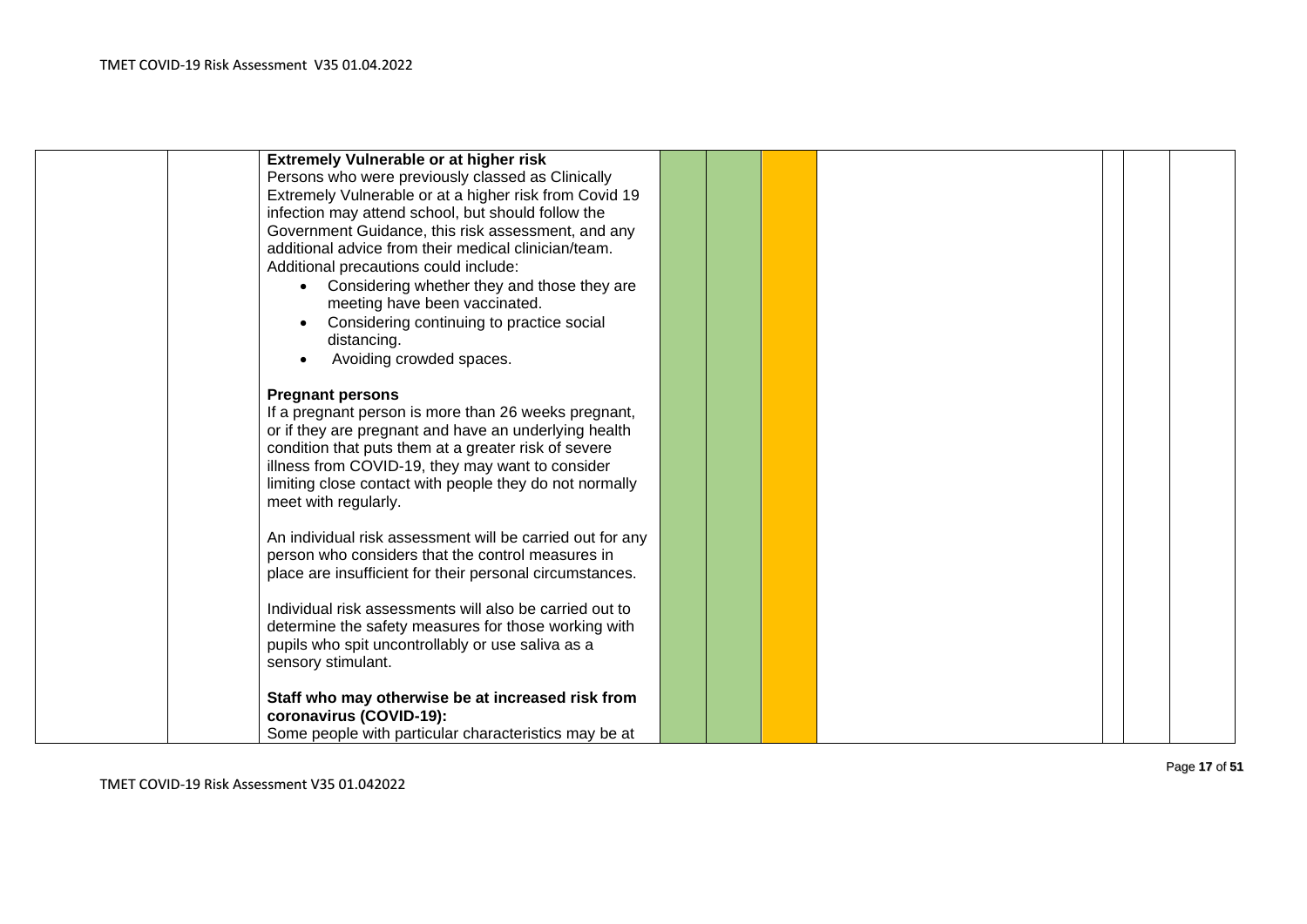| comparatively increased risk from coronavirus (COVID-     |  |  |  |  |
|-----------------------------------------------------------|--|--|--|--|
| 19), as set out in the COVID-19: review of disparities in |  |  |  |  |
| risks and outcomes report, which looked at different      |  |  |  |  |
| factors including age and sex, where people live,         |  |  |  |  |
| deprivation, ethnicity, people's occupation, and care     |  |  |  |  |
| home residence. https://www.gmcvo.org.uk/news/phe-        |  |  |  |  |
| report-covid-19-review-disparities-risks-and-outcomes     |  |  |  |  |
|                                                           |  |  |  |  |
| These staff can return to school in September as the      |  |  |  |  |
| system of controls set out in this risk assessment are in |  |  |  |  |
| place. The reasons for the disparities are complex and    |  |  |  |  |
| there is ongoing research to understand and translate     |  |  |  |  |
| these findings for individuals in the future.             |  |  |  |  |
|                                                           |  |  |  |  |
| People who live with those who have comparatively         |  |  |  |  |
| increased risk from coronavirus (COVID-19) can also       |  |  |  |  |
| attend the workplace.                                     |  |  |  |  |
|                                                           |  |  |  |  |
| TMET HR have put together CV spreadsheet that             |  |  |  |  |
| outlines in each academy which staff members have         |  |  |  |  |
| identified themselves as belonging to either the CV       |  |  |  |  |
| category, the CEV category, or as living with someone     |  |  |  |  |
| in either of these categories. This is being maintained   |  |  |  |  |
| centrally via the HR mailbox and is cross-trust and       |  |  |  |  |
| confidential.                                             |  |  |  |  |
|                                                           |  |  |  |  |
| Staff have been divided into 4 groups as below:           |  |  |  |  |
|                                                           |  |  |  |  |
| RED: Identified as either Clinically Extremely            |  |  |  |  |
| Vulnerable (CEV) or living with someone who is CEV.       |  |  |  |  |
| These staff members should not come into school until     |  |  |  |  |
| an updated individual risk assessment has been carried    |  |  |  |  |
| out by HR                                                 |  |  |  |  |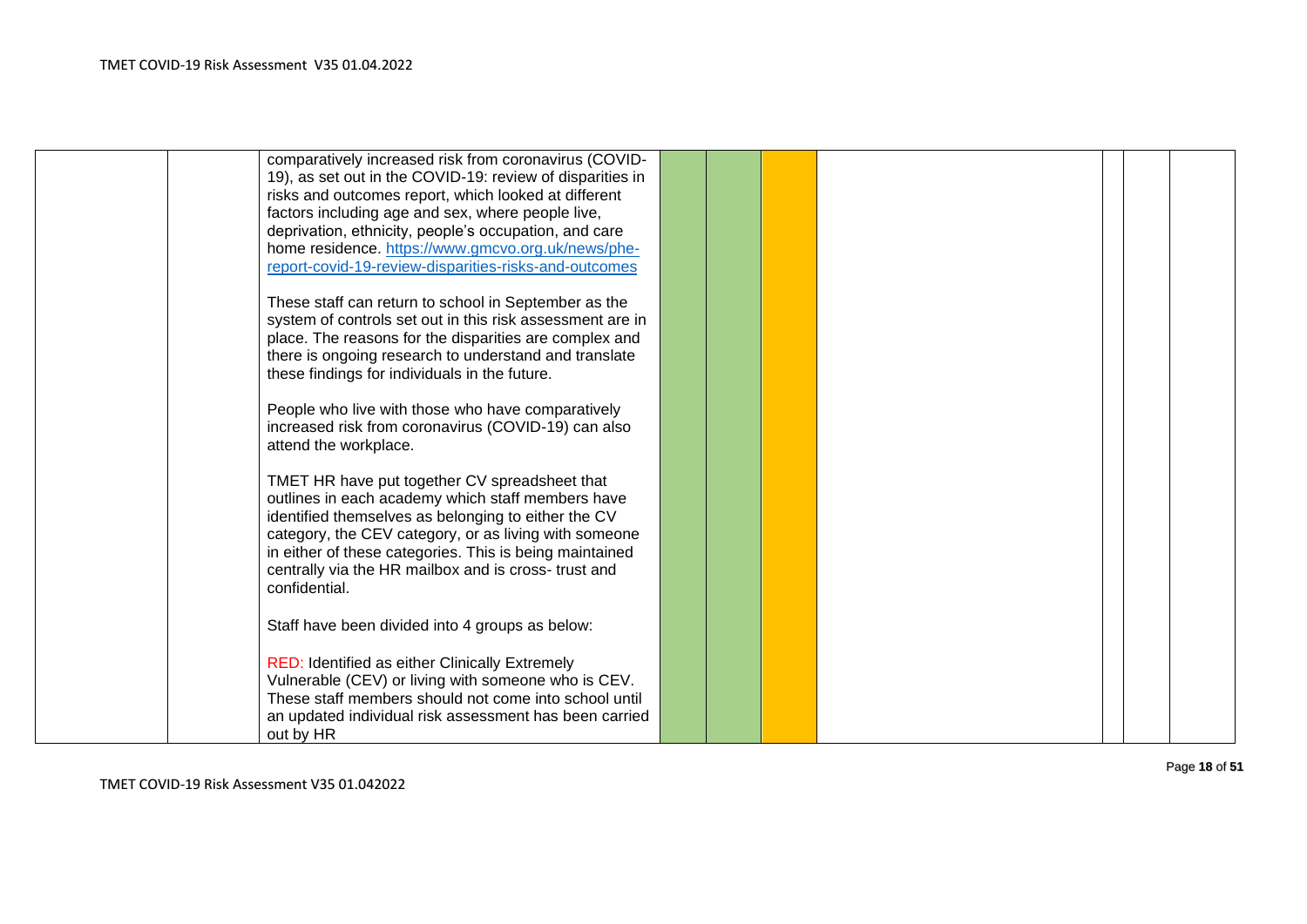|             | GREEN: Identified as living with someone who is CV.<br>We have registered this. As per government advice                                                                                                                                                                                                                                                                                                                                                                                                                               |  |  |  |  |
|-------------|----------------------------------------------------------------------------------------------------------------------------------------------------------------------------------------------------------------------------------------------------------------------------------------------------------------------------------------------------------------------------------------------------------------------------------------------------------------------------------------------------------------------------------------|--|--|--|--|
|             | there is no need to carry out an additional risk<br>assessment. They should attend work as normal.                                                                                                                                                                                                                                                                                                                                                                                                                                     |  |  |  |  |
|             | WHITE: No medical or mitigating information given yet.<br>Expected to be able to work in their usual workplace<br>and usual work hours.<br>TMET HR will continue to update this spreadsheet as<br>people confirm to the HR mailbox their status and<br>provide evidence of their category, therefore the staff<br>list as it stands should only be used as draft numbers<br>and is subject to change. HR will send the list out<br>regularly and copy business and academy managers<br>into changes to ensure this is kept up to date. |  |  |  |  |
| categories. | To inform staff of the TRUST's expectations, HR have<br>issued every member of staff with an email, to ensure<br>they are aware of their status in one of the four                                                                                                                                                                                                                                                                                                                                                                     |  |  |  |  |
|             | Individual risk assessments carried out for all clinically<br>vulnerable 'amber' staff.<br>Evidence: all saved in the HR drive and signed copies<br>kept in the employee's HR file.                                                                                                                                                                                                                                                                                                                                                    |  |  |  |  |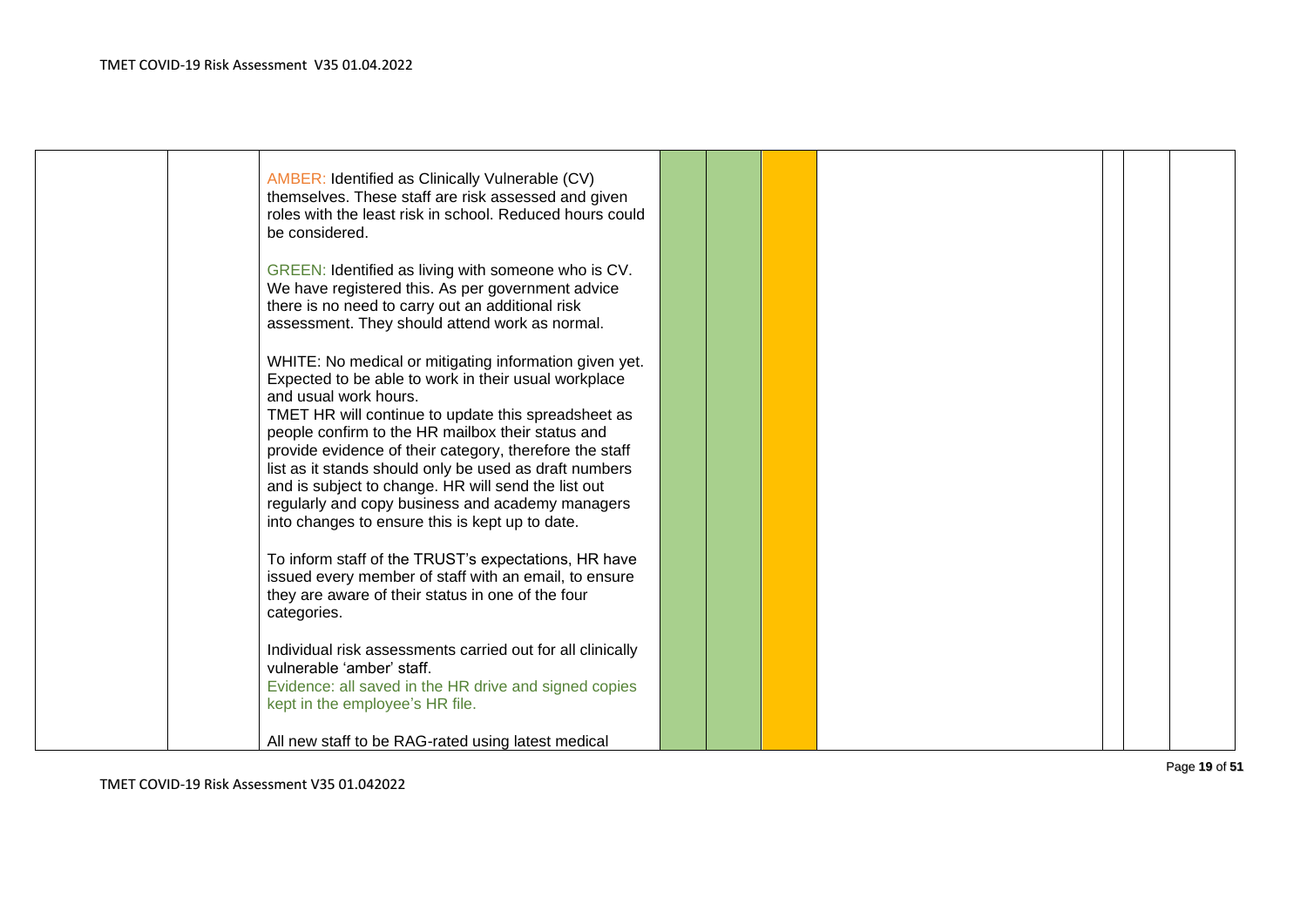| information and risk assessments to be completed.<br>The message to staff who have concerns about an<br>increase in school-based attendance (including but not<br>limited to those from a BAME group) is:<br>1. We have a duty of care to all staff, and we are taking<br>this very seriously. Risk assessments and a measured<br>approach to increased opening should help to reassure<br>them and you will need to talk about this specifically in<br>relation to your site and their role.<br>2. Anyone who wants to discuss their role and their<br>worries should be given that opportunity as part of the<br>normal line management dialogue and if it helps to use<br>the risk assessment form for these discussions please<br>do so. If an individual specifically wants a risk<br>assessment due to a BAME characteristic, then you<br>can do this as a way of engaging them in a discussion<br>that pinpoints exactly what element of their return<br>worries them. In most cases listening and reassuring<br>them will suffice and if not then you are likely to be able<br>to tweak their role so that it increases their confidence<br>in returning.<br>We are absolutely committed to the safety of all staff,<br>but we will not be applying a blanket approach to a<br>protected group when the guidance doesn't say that is<br>the right approach.<br>As above the Government expects and recommends<br>that a gradual resumption to full workplace attendance |  |  |  |  |
|---------------------------------------------------------------------------------------------------------------------------------------------------------------------------------------------------------------------------------------------------------------------------------------------------------------------------------------------------------------------------------------------------------------------------------------------------------------------------------------------------------------------------------------------------------------------------------------------------------------------------------------------------------------------------------------------------------------------------------------------------------------------------------------------------------------------------------------------------------------------------------------------------------------------------------------------------------------------------------------------------------------------------------------------------------------------------------------------------------------------------------------------------------------------------------------------------------------------------------------------------------------------------------------------------------------------------------------------------------------------------------------------------------------------------------------------------------------------------------|--|--|--|--|
| will be practised from 19 July 2021.                                                                                                                                                                                                                                                                                                                                                                                                                                                                                                                                                                                                                                                                                                                                                                                                                                                                                                                                                                                                                                                                                                                                                                                                                                                                                                                                                                                                                                            |  |  |  |  |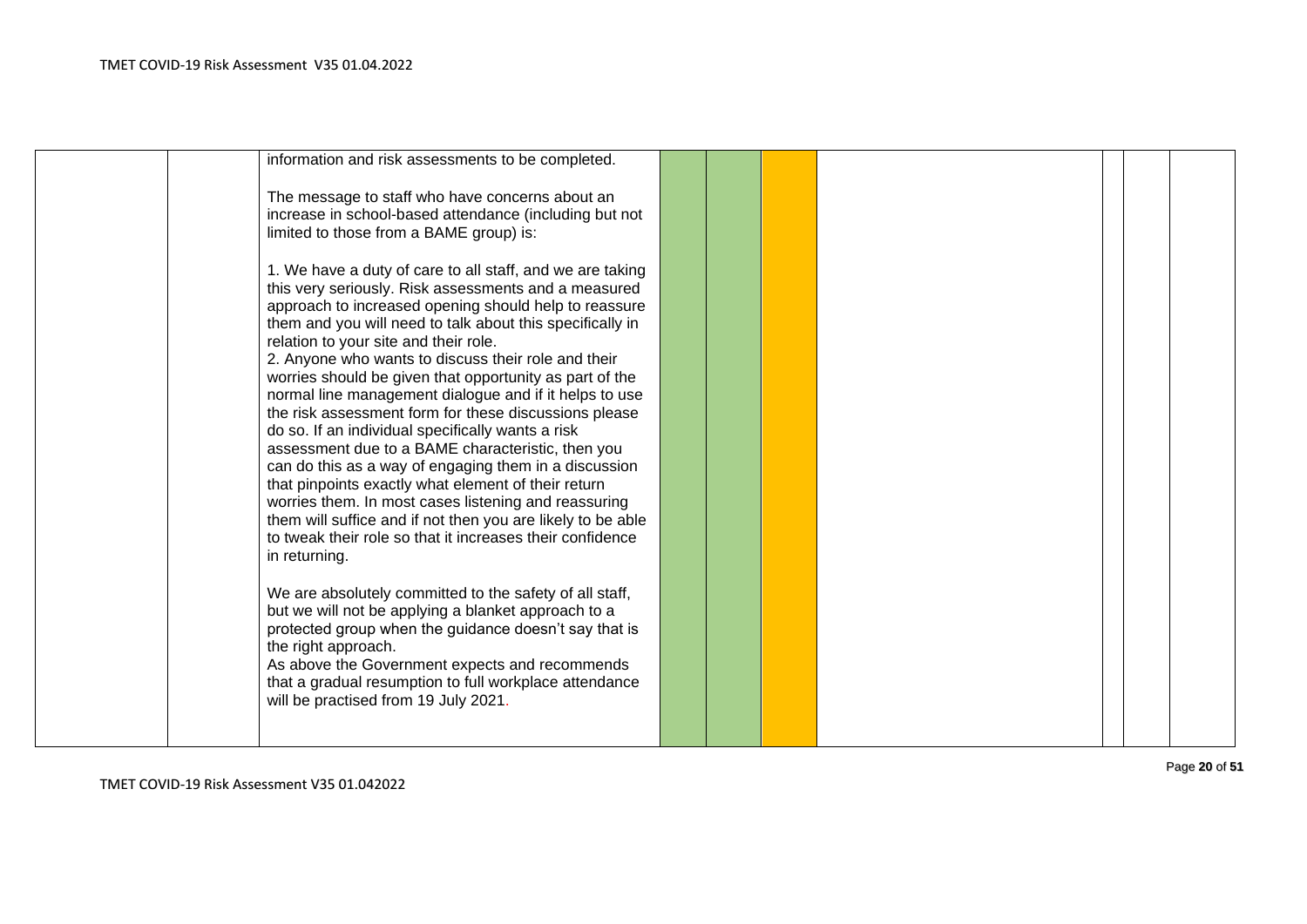|                  |        | <b>Support for Staff</b><br>Employee support services (Occupational Health<br>Service / Amica etc.) are available to discuss any<br>concerns employees may have directly related to their<br>health, and to provide appropriate support.<br>Managers / SLT keep in regular contact with and<br>monitor the wellbeing of staff not currently working on |  |  |  |  |
|------------------|--------|--------------------------------------------------------------------------------------------------------------------------------------------------------------------------------------------------------------------------------------------------------------------------------------------------------------------------------------------------------|--|--|--|--|
|                  |        | the site.<br>AMICA counselling service promoted to all employees.<br>http://www.amica-counselling.uk/                                                                                                                                                                                                                                                  |  |  |  |  |
|                  |        | Mental Health First Aiders available to support.<br>HR@tmet.uk - central HR can be contacted by any<br>employee at this email address. Line managers have<br>made colleagues aware, and we encourage regular and                                                                                                                                       |  |  |  |  |
|                  |        | timely dialogue between staff and their line managers.<br>Staff directed to https://www.educationsupport.org.uk/<br>for online support.                                                                                                                                                                                                                |  |  |  |  |
|                  |        | Line managers and HR offer support to staff who are<br>affected by Coronavirus or have a family member<br>affected.<br>Line managers regularly keep in touch with those in                                                                                                                                                                             |  |  |  |  |
| <b>Suspected</b> | Staff, | work, working from home and unwell to see if they need<br>any support.<br>Evidence: Headlines, Staff Inductions / Virtual Briefings,<br>Handbooks.<br>When a person develops symptoms compatible with                                                                                                                                                  |  |  |  |  |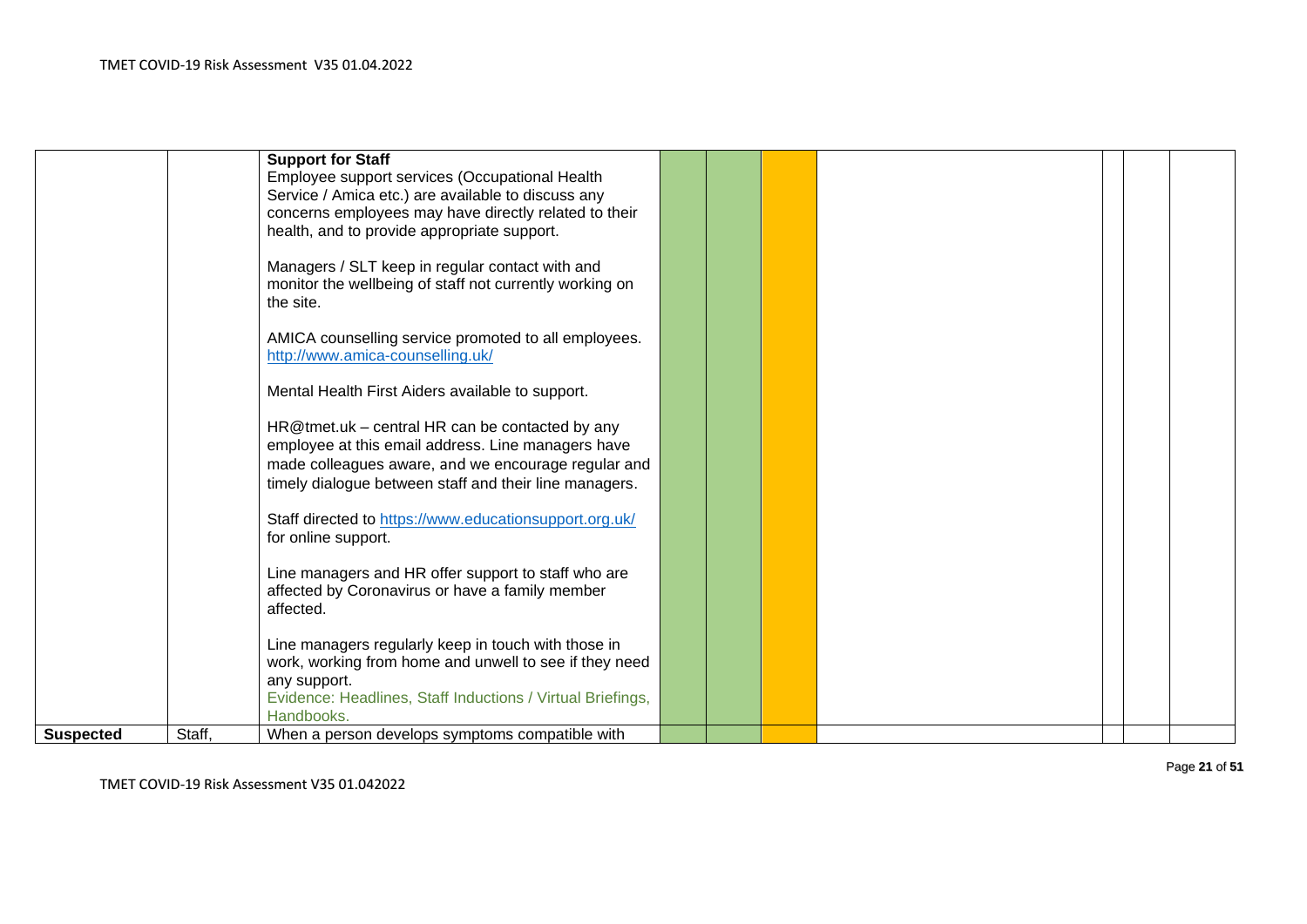| case whilst<br>on site or<br><b>Positive</b><br><b>PCR Test</b><br>result | Pupils,<br><b>Visitors</b> | COVID 19 they are sent home to isolate for 10 days<br>and encouraged to undertake an LFT. (A list of the<br>main symptoms is available on the Government & NHS<br>websites). The self-isolation & testing requirements for<br>their household members and contacts will be<br>determined by contact being made from the NHS Test<br>& Trace System following test results from the<br>symptomatic/tested person.                                                                                                                                                       |  |  |  |  |
|---------------------------------------------------------------------------|----------------------------|------------------------------------------------------------------------------------------------------------------------------------------------------------------------------------------------------------------------------------------------------------------------------------------------------------------------------------------------------------------------------------------------------------------------------------------------------------------------------------------------------------------------------------------------------------------------|--|--|--|--|
|                                                                           |                            | Where person tests negative for a COVID 19 PCR Test<br>(within two days of an LFT Test) they can return to<br>school and can end their self-isolation. Where a person<br>tests positive for a COVID 19 PCR Test they should go<br>home and self-isolate for 10 days (or longer if the high<br>temperature symptom continues). If an infected person<br>tests negative for Covid 19 using LFT Tests on both<br>days 5 & 6 of their self-isolation, they can then end their<br>self-isolation after a second negative test result<br>(regardless of vaccination status). |  |  |  |  |
|                                                                           |                            | <b>Household Contacts</b>                                                                                                                                                                                                                                                                                                                                                                                                                                                                                                                                              |  |  |  |  |
|                                                                           |                            | Staff members who are household contacts of a person<br>with Covid 19 (or who have stayed overnight in the<br>household of a person with Covid 19) can attend school<br>as normal.                                                                                                                                                                                                                                                                                                                                                                                     |  |  |  |  |
|                                                                           |                            | Children who are Household Contacts should attend<br>the School as normal.                                                                                                                                                                                                                                                                                                                                                                                                                                                                                             |  |  |  |  |
|                                                                           |                            | Parents and Staff are requested to immediately inform<br>the school of Covid 19 PCR Test results.                                                                                                                                                                                                                                                                                                                                                                                                                                                                      |  |  |  |  |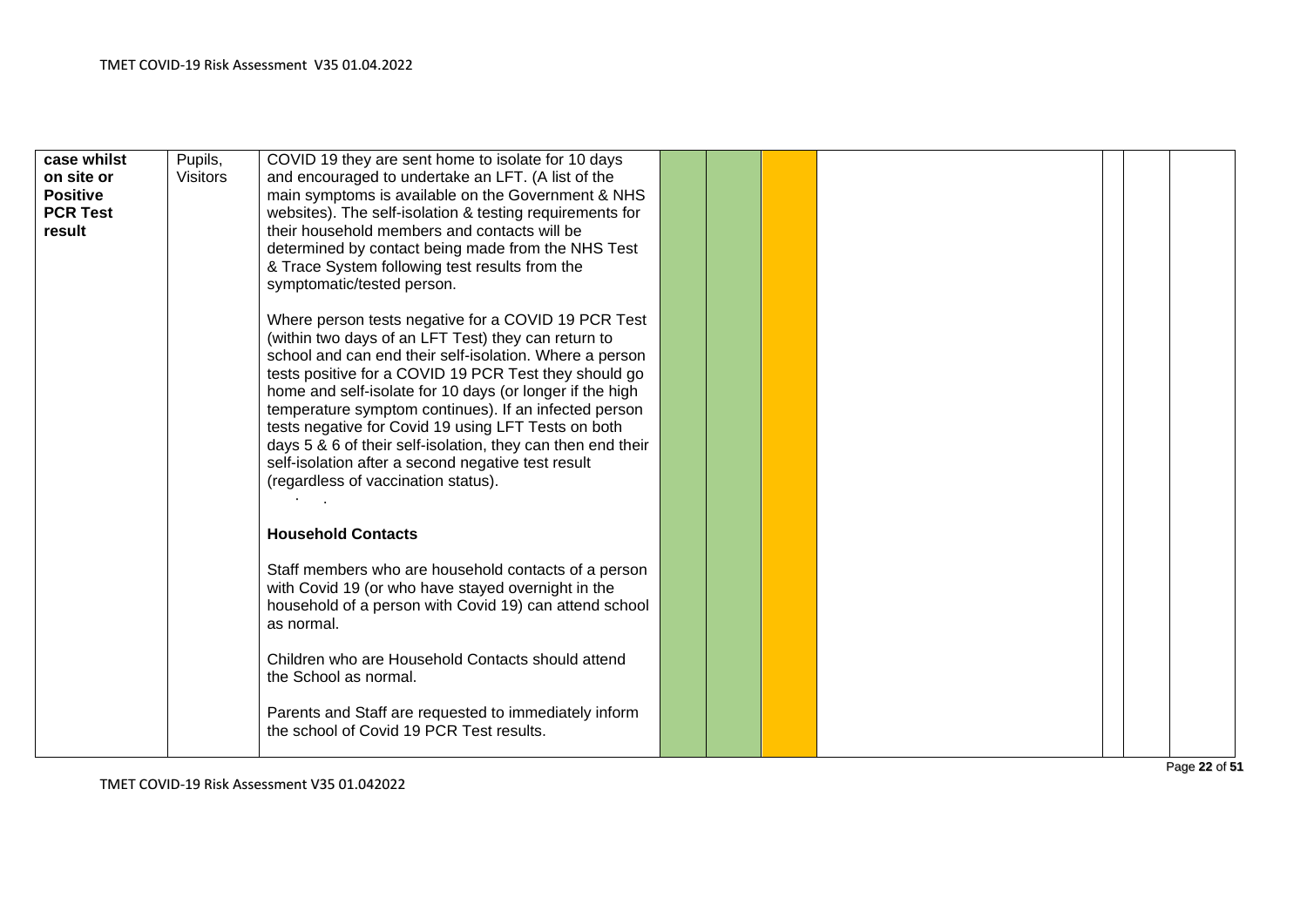| If a person receives a positive Covid 19 Test result or |  |  |  |
|---------------------------------------------------------|--|--|--|
|                                                         |  |  |  |
| displays symptoms -                                     |  |  |  |
| Notify the Headteacher immediately.                     |  |  |  |
| Avoid touching anything.                                |  |  |  |
| Go home immediately (Children accompanied               |  |  |  |
| by their parent, etc).                                  |  |  |  |
| All other persons are to maintain a safe                |  |  |  |
| distance from affected individual.                      |  |  |  |
|                                                         |  |  |  |
| If they need to cough or sneeze this should be          |  |  |  |
| into a tissue which is then put into a bin, or if       |  |  |  |
| they do not have tissues, cough and sneeze              |  |  |  |
| into the crook of their elbow.                          |  |  |  |
| Areas occupied and equipment used by the                |  |  |  |
| affected person are to be thoroughly cleaned            |  |  |  |
| and disinfected, with the waste materials stored        |  |  |  |
| securely, double bagged, for 72hrs before               |  |  |  |
| disposal.                                               |  |  |  |
| They must then follow the guidance on staying           |  |  |  |
| at home and not return to school until this             |  |  |  |
| period has been completed.                              |  |  |  |
| A note of all persons who the affected person           |  |  |  |
|                                                         |  |  |  |
| has been in contact with may be made, and               |  |  |  |
| these are to be monitored for symptoms                  |  |  |  |
| throughout the following two weeks                      |  |  |  |
|                                                         |  |  |  |
| Parents and Staff are requested to immediately inform   |  |  |  |
| the school of Covid 19 PCR Test results.                |  |  |  |
|                                                         |  |  |  |
| If a person receives a positive Covid 19 PCR Test       |  |  |  |
| result or displays symptoms (A list of the main         |  |  |  |
| symptoms is available on the Government & NHS           |  |  |  |
| websites).                                              |  |  |  |
| Notify the Headteacher immediately.<br>$\bullet$        |  |  |  |
|                                                         |  |  |  |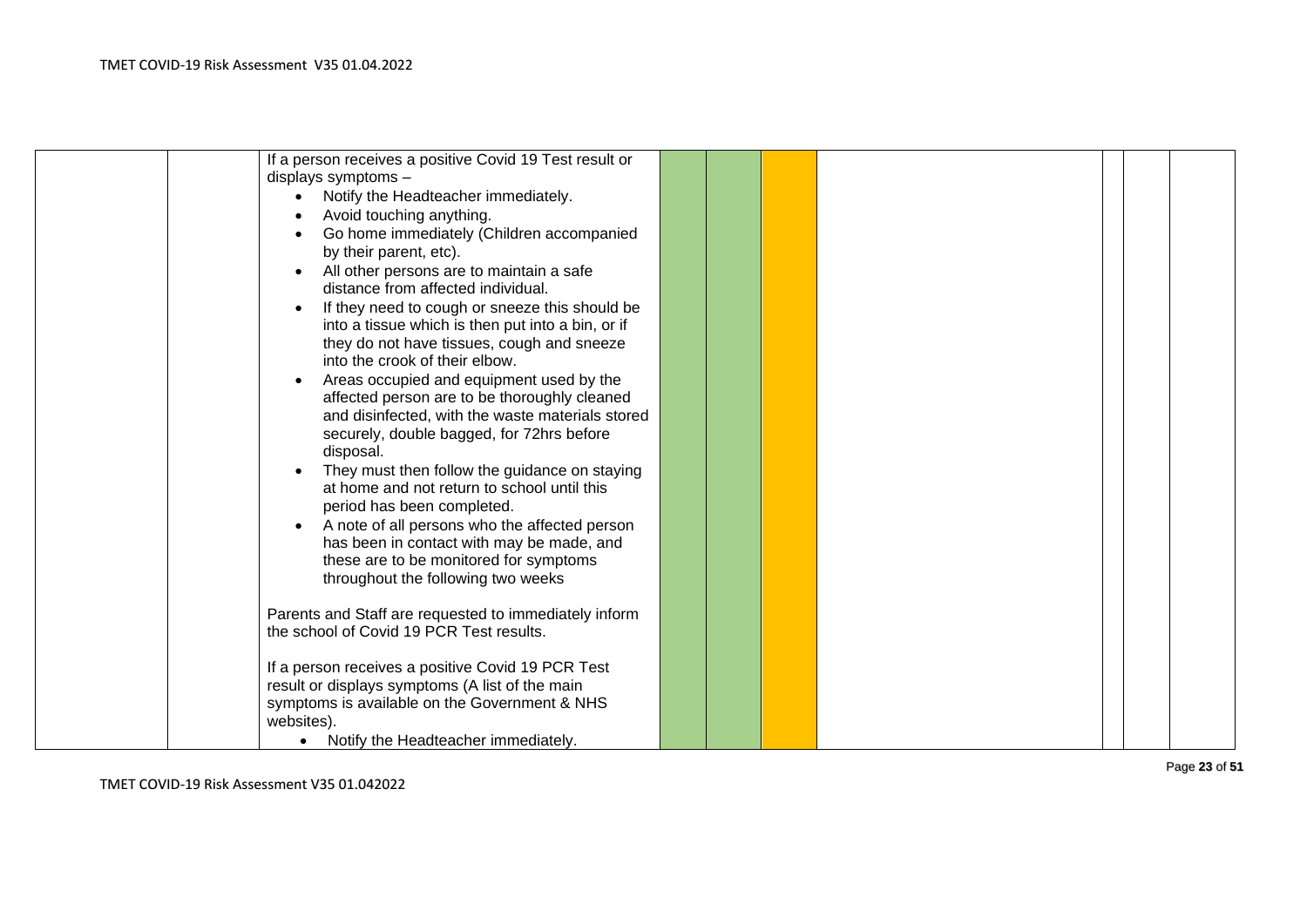| Avoid touching anything.<br>Go home immediately (Children accompanied<br>by their parent, etc).<br>All other persons are to maintain a safe<br>distance from affected individual.<br>If they need to cough or sneeze this should<br>be into a tissue which is then put into a bin, or<br>if they do not have tissues, cough, and sneeze<br>into the crook of their elbow.<br>Areas occupied and equipment used by the<br>affected person are to be thoroughly cleaned<br>and disinfected, with the waste materials<br>stored securely, double bagged, for 72 hrs<br>before disposal.<br>They must then follow the guidance on self-<br>isolation and not return to school until their<br>period of self-isolation has been completed.<br>A note of all persons who the affected person |  |  |  |  |
|----------------------------------------------------------------------------------------------------------------------------------------------------------------------------------------------------------------------------------------------------------------------------------------------------------------------------------------------------------------------------------------------------------------------------------------------------------------------------------------------------------------------------------------------------------------------------------------------------------------------------------------------------------------------------------------------------------------------------------------------------------------------------------------|--|--|--|--|
| has been in contact with is to be made, and<br>these are to be monitored for symptoms<br>throughout the following two weeks.                                                                                                                                                                                                                                                                                                                                                                                                                                                                                                                                                                                                                                                           |  |  |  |  |
| Where persons have been in contact with someone<br>who has been taken unwell with Covid 19 symptoms<br>they do not need to go home to self-isolate unless they<br>develop symptoms themselves, or unless the affected<br>person later tests positive and they are informed to do<br>so by the Local Public Health Team.                                                                                                                                                                                                                                                                                                                                                                                                                                                                |  |  |  |  |
| They should wash their hands thoroughly after the<br>contact. Hands should then be dried using disposable<br>towels etc, which should be disposed of into the bins<br>provided.<br>If a pupil with COVID 19 symptoms needs to remain at                                                                                                                                                                                                                                                                                                                                                                                                                                                                                                                                                |  |  |  |  |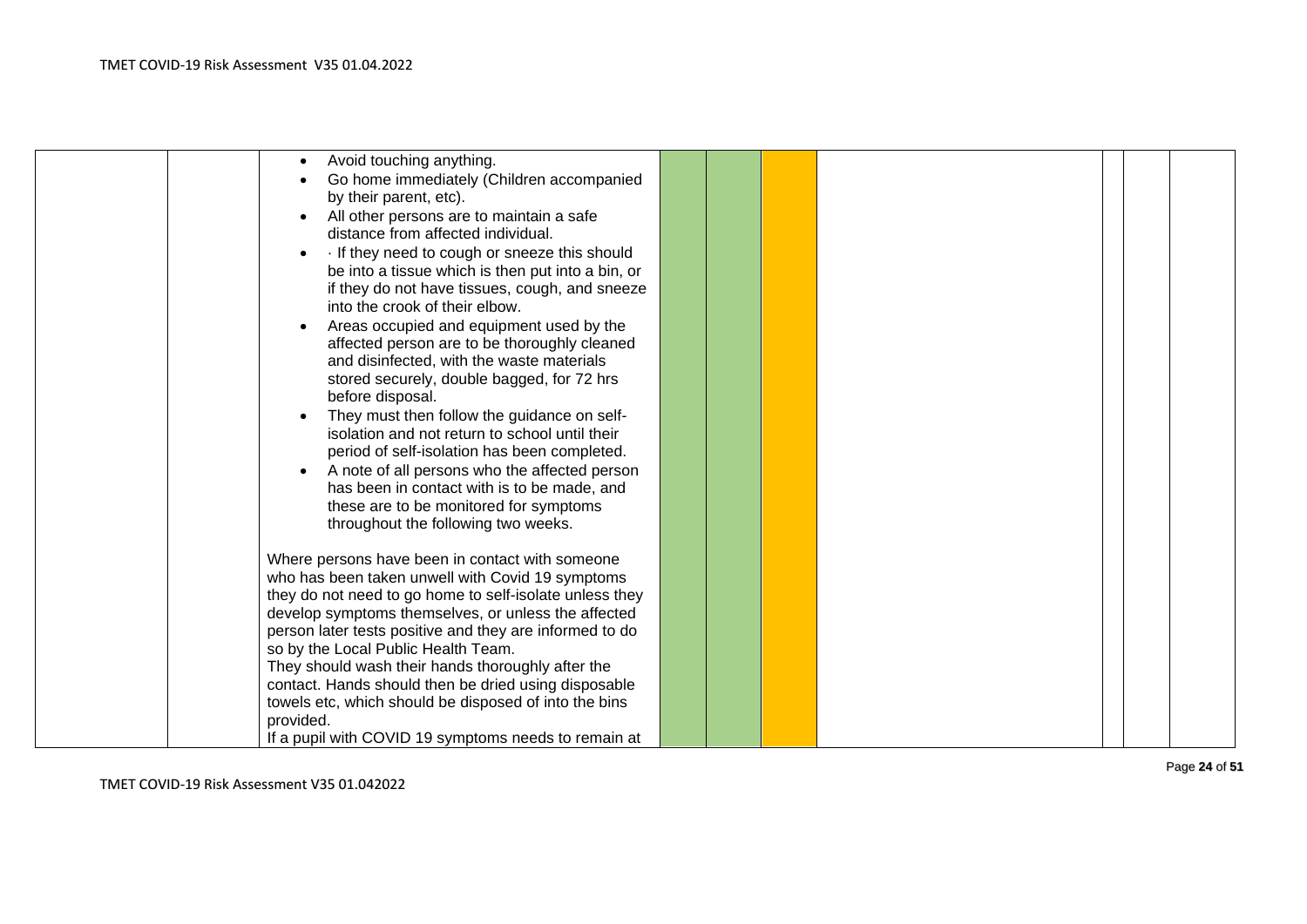|                                                                                      |                           | School until collected they should be in a room<br>separated from all other persons with the window open,<br>if possible, but with the door closed (A local decision<br>should be made regarding whether or not adult<br>supervision is required in the room). A separate toilet<br>facility should be used if necessary. Staff should keep<br>2m away from the pupil where possible. If a member of<br>Staff needs to attend to the pupil by physical contact,<br>PPE appropriate to the level of contact should be worn<br>(Gloves, apron, face mask & eye protection as<br>necessary). The toilet, room used, and any PPE used<br>should be cleaned and disinfected after use.<br>Arrangements should be made for the parent etc to<br>collect the child, and only under exceptional<br>circumstances is school transport to be used to return<br>the child home.  |                |   |   |  |  |  |
|--------------------------------------------------------------------------------------|---------------------------|-----------------------------------------------------------------------------------------------------------------------------------------------------------------------------------------------------------------------------------------------------------------------------------------------------------------------------------------------------------------------------------------------------------------------------------------------------------------------------------------------------------------------------------------------------------------------------------------------------------------------------------------------------------------------------------------------------------------------------------------------------------------------------------------------------------------------------------------------------------------------|----------------|---|---|--|--|--|
| <b>International</b><br>travel / Travel<br>off site/<br><b>Educational</b><br>visits | Staff,<br><b>Students</b> | Before travelling abroad staff and students should<br>ensure that they follow these rules:<br>• understand the risks in a country, including the latest<br>COVID-19 restrictions (including for entry) by following<br>the latest Foreign, Commonwealth and Development<br>Office (FCDO) travel advice.<br>• prevent new COVID-19 variants from entering the UK,<br>by not travelling to red list countries.<br>• check what needs to be done to travel abroad and<br>return to England, or read travel guidance for Scotland,<br>Wales, or Northern Ireland.<br>Any student who has travelled abroad is to follow the<br>rules for entering the UK. If they have travelled to any<br>country that is not on the travel corridor list, they must<br>quarantine for 10-days upon their return to the UK. The<br>student must stay at home even if they do not have any | $\overline{2}$ | 3 | 6 |  |  |  |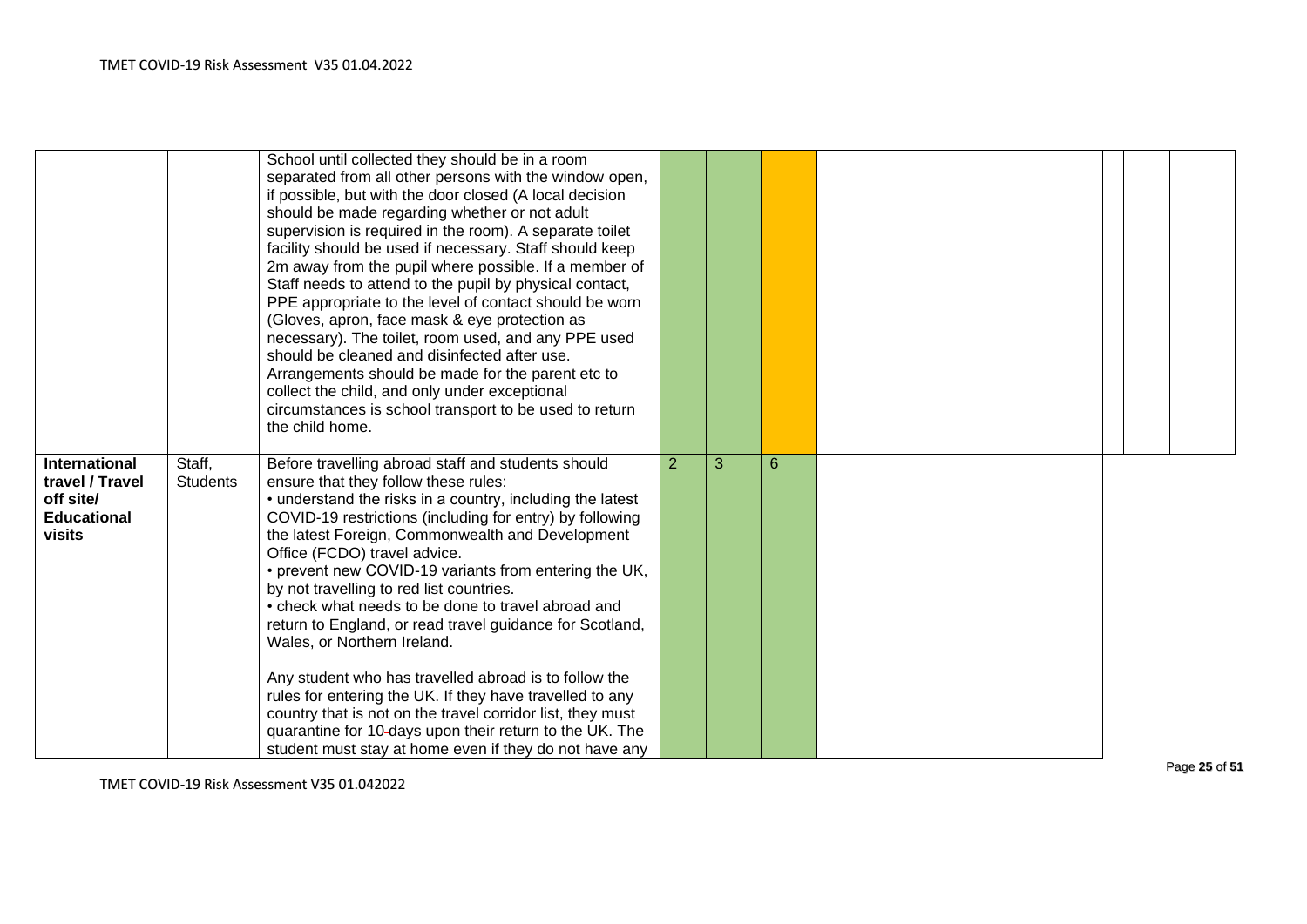| symptoms.                                                                                                                                                                                                                                             |  |  |
|-------------------------------------------------------------------------------------------------------------------------------------------------------------------------------------------------------------------------------------------------------|--|--|
| If any student breaches the quarantine rules and<br>returns to school before their self-isolation has ended,<br>the school will contact the local police station for further<br>guidance and the child is to be collected from school<br>immediately. |  |  |
| All persons are to limit their use of public transport<br>(Where it is safe and practicable encourage the parents<br>of children to get them to cycle or walk to school).                                                                             |  |  |
| Where travel is essential, use private single occupancy<br>where possible.                                                                                                                                                                            |  |  |
| Children must not board home to school transport if<br>they have Covid 19 symptoms.                                                                                                                                                                   |  |  |
| Where possible, open vehicle windows for increased<br>ventilation.                                                                                                                                                                                    |  |  |
| Although face coverings are no longer mandatory,<br>where travelling includes coming into close contact with                                                                                                                                          |  |  |
| others you do not normally meet, the wearing of face<br>coverings may be considered.                                                                                                                                                                  |  |  |
| If the vehicle is being used to transport a child with<br>Covid 19 symptoms, wherever possible,                                                                                                                                                       |  |  |
| Use a vehicle with a bulkhead for segregation.                                                                                                                                                                                                        |  |  |
| The driver and the passenger should maintain                                                                                                                                                                                                          |  |  |
| a distance of 2 metres from each other.                                                                                                                                                                                                               |  |  |
| The driver should wear PPE, and the                                                                                                                                                                                                                   |  |  |
| passenger should wear a face mask if they are                                                                                                                                                                                                         |  |  |
| old enough to do so.                                                                                                                                                                                                                                  |  |  |
|                                                                                                                                                                                                                                                       |  |  |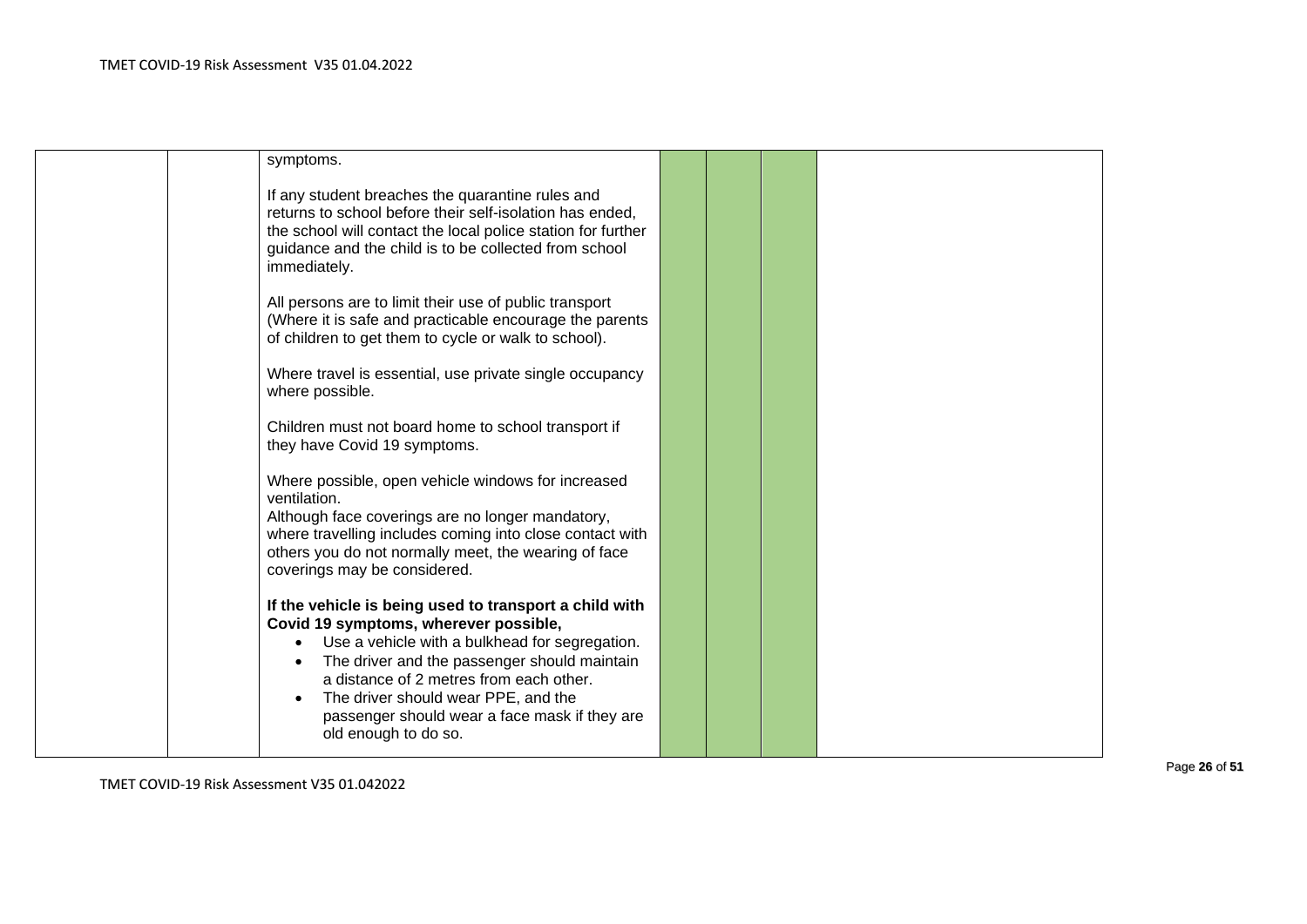| The vehicle should be cleaned & disinfected                 |  |  |  |
|-------------------------------------------------------------|--|--|--|
| afterwards.                                                 |  |  |  |
| Tissues should be used if coughing/sneezing                 |  |  |  |
| and recommend using plastic bags for                        |  |  |  |
| collection and disposal of tissues/waste PPE                |  |  |  |
| Handwashing/sanitising before and after                     |  |  |  |
| transport activities and when disposing of                  |  |  |  |
| waste.                                                      |  |  |  |
|                                                             |  |  |  |
| On dedicated transport:                                     |  |  |  |
| Hands are to be sanitised on boarding &                     |  |  |  |
| disembarking.                                               |  |  |  |
| Frequently touched vehicle surfaces are to be               |  |  |  |
| cleaned after each journey, and enhanced                    |  |  |  |
| cleaning carried out at the end of each day.                |  |  |  |
| Drivers are to have access to and use hand                  |  |  |  |
| sanitiser throughout the journey and after                  |  |  |  |
| assisting passengers.                                       |  |  |  |
| Children are to be encouraged to carry & use                |  |  |  |
| tissues on home to school transport. If used,               |  |  |  |
| these will need to be disposed of into a covered            |  |  |  |
| bin, either on board the vehicle or upon arrival            |  |  |  |
| at school.                                                  |  |  |  |
| Ventilation is to be maximised (i.e., opening               |  |  |  |
| windows).                                                   |  |  |  |
|                                                             |  |  |  |
| The vehicle is to be regularly cleaned.                     |  |  |  |
|                                                             |  |  |  |
| Unless there are compelling reasons not to (i.e.,           |  |  |  |
| disabilities, breathing difficulties, etc.) when travelling |  |  |  |
| as a passenger you should wear a face covering.             |  |  |  |
| <b>External Visits,</b>                                     |  |  |  |
|                                                             |  |  |  |
| The Covid 19 safety measures outlined in this risk          |  |  |  |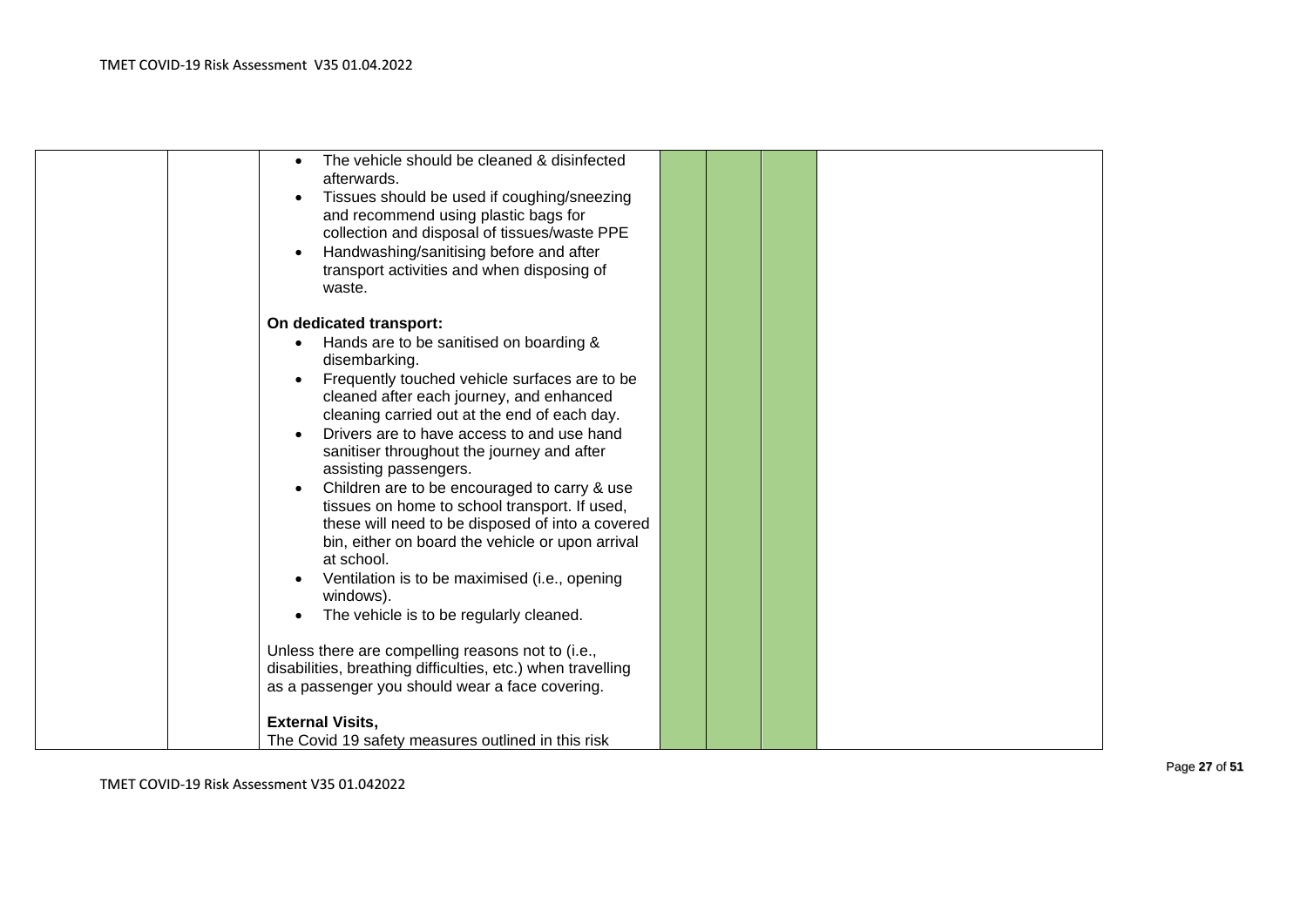|                                                                   |                                        | assessment, and those of the venue being attended are<br>to be complied with as far as possible during external<br>visits.<br>Any visits planned are to be in accordance with the<br>relevant Government guidance documents.                                                                                                                                                                                                                                                                                                                                                                                                                                                                                                                                                                                                                                                          |              |   |   |  |  |
|-------------------------------------------------------------------|----------------------------------------|---------------------------------------------------------------------------------------------------------------------------------------------------------------------------------------------------------------------------------------------------------------------------------------------------------------------------------------------------------------------------------------------------------------------------------------------------------------------------------------------------------------------------------------------------------------------------------------------------------------------------------------------------------------------------------------------------------------------------------------------------------------------------------------------------------------------------------------------------------------------------------------|--------------|---|---|--|--|
| <b>Contamination</b><br>during Access<br>to & egress<br>from site | Staff,<br>Students,<br><b>Visitors</b> | The school has implemented the following practices:<br>Require all persons to wash & dry or sanitise<br>$\bullet$<br>their hands before entering or leaving the site.<br>Hand washing with soap to be at least 20<br>seconds each time.<br>Regularly clean common contact surfaces in<br>reception, office, access control and delivery<br>areas e.g., screens, telephone handsets,<br>desks, particularly during peak flow times.<br>Reduce the number of people in attendance at<br>site inductions and consider holding them<br>outdoors wherever possible.<br>The process for removing & where appropriate<br>disposing of face masks used during travel is<br>communicated to staff & students, and covered<br>bins provided.<br>All the new measures and the reasons for them have<br>been communicated with parents prior to full opening.<br>Evidence: Parent letter/ Website | $\mathbf{3}$ | 3 | 9 |  |  |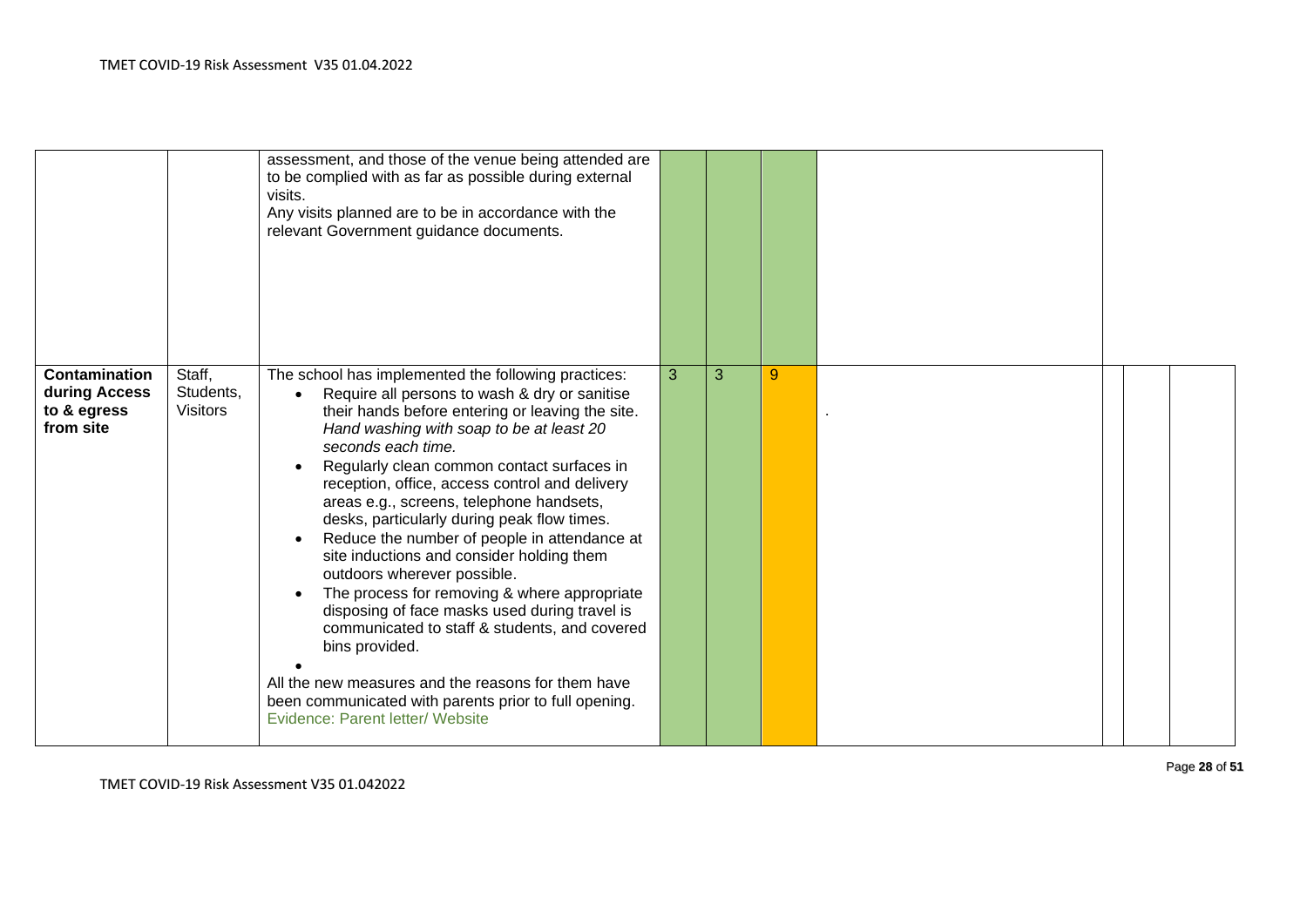|  | <b>Visitors</b><br>All visitors to be made aware of site rules.                                                                                                                                                                                                                                                                                                                                                              |  |  |  |  |
|--|------------------------------------------------------------------------------------------------------------------------------------------------------------------------------------------------------------------------------------------------------------------------------------------------------------------------------------------------------------------------------------------------------------------------------|--|--|--|--|
|  | TMET staff are essential visitors who, due to their<br>frequency of visiting other schools within the Trust must<br>minimise contact and always comply with site rules.                                                                                                                                                                                                                                                      |  |  |  |  |
|  | <b>Staff</b><br>Staff who are showing any of the signs of COVID-19<br>may NOT come to school.<br>Hand cleaning facilities or hand sanitiser are available<br>at the entrances/exits and throughout the school and<br>should be used by all persons when entering and<br>leaving.<br>Staff to use the 'card swipe' VisitorPod system - if the<br>card swipe fails, they are to let Main Reception know<br>they are in school. |  |  |  |  |
|  | Parents etc.<br>Parents etc. have been informed of the COVID-19<br>safety precautions of the school (based upon<br>government guidance and this risk assessment).                                                                                                                                                                                                                                                            |  |  |  |  |
|  | Parents, etc. have been reminded not to gather by the<br>school gates etc. whilst awaiting their students and are<br>only allowed on site by appointment.                                                                                                                                                                                                                                                                    |  |  |  |  |
|  | A register and signing-in system is in place to monitor<br>which people are on site at any time, whether they are<br>permitted to be there and where they are and this<br>system is enforced.                                                                                                                                                                                                                                |  |  |  |  |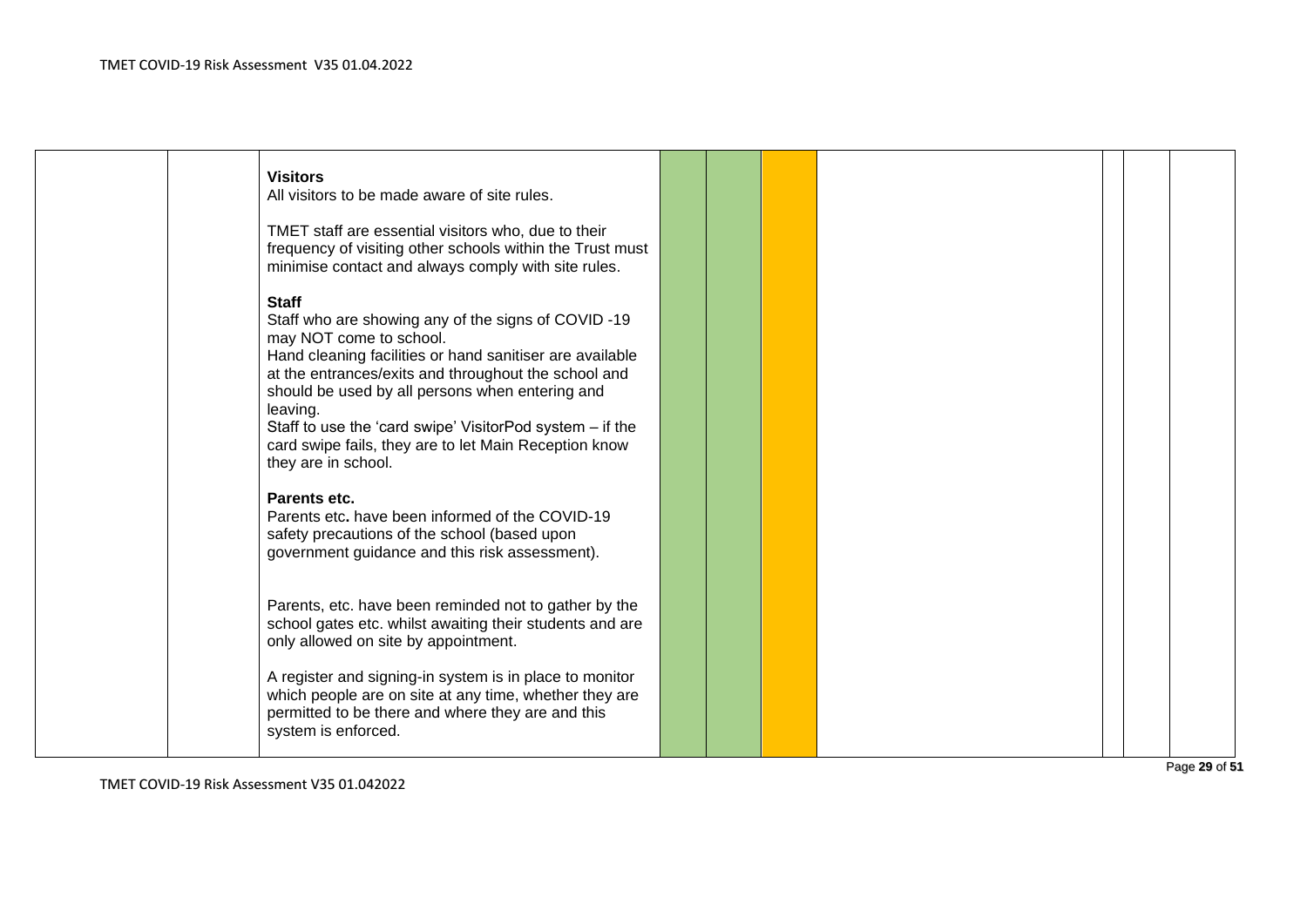| Contamination<br>within Internal | Staff,<br>Students, | All persons are to wash & dry/sanitize their hands upon<br>entering classrooms.                                                                                                                                  | 2 | 3 | 6 |  |  |
|----------------------------------|---------------------|------------------------------------------------------------------------------------------------------------------------------------------------------------------------------------------------------------------|---|---|---|--|--|
| <b>Areas</b>                     | <b>Visitors</b>     |                                                                                                                                                                                                                  |   |   |   |  |  |
|                                  |                     | Strict hygiene rules to be implemented, all staff to be<br>asked to do the following:                                                                                                                            |   |   |   |  |  |
|                                  |                     | Wash hands on entry and regularly thereafter.<br>$\bullet$<br>Use alcohol-based hand sanitiser.                                                                                                                  |   |   |   |  |  |
|                                  |                     | Wash hands if face is touched.<br>All hand contact surfaces to be regularly<br>cleaned.                                                                                                                          |   |   |   |  |  |
|                                  |                     | <b>Equipment, Activities, and resources</b><br>All equipment & resources are to be regularly cleaned<br>(including IT equipment)                                                                                 |   |   |   |  |  |
|                                  |                     | Good levels of ventilation are provided, with preferably<br>the activity being carried out outdoors.<br>Where larger groups or choirs are singing the<br>ventilation rate should be at least 10l/sec per person. |   |   |   |  |  |
|                                  |                     | Before starting a lesson indoors, consider if it could be<br>conducted outside instead.                                                                                                                          |   |   |   |  |  |
|                                  |                     | Lift touch points are to be cleaned regularly.<br>Hands are to be washed & dried or sanitised after using<br>the lift.                                                                                           |   |   |   |  |  |
|                                  |                     | For advice on practical school science, D&T, etc. see<br>https://www.cleapss.org.uk/                                                                                                                             |   |   |   |  |  |
|                                  |                     | <b>Ventilation</b><br>Before starting a lesson indoors, consider if it might be<br>feasibly conducted outside instead.                                                                                           |   |   |   |  |  |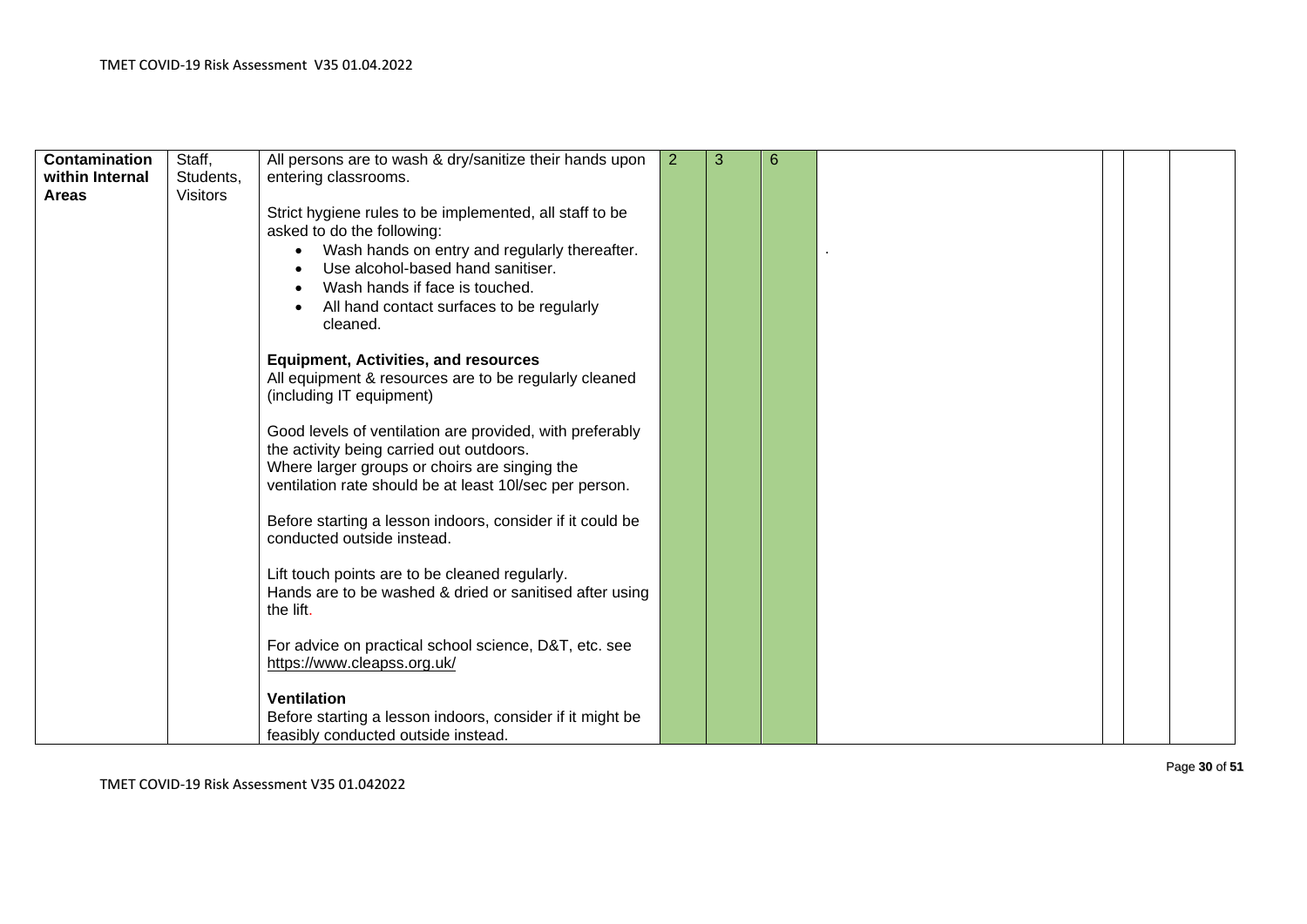|                                                    |                           | Also see section on ventilation above.<br>Lift touch points are to be cleaned regularly.<br>Hands are to be washed & dried or sanitised after using<br>the lift.                                                                                                                                                                                                                                                                                                                                                                                                                                                                                                                                                                                                                                                                                                                                                                      |                |   |   |  |  |
|----------------------------------------------------|---------------------------|---------------------------------------------------------------------------------------------------------------------------------------------------------------------------------------------------------------------------------------------------------------------------------------------------------------------------------------------------------------------------------------------------------------------------------------------------------------------------------------------------------------------------------------------------------------------------------------------------------------------------------------------------------------------------------------------------------------------------------------------------------------------------------------------------------------------------------------------------------------------------------------------------------------------------------------|----------------|---|---|--|--|
| <b>Contamination</b><br>in Outdoor<br><b>Areas</b> | Staff,<br><b>Students</b> | External play equipment if used, is cleaned after each<br>use.<br>Hand sanitisers are provided at the entry points to the<br>playground, and all persons are to sanitise their hands<br>upon entering and leaving the playground.<br>Specific guidance on sports can be obtained from<br>https://www.afpe.org.uk/<br>Sporting activities should prioritise outdoor sports<br>where possible.<br>Only Team Sports where national governing bodies<br>have developed guidance (and have been approved by<br>the Government such as those on the list of available<br>grassroots sports) are to be undertaken, and the control<br>measures identified in that guidance adopted.<br>Where lessons are taken outside, the same COVID-19<br>control measures, hand washing protocols etc. are<br>adopted as for indoors lessons.<br>Facilities are sufficient to provide adequate shelter from<br>inclement or hot weather where necessary. | $\overline{2}$ | 3 | 6 |  |  |
| <b>Allocation of</b>                               | <b>Staff</b>              | Staffing allocation is done daily, and the following are                                                                                                                                                                                                                                                                                                                                                                                                                                                                                                                                                                                                                                                                                                                                                                                                                                                                              | $\overline{2}$ | 3 | 6 |  |  |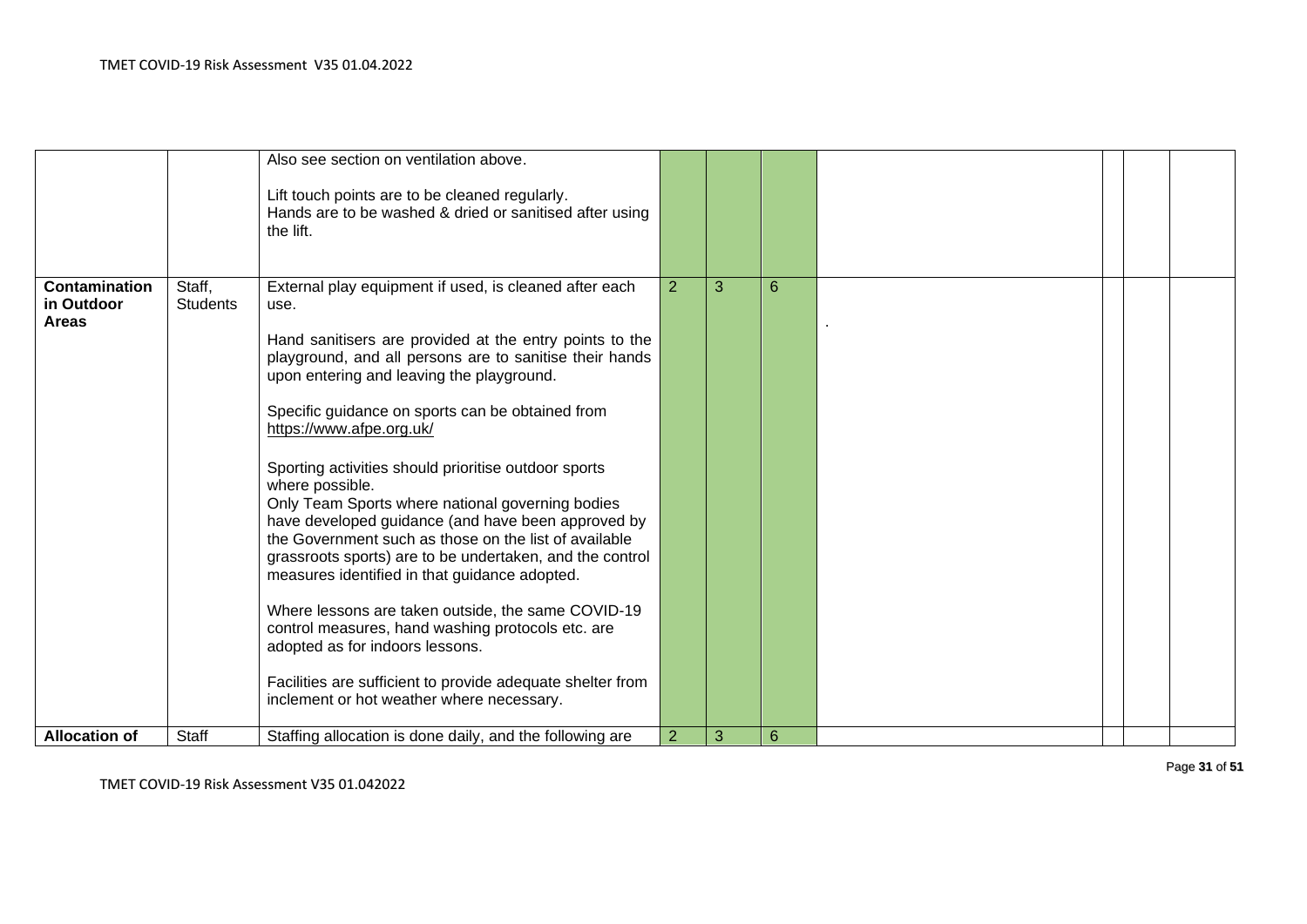| <b>Staff</b>         |                     | considered:<br>Authorisation onto the school site will be by the<br>$\bullet$<br>Principal.<br>Staff medical needs/concerns are to be<br>discussed with the Head teacher prior to them<br>entering the school.<br>Suitable and sufficient provision has been<br>made for the provision of first aid, physical<br>intervention, emergency procedures response,<br>etc.<br>Site staff rotas reviewed to ensure appropriate<br>coverage.<br>Cleaning staff rotas to be reviewed to ensure<br>appropriate coverage.<br>Teaching ratios for the increased class sizes are no<br>more than two staff members for each class of no more<br>than 32 students (this could be two teachers or a<br>teacher and a teaching assistant). |                |   |   |  |  |
|----------------------|---------------------|-----------------------------------------------------------------------------------------------------------------------------------------------------------------------------------------------------------------------------------------------------------------------------------------------------------------------------------------------------------------------------------------------------------------------------------------------------------------------------------------------------------------------------------------------------------------------------------------------------------------------------------------------------------------------------------------------------------------------------|----------------|---|---|--|--|
| <b>Work planning</b> | Staff,<br>Students, | Priority is given to outdoor PE activities over indoor<br>ones.<br>The use of shared resources (i.e., stationery &<br>equipment) is limited, and each item regularly cleaned<br>considering change of user.<br>Students to have their own resources, e.g., books, pens<br>rulers, which are not to be shared.<br>All IT equipment is thoroughly cleaned at the end of<br>each session by students using the appropriate wipes<br>and cleaning materials.                                                                                                                                                                                                                                                                    | $\overline{2}$ | 3 | 6 |  |  |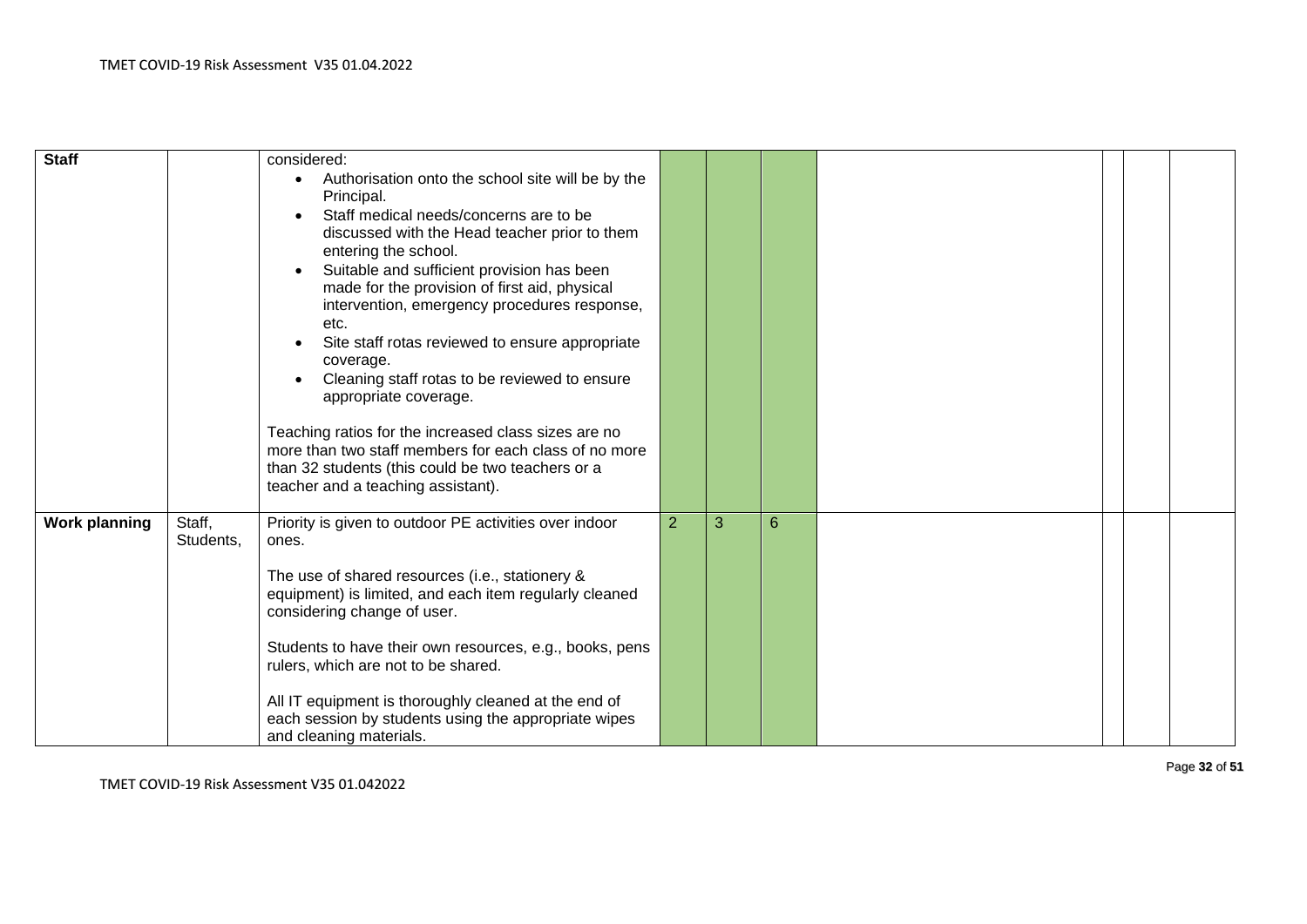| Local<br>lockdowns or<br>local<br><b>Outbreaks</b> |                                        | Individual risk assessments for students with EHCPs<br>have been completed.<br>Evidence: Risk Assessments on SEND area<br>Where SEN students are attending school the same<br>principles of hygiene, cohesive staffing, and PPE use<br>should be applied as far as is possible, but the actual<br>measures that are adopted for each case will be<br>determined by a review of each students Health Care/<br>Support Plan/ Risk Assessment and considering the<br>individual circumstances of each case.<br>Process in the event of an outbreak:<br>For individuals or groups of self-isolating students,<br>remote education plans are in place.<br>Information on remote education can be found in<br>section 5 of Actions for Schools during the Coronavirus<br>Outbreak<br>https://www.gov.uk/government/publications/actions-<br>for-schools-during-the-coronavirus-outbreak/guidance-<br>for-full-opening-schools |   |   |   |  |  |
|----------------------------------------------------|----------------------------------------|-------------------------------------------------------------------------------------------------------------------------------------------------------------------------------------------------------------------------------------------------------------------------------------------------------------------------------------------------------------------------------------------------------------------------------------------------------------------------------------------------------------------------------------------------------------------------------------------------------------------------------------------------------------------------------------------------------------------------------------------------------------------------------------------------------------------------------------------------------------------------------------------------------------------------|---|---|---|--|--|
| Cleaning                                           | Staff,<br>Students,<br><b>Visitors</b> | A cleaning schedule has been implemented throughout<br>the site with regular cleaning of areas and equipment,<br>(e.g cleaning being carried out twice per day), focussing<br>on frequently touched surfaces and ensuring that<br>contact points, e.g., work surfaces, door handles, taps<br>etc. are all thoroughly cleaned regularly.<br>https://www.gov.uk/government/publications/covid-19-<br>decontamination-in-non-healthcare-settings                                                                                                                                                                                                                                                                                                                                                                                                                                                                           | 2 | 3 | 6 |  |  |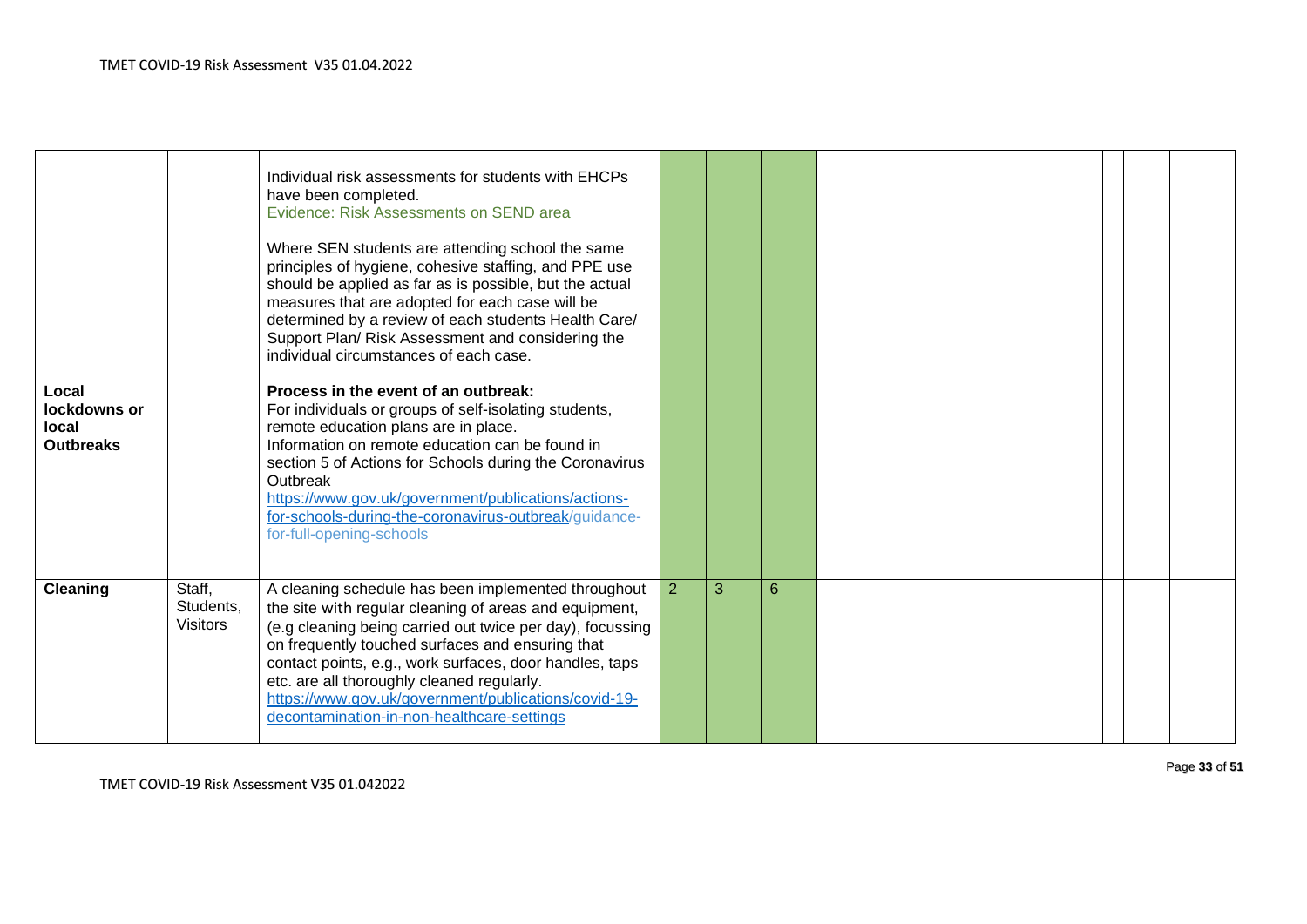| Cleaning protocol is as follows:<br>A combined detergent disinfectant solution or<br>chlorine-based cleaner is used. (COSHH<br>assessment required)<br>Extra attention is given to frequently touched                                                                                                                                                                                                                                                                             |  |  |  |  |
|-----------------------------------------------------------------------------------------------------------------------------------------------------------------------------------------------------------------------------------------------------------------------------------------------------------------------------------------------------------------------------------------------------------------------------------------------------------------------------------|--|--|--|--|
| areas and surfaces, e.g., doors, toilets, door<br>handles, phones, light switches, and door fobs,<br>etc.<br>Hand towels and hand wash are checked and<br>replaced as needed by the site staff<br>The cleaning regimes for toilet facilities have                                                                                                                                                                                                                                 |  |  |  |  |
| been enhanced particularly door handles, locks<br>and the toilet flush, etc.<br>Site staff wear disposable or washing-up gloves<br>and aprons for cleaning - (if cleaning a heavily<br>contaminated area eye and respiratory                                                                                                                                                                                                                                                      |  |  |  |  |
| protection are also used).<br>Where COVID-19 contamination is suspected<br>or identified the waste cleaning materials and<br>used disposable PPE are double-bagged,<br>stored securely for 72 hours then thrown away<br>in the regular rubbish after cleaning is finished<br>When disinfecting, disposable cloths are used<br>to first clean hard surfaces with warm soapy<br>water, then disinfect the surfaces.<br>Site staff wash & dry their hands after removing<br>the PPE. |  |  |  |  |
| Only cleaning products supplied by the school are used<br>(Suppliers may need to be notified if additional stocks<br>are necessary).                                                                                                                                                                                                                                                                                                                                              |  |  |  |  |
| Bin liners are used in all bins and bins are emptied                                                                                                                                                                                                                                                                                                                                                                                                                              |  |  |  |  |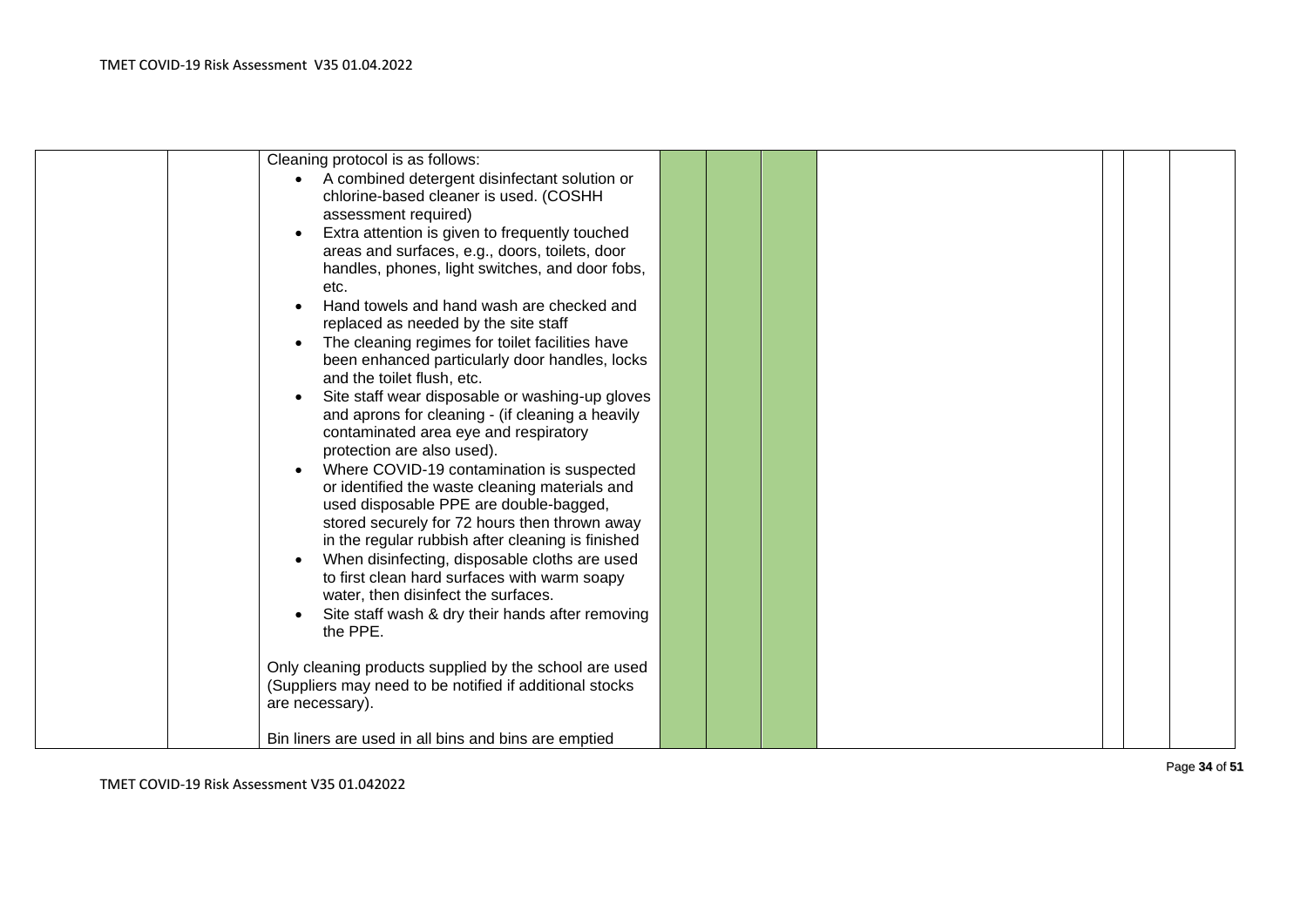| daily.                                                                                                                                                                                                                                                                                                                                                    |  |  |  |  |
|-----------------------------------------------------------------------------------------------------------------------------------------------------------------------------------------------------------------------------------------------------------------------------------------------------------------------------------------------------------|--|--|--|--|
| External play equipment is cleaned after use by the PE<br>faculty, and between each group use.<br>Outdoor furniture i.e., benches, and tables are cleaned<br>after breaks and lunches.                                                                                                                                                                    |  |  |  |  |
| Where cleaning has been identified in the risk<br>assessment this is normally with standard detergents<br>and disinfectants. If COVID-19 contamination is known<br>or suspected, then the cleaning is followed by<br>disinfecting (using chlorine-based products).<br>Although disinfecting may also be carried out routinely<br>as an assurance measure. |  |  |  |  |
| Cleaning & Sanitising stations provided within each<br>classroom, office and first aid area being used. Site<br>team check stocks daily.<br><b>Evidence: Cleaner Checking Sheets</b>                                                                                                                                                                      |  |  |  |  |
| Cleaning rotas and runs have been adjusted to allow for<br>high touch surfaces to be cleaned at least twice<br>throughout the day.<br><b>Evidence: Cleaner Checking Sheets</b>                                                                                                                                                                            |  |  |  |  |
| Cleaning needs during the day have been considered<br>and arrangements are in place for deep cleans as<br>areas come into use.                                                                                                                                                                                                                            |  |  |  |  |
| Every day between breaks (10.10-10.50 window for<br>cleaning)<br>F block dining<br>Pasta shack tables<br><b>Restaurant tables</b>                                                                                                                                                                                                                         |  |  |  |  |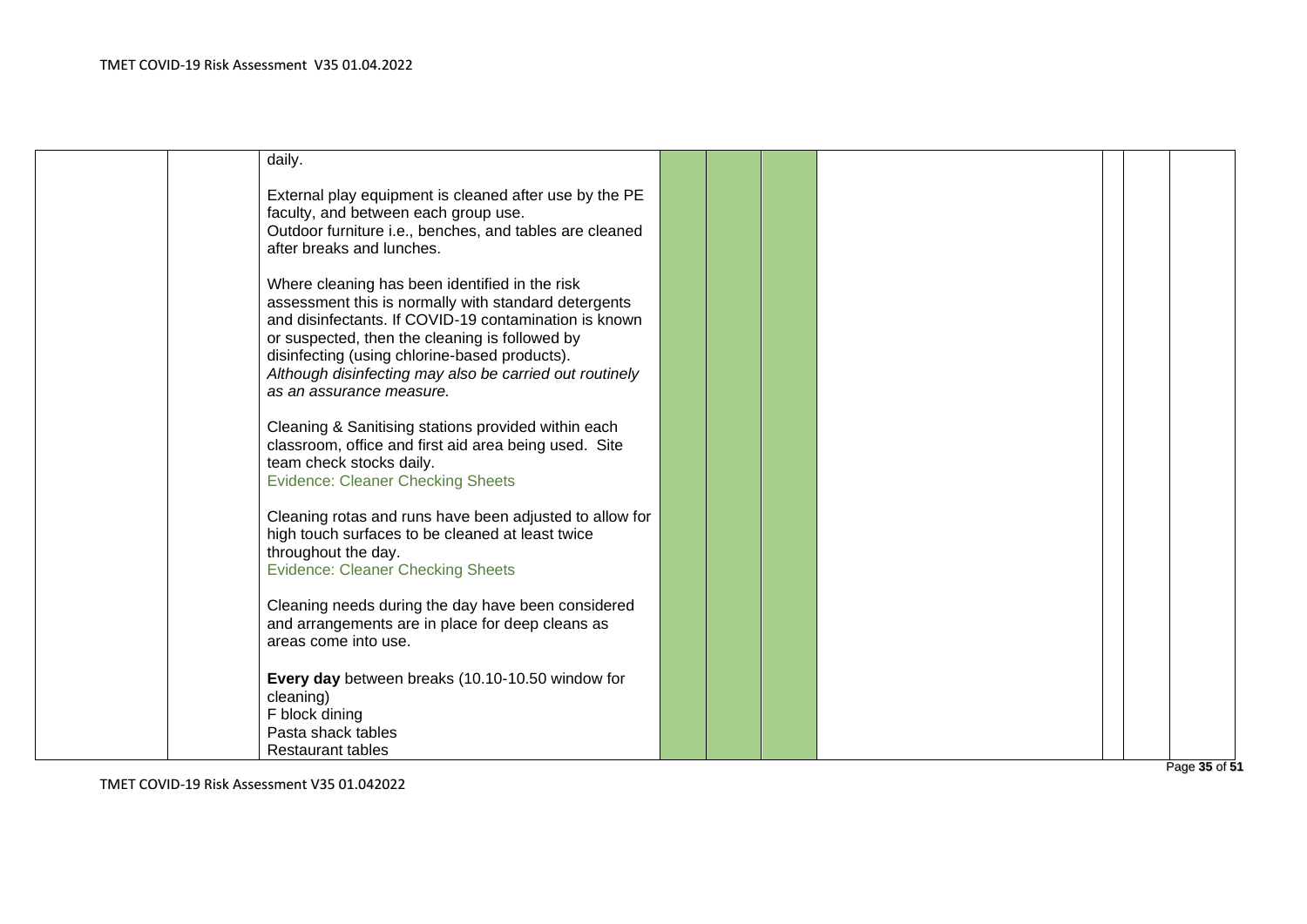| Every day prior to detentions (1.55-2.55 window for |  |  |  |  |
|-----------------------------------------------------|--|--|--|--|
| cleaning)                                           |  |  |  |  |
| <b>Restaurant tables</b>                            |  |  |  |  |
| F block dining tables                               |  |  |  |  |
|                                                     |  |  |  |  |
| Every day between lunches (12.55-1.10 window for    |  |  |  |  |
|                                                     |  |  |  |  |
| cleaning)                                           |  |  |  |  |
| F block dining                                      |  |  |  |  |
| Pasta shack tables                                  |  |  |  |  |
| <b>Restaurant tables</b>                            |  |  |  |  |
|                                                     |  |  |  |  |
| F block dining                                      |  |  |  |  |
| Pasta shack tables                                  |  |  |  |  |
| <b>Restaurant tables</b>                            |  |  |  |  |
| Library                                             |  |  |  |  |
|                                                     |  |  |  |  |
| Rigorous checks are carried out by the Site         |  |  |  |  |
| Manager/Cleaning Supervisor to ensure that the      |  |  |  |  |
| necessary procedures are being followed. These      |  |  |  |  |
| checks are recorded as complete, and any            |  |  |  |  |
| unresolvable issues escalated immediately to Milan  |  |  |  |  |
| Premdjy                                             |  |  |  |  |
| <b>Evidence: Site checking Sheets</b>               |  |  |  |  |
|                                                     |  |  |  |  |
| All classrooms and communal areas have been deep    |  |  |  |  |
| cleaned during school closure and all unnecessary   |  |  |  |  |
| items and equipment has been removed or covered to  |  |  |  |  |
|                                                     |  |  |  |  |
| eliminate access by staff/students.                 |  |  |  |  |
|                                                     |  |  |  |  |
| Site team induction created, and comprehensive pack |  |  |  |  |
| provided.                                           |  |  |  |  |
| PPE guidance included in pack to site team.         |  |  |  |  |
|                                                     |  |  |  |  |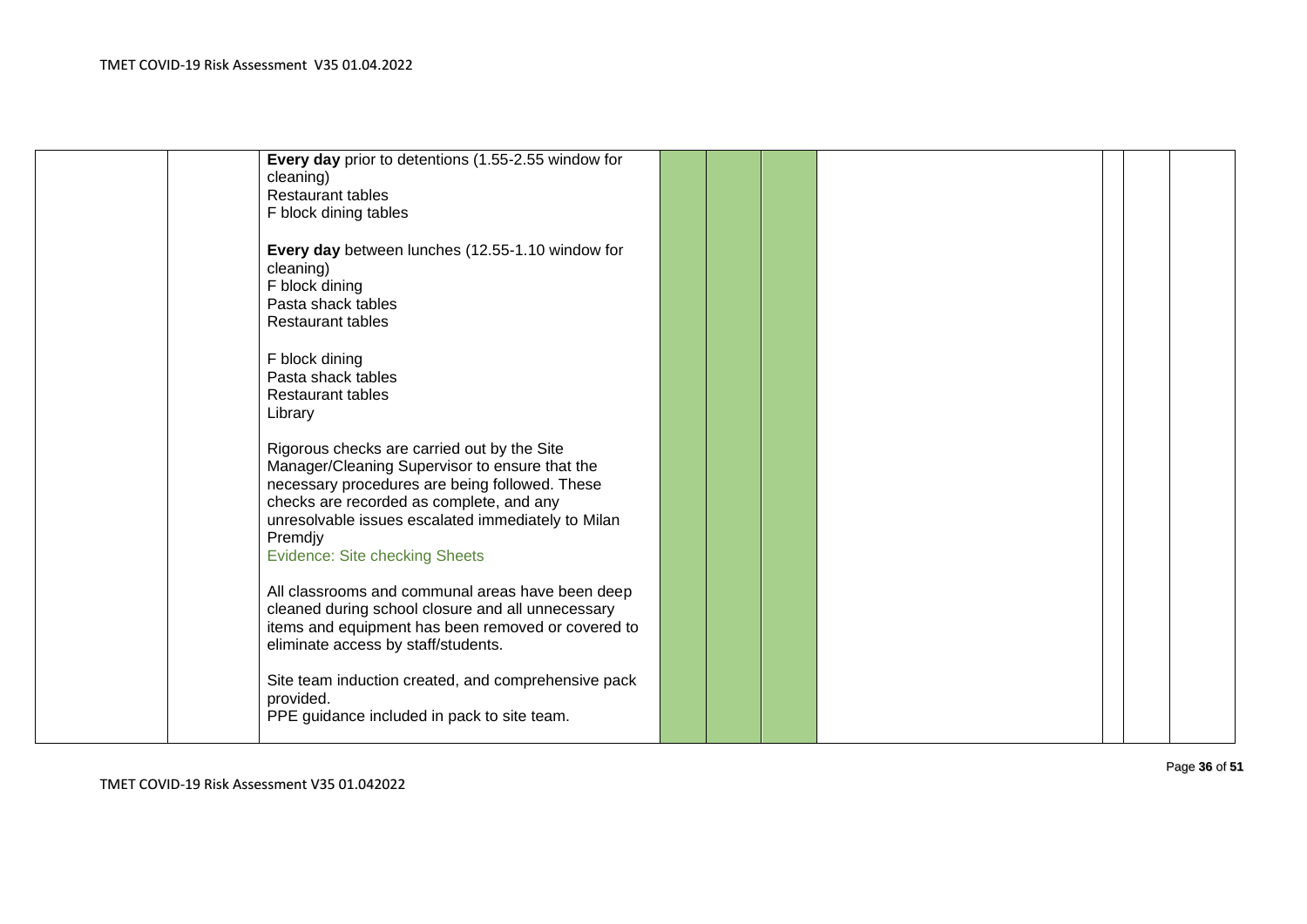|                                                 |                                                                                 | Working hours for site team members amended to<br>enable some daytime cleaning of high touch areas.<br>Extra site staff recruited<br>Evidence: Cleaning Rota & Induction Pack<br>Signing & checking sheets in place throughout the site<br>to ensure supplies are regularly checked and areas<br>cleaned as planned.<br>Evidence: Checking sheets on doors and then stored in<br>site office files.<br>If additional cleaning hours are required, each<br>Business/Academy Manager firstly speaks with the<br>Trust central team to establish whether there are any<br>spare resources internally. Failing this then extra hours<br>will be offered to existing cleaners, other roles will be<br>redeployed to this area or external cleaning hours will<br>be purchased.<br>All employees are made aware of PPE availability<br>(gloves and masks) and use in any situation where<br>social distancing cannot be maintained. |                |   |   |  |  |
|-------------------------------------------------|---------------------------------------------------------------------------------|-------------------------------------------------------------------------------------------------------------------------------------------------------------------------------------------------------------------------------------------------------------------------------------------------------------------------------------------------------------------------------------------------------------------------------------------------------------------------------------------------------------------------------------------------------------------------------------------------------------------------------------------------------------------------------------------------------------------------------------------------------------------------------------------------------------------------------------------------------------------------------------------------------------------------------|----------------|---|---|--|--|
| <b>Deliveries &amp;</b><br>Waste<br>collection. | Staff,<br>Students,<br>Delivery<br>drivers,<br>Waste<br>collection<br>operators | Where practicable drivers wash or sanitise their hands<br>before unloading goods and materials.<br>Hands are sanitised /washed & dried after handling all<br>deliveries or waste materials.<br>Waste bags and containers are kept closed.                                                                                                                                                                                                                                                                                                                                                                                                                                                                                                                                                                                                                                                                                     | $\overline{2}$ | 3 | 6 |  |  |

P a g e **3 7** o f **5 1**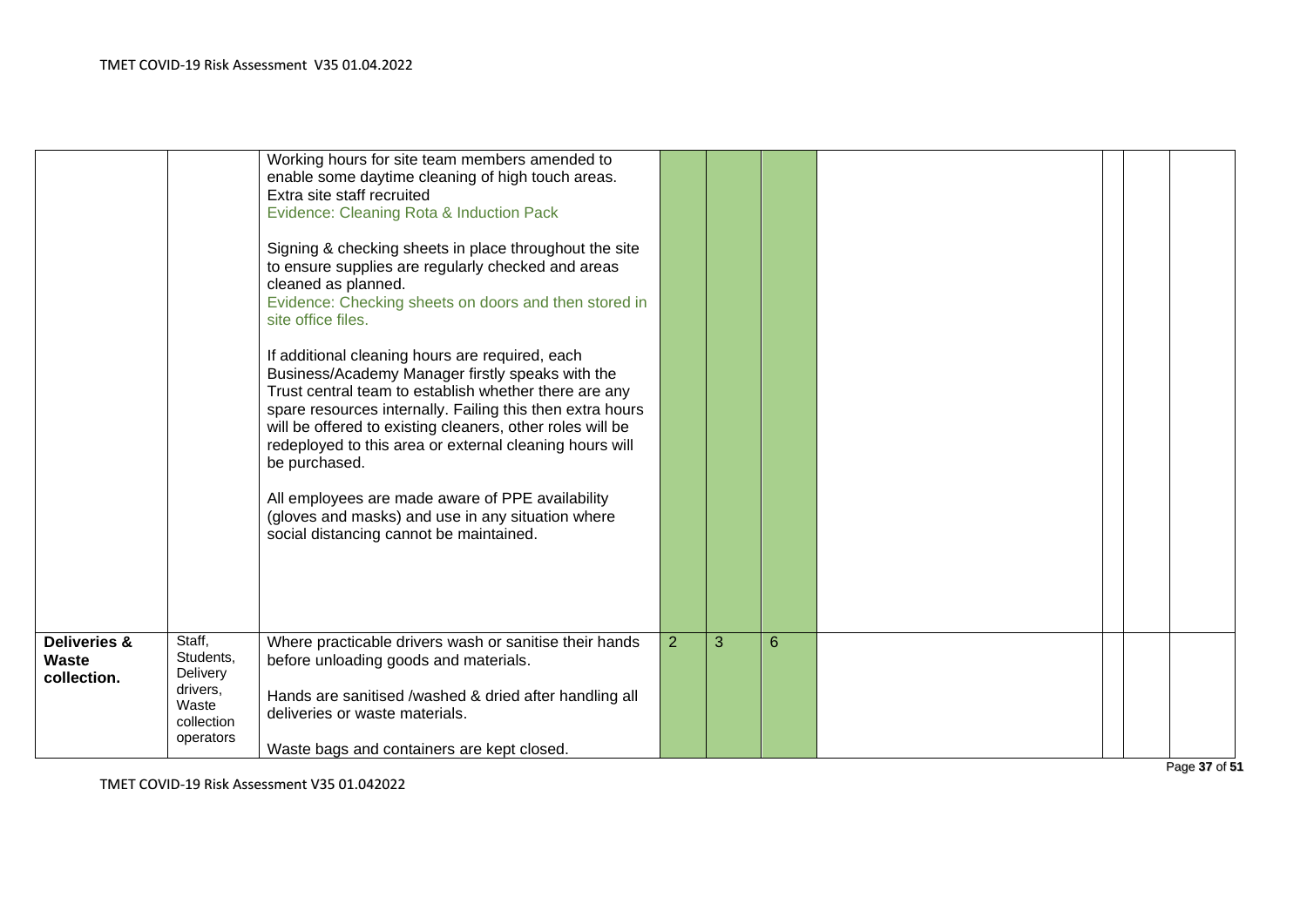|                    |                                    | Waste collections are made when the minimum number<br>of persons are on site (i.e., before or after normal<br>opening hours).                                                                                                                                         |                |   |   |  |  |
|--------------------|------------------------------------|-----------------------------------------------------------------------------------------------------------------------------------------------------------------------------------------------------------------------------------------------------------------------|----------------|---|---|--|--|
|                    |                                    | Safe place for deliveries:<br>Kitchen Caterlink have their own risk assessment in<br>place.                                                                                                                                                                           |                |   |   |  |  |
|                    |                                    | Post & Small Parcels- Incoming post can be dropped<br>outside Reception (receiving post box in place).<br>Outgoing post - Postman to pick outgoing post up from<br>Reception - post pass through gap in glass screen.<br>Staff should wear gloves when handling post. |                |   |   |  |  |
|                    |                                    | Large Deliveries - Instructions to be provided on orders<br>for delivery drivers to phone site team to notify them of<br>the arrival of the delivery. Driver can also phone<br>reception and wait for Premises to greet at a distance<br>outdoors.                    |                |   |   |  |  |
| <b>Contractors</b> | Staff,<br>Students,<br>Contractors | Contractors, etc. are informed of the COVID-19 safety<br>precautions of the school (based upon Government<br>Guidance and this risk assessment).<br>will read and comply with signs in reception regarding<br>good hygiene.                                           | $\overline{2}$ | 3 | 6 |  |  |
|                    |                                    | All contractors to wash their hands upon entering the<br>site.                                                                                                                                                                                                        |                |   |   |  |  |
|                    |                                    | Strict hygiene rules have been implemented; all<br>contractors are asked to do the following:<br>Wash hands on entry into individual work areas                                                                                                                       |                |   |   |  |  |
|                    |                                    |                                                                                                                                                                                                                                                                       |                |   |   |  |  |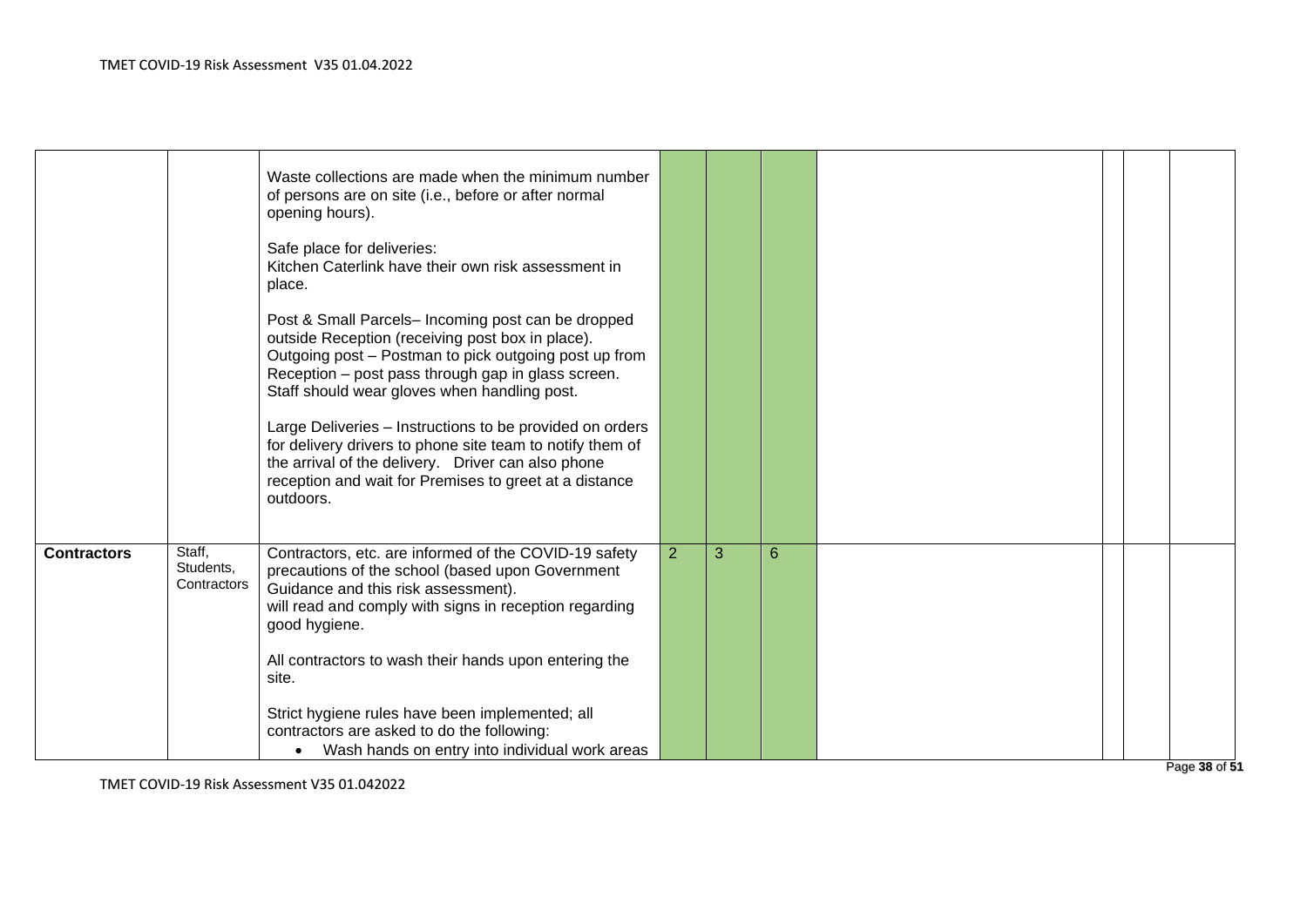|              |                                        | - or use alcohol-based hand sanitiser.<br>Repeat the hand washing/sanitising regularly.<br>Site inductions are carried out, if possible, outside.                                                                                                                                                                                                                                          |   |   |   |  |  |
|--------------|----------------------------------------|--------------------------------------------------------------------------------------------------------------------------------------------------------------------------------------------------------------------------------------------------------------------------------------------------------------------------------------------------------------------------------------------|---|---|---|--|--|
|              |                                        | The contractor notifies the premises staff of all areas<br>visited, in order that these can then be thoroughly<br>cleaned. Also, who they have been in contact with for<br>tracing purposes.                                                                                                                                                                                               |   |   |   |  |  |
|              |                                        | Where possible, contractor works are programmed for<br>times when the minimum number of persons are on site<br>(i.e., after normal opening hours).                                                                                                                                                                                                                                         |   |   |   |  |  |
|              |                                        | Contractors & Third-Party Organisations working on site<br>have their own COVID-19 risk assessments and safe<br>systems of work which are compatible with the school<br>COVID-19 arrangements or comply with the school's<br>arrangements.                                                                                                                                                 |   |   |   |  |  |
|              |                                        | The area will be cleaned thoroughly after the work is<br>complete, paying particular attention to door handles<br>and surface that have been touched.                                                                                                                                                                                                                                      |   |   |   |  |  |
| Poor hygiene | Staff,<br>Students,<br><b>Visitors</b> | Staff and students receive inductions which include<br>information on hand and respiratory hygiene.<br>Evidence: Staff Briefings & inductions / Student<br>Welcome PPT.<br>Hands washed thoroughly and regularly using soap and<br>water for at least 20 seconds. Hand washing technique<br>adopted as directed by NHS guidance.<br>https://www.nhs.uk/live-well/healthy-body/best-way-to- | 3 | 3 | 9 |  |  |
|              |                                        | wash-your-hands/ Hands are dried using disposable<br>towels etc., which should be disposed of into the bins<br>provided.                                                                                                                                                                                                                                                                   |   |   |   |  |  |

P a g e **3 9** o f **5 1**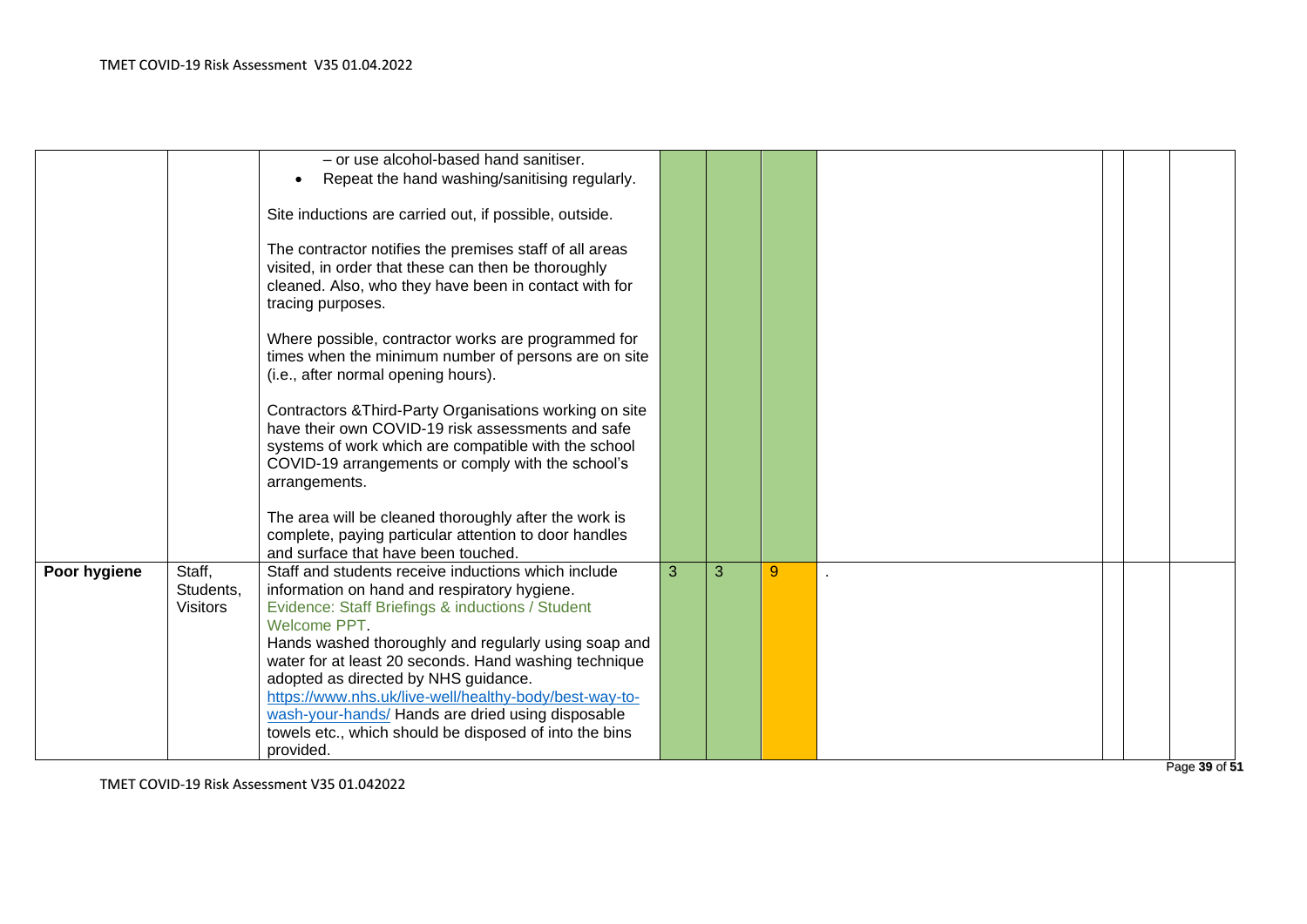| Alcohol-based hand sanitiser is used if soap and water<br>is not available. Wall mounted sanitiser units placed<br>around the school and hand sanitiser made available in<br>portable containers in classrooms. Posters placed by<br>all units.                                                                                                                 |  |  |  |  |
|-----------------------------------------------------------------------------------------------------------------------------------------------------------------------------------------------------------------------------------------------------------------------------------------------------------------------------------------------------------------|--|--|--|--|
| Premises to implement recording / signing sheet to<br>check supplies throughout the day.<br>Evidence: Checking sheets kept in site files.                                                                                                                                                                                                                       |  |  |  |  |
| Ensure good safe storage of hand sanitiser as<br>determined by a COSHH risk assessment.<br>Evidence COSHH risk assessment.                                                                                                                                                                                                                                      |  |  |  |  |
| Communication created to promote regular and<br>thorough hand washing / good respiratory hygiene for<br>parents and students in other languages.<br>Clear communication with parents on expectations.<br>Evidence: parent letter / Leaflet / Behaviour Policy<br><b>COVID Annex</b><br>https://www.rushey-tmet.uk/wp-<br>content/uploads/2019/08/RMA-Behaviour- |  |  |  |  |
| Management-Policy-Including-Covid-19-Annex.pdf<br>Communication shared with staff, students, and parents<br>to promote regular and thorough hand washing.                                                                                                                                                                                                       |  |  |  |  |
| Borrowed Student Uniform -stored in a plastic bag after<br>use and then washed by the school before being re-<br>issued.                                                                                                                                                                                                                                        |  |  |  |  |
| Students and staff instructed to avoid touching face/<br>eyes/ nose/ mouth with unwashed hands and cover                                                                                                                                                                                                                                                        |  |  |  |  |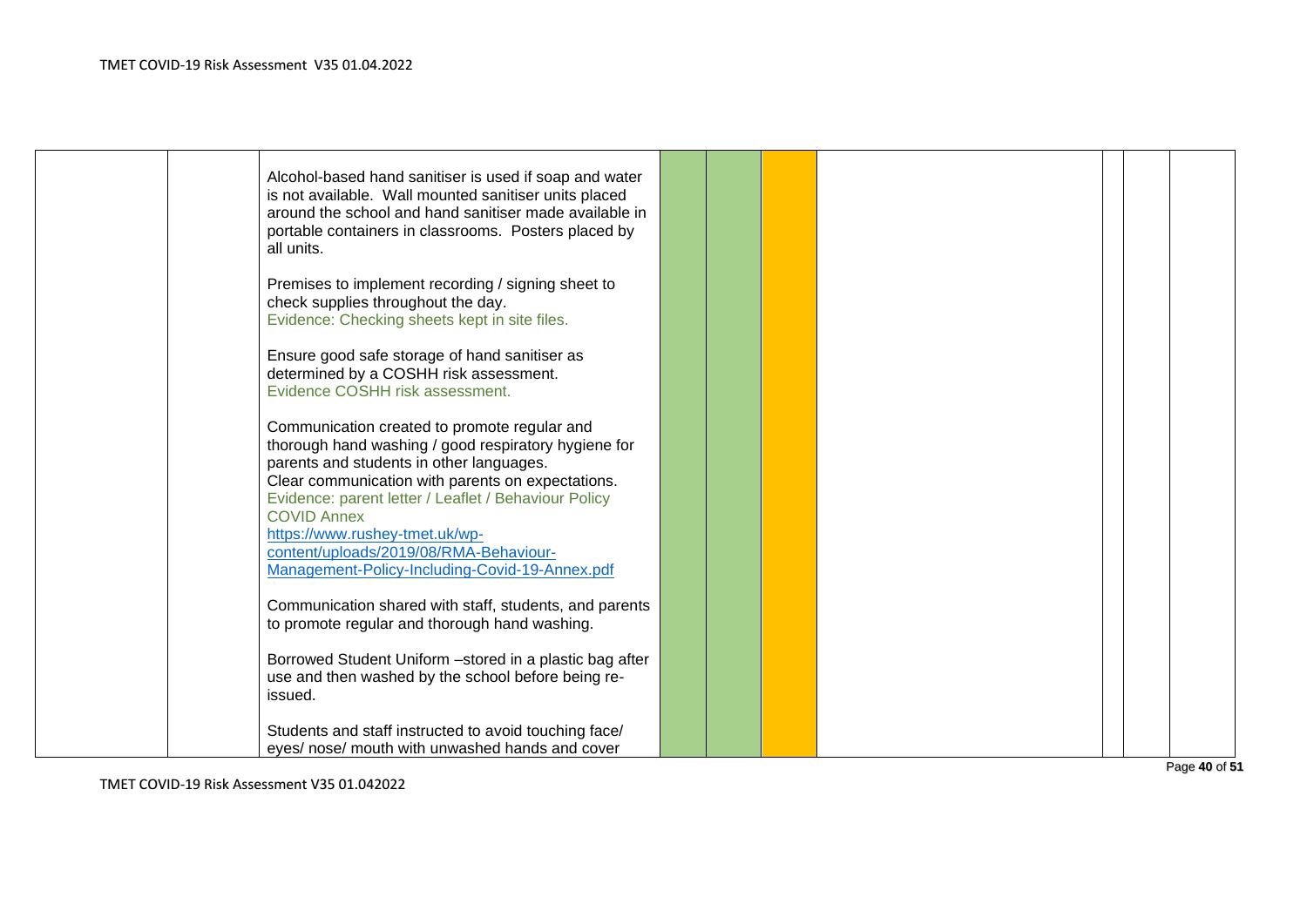|                                                                         |                 | their cough or sneeze with a tissue then throw it in the<br>bin.<br>Additional hand washing & drying facilities are provided.<br>Hand washing facilities regularly cleaned, and soap and<br>sanitiser levels checked.<br>Suitable and sufficient rubbish bins for hand towels with<br>regular removal and disposal provided<br>Extra supplies of soap, hand sanitiser and paper towels<br>are securely and safely stored.                                                                                                                                                                                                                                                                                                                                                                                                              |                |   |   |  |  |
|-------------------------------------------------------------------------|-----------------|----------------------------------------------------------------------------------------------------------------------------------------------------------------------------------------------------------------------------------------------------------------------------------------------------------------------------------------------------------------------------------------------------------------------------------------------------------------------------------------------------------------------------------------------------------------------------------------------------------------------------------------------------------------------------------------------------------------------------------------------------------------------------------------------------------------------------------------|----------------|---|---|--|--|
| Staff,<br>Canteen use -<br>exposure from<br>large numbers<br>of persons | <b>Students</b> | Food and drink only consumed in dedicated facilities<br>where possible.<br>Students encouraged to bring their own bottled drinking<br>water to eliminate students touching communal taps or<br>surfaces.<br>All staff are encouraged to take time outside at<br>lunchtime.<br>Hand cleaning facilities or hand sanitiser available at<br>the entrance of any room where people eat and used<br>by all persons when entering and leaving the area.<br>Where possible, kitchen windows remain open to<br>increase ventilation. Fly screens have been fitted.<br>Tables and chairs cleaned by canteen staff.<br>All rubbish and waste put straight in the bin by the user<br>and not left for someone else to clear up.<br>All areas used for eating are thoroughly cleaned at the<br>end of each break and shift, including chairs, door | $\overline{2}$ | 3 | 6 |  |  |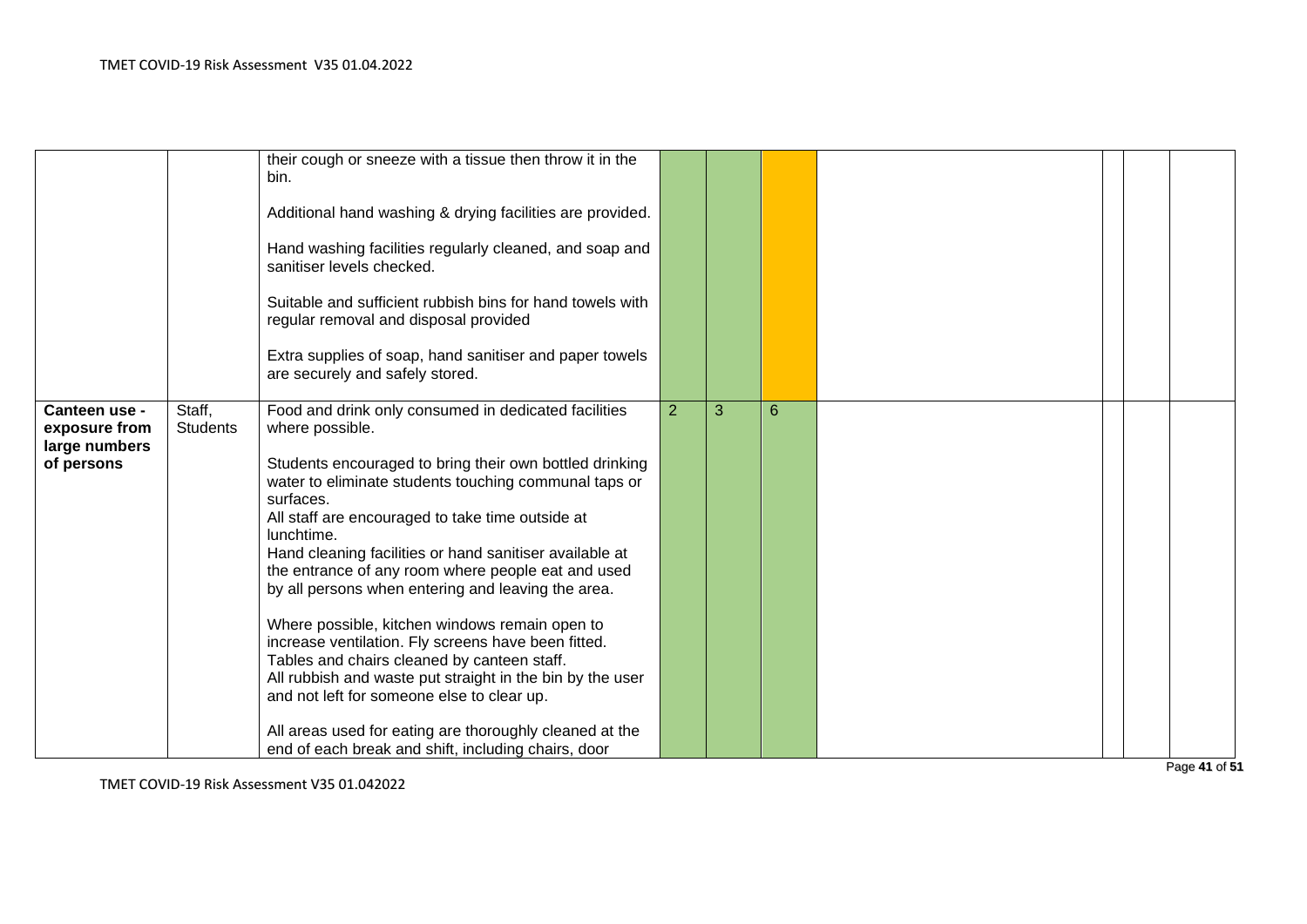|                                                                              |                                        | handles.<br>Caterlink Staff H&S Guidance in place.<br><b>Evidence: Caterlink RA</b><br>Caterlink Shutdown and Return Strategy in place.                                                                                                                                                                                                                                                                                                                                                                                                                                                 |                |   |   |  |  |
|------------------------------------------------------------------------------|----------------------------------------|-----------------------------------------------------------------------------------------------------------------------------------------------------------------------------------------------------------------------------------------------------------------------------------------------------------------------------------------------------------------------------------------------------------------------------------------------------------------------------------------------------------------------------------------------------------------------------------------|----------------|---|---|--|--|
| Use of<br>Changing<br>facilities,<br>toilets,<br>showers and<br>drying rooms | Staff,<br><b>Students</b>              | Enhanced cleaning of all facilities throughout the day<br>and at the end of each day introduced.<br>Suitable and sufficient rubbish bins in these areas<br>provided with regular removal and disposal.<br>Bin liners used in all bins.<br>Additional hand towels dispensers provided.<br>Toilets are thoroughly cleaned at the end of each<br>session.<br>Toilet breaks are supervised by staff.<br>After using the facilities hands must be washed.                                                                                                                                    | $\overline{2}$ | 3 | 6 |  |  |
| Lack of<br>awareness                                                         | Staff,<br>Students,<br><b>Visitors</b> | Clear posters, signage and information are displayed<br>around the site (and particularly in welfare areas)<br>reminding all persons of current Covid 19 precautions<br>and hygiene and hand washing requirements.<br>WHO / PHE Posters, leaflets and other materials are<br>available for display around school.<br>"Toolbox talks" carried out for all personnel on site,<br>warning them of the risks posed by the virus as well as<br>the control measures outlined in this assessment and<br>from government guidance. This included informing<br>personnel of the known symptoms. | $\overline{2}$ | 3 | 6 |  |  |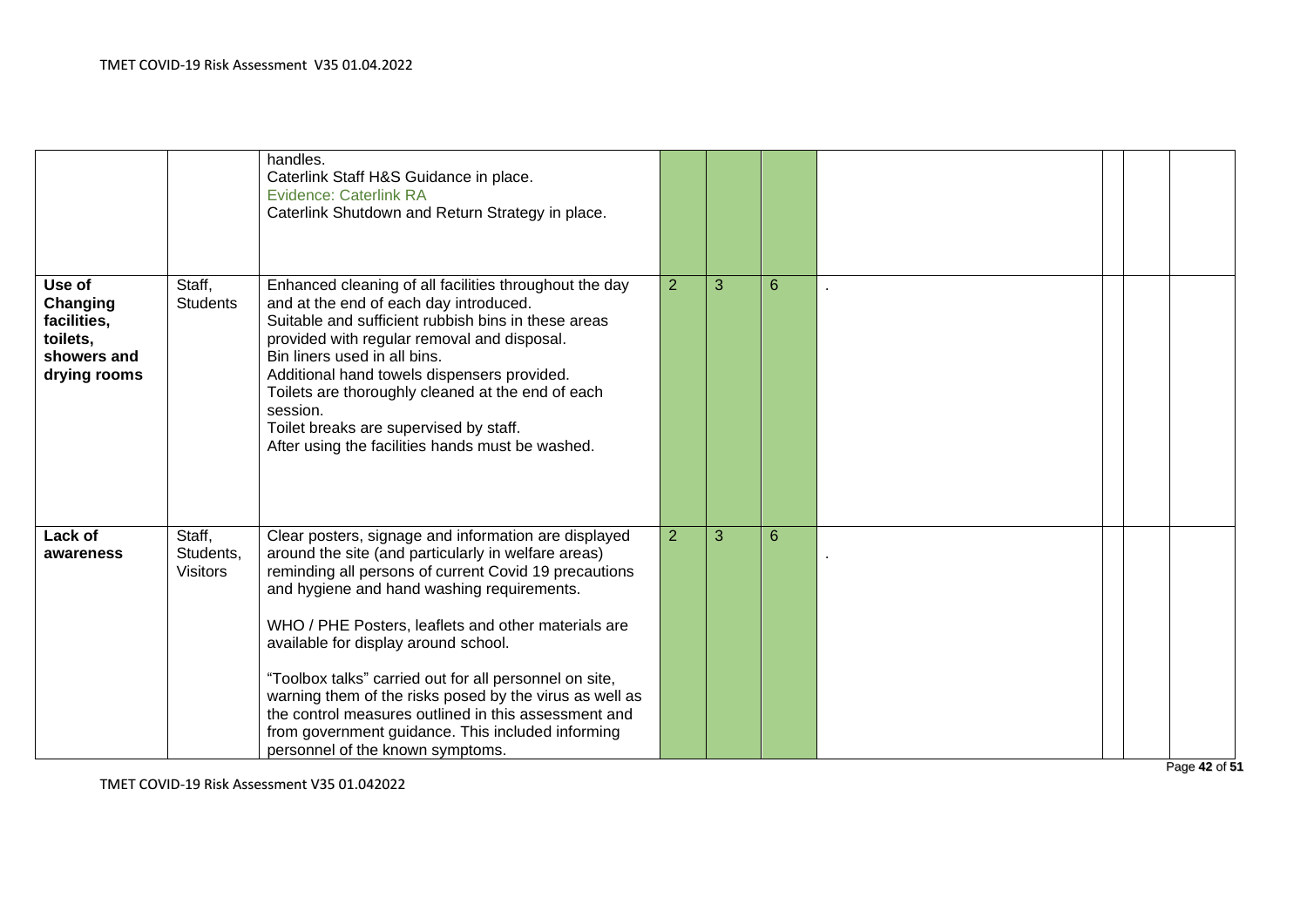|                                                                   |                                                     | Staff briefings and inductions completed.<br>Headlines sent weekly.<br>Evidence: risk assessment saved on share drive and<br>provided to staff through briefings/ inductions and<br>headlines.<br>Staff challenge any person not adhering to the control<br>measures within this risk assessment.<br>Staff have contact numbers and e-mails of all SLT<br>members to raise any queries or concerns.<br>Students given a presentation on the first day back of<br>each year group<br>Simplified infographic created for EAL parents and<br>shared on social media and on the school website.      |   |   |   |  |  |
|-------------------------------------------------------------------|-----------------------------------------------------|--------------------------------------------------------------------------------------------------------------------------------------------------------------------------------------------------------------------------------------------------------------------------------------------------------------------------------------------------------------------------------------------------------------------------------------------------------------------------------------------------------------------------------------------------------------------------------------------------|---|---|---|--|--|
| <b>Emergency</b><br>procedures<br>(Fire alarm<br>activations etc) | Staff,<br>Students,<br>Visitors,<br>Contractor<br>s | Fire safety procedures have been reviewed This<br>includes a review of PEEP's, and contingencies for<br>unplanned staff absences due to COVID-19.<br>Fire risk assessment has been reviewed.<br>Updated Procedures and roles for fire evacuation<br>shared with staff as part of their inductions. All staff<br>instructed to make themselves aware of exit routes and<br>be responsible for calmly escorting their group out of<br>the building and reporting to the SLT duty member on<br>the field.<br>Evidence: Inset Day training record / Emergency<br>procedures Document in Policy Area. | 2 | 3 | 6 |  |  |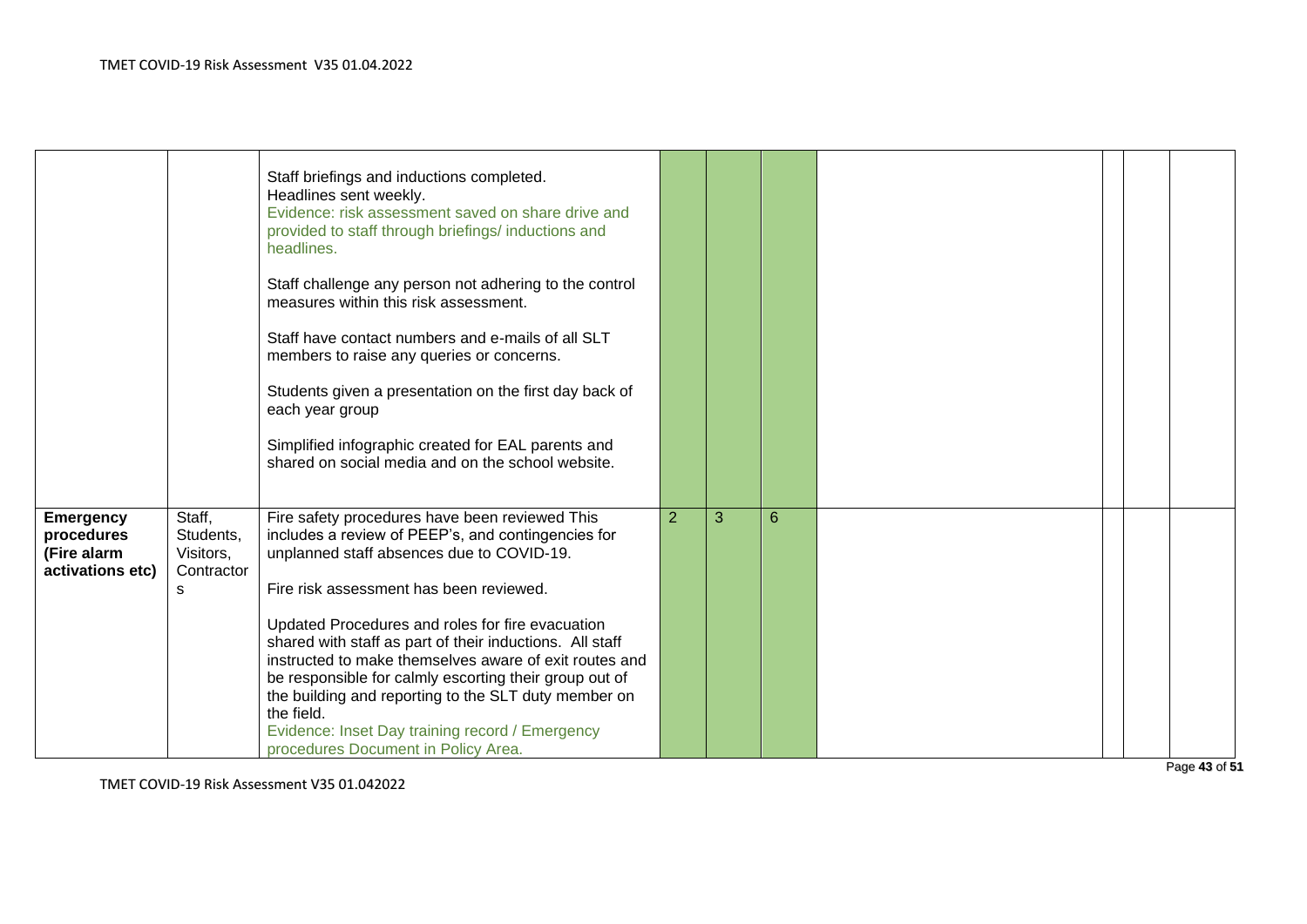| <b>First Aid</b><br>provision | <b>Staff</b><br>Students,<br><b>Visitors</b> | First aider numbers & locations reviewed to ensure<br>appropriate cover is maintained.<br>When physical contact is necessary PPE appropriate to<br>the level of risk is worn (Gloves, face mask, apron, eye<br>protection).                                                                                                | $\overline{2}$ | 3 | 6 |  |  |
|-------------------------------|----------------------------------------------|----------------------------------------------------------------------------------------------------------------------------------------------------------------------------------------------------------------------------------------------------------------------------------------------------------------------------|----------------|---|---|--|--|
|                               |                                              | Upon completion of first aid, thoroughly wash & dry the<br>hands and any points of contact, and clean & disinfect<br>the affected area.<br>First aid risk assessment reviewed to ensure having the<br>required numbers of staff on site who are appropriately<br>first aid trained.<br>Evidence: First Aid risk assessment |                |   |   |  |  |
|                               |                                              | Additional first aid area has been identified in A Block<br>(Meeting Room 2) for COVID related illness. This is<br>equipped with the required cleaning materials. Staff to<br>put PPE on in main first aid room before attending<br>students in this area.                                                                 |                |   |   |  |  |
|                               |                                              | The medical room in Student Support has been<br>assessed and can hold 3 people comfortably at any one<br>time. Staff should ensure they wait outside door to the<br>room to ensure there is space before gaining entrance.                                                                                                 |                |   |   |  |  |
|                               |                                              | If a student requires minor medical assistance, staff will<br>try to treat this within the classroom (plasters / water<br>etc. can be obtained from medical boxes around the<br>site.)                                                                                                                                     |                |   |   |  |  |
|                               |                                              | First aid staff trained in new procedures and the use of                                                                                                                                                                                                                                                                   |                |   |   |  |  |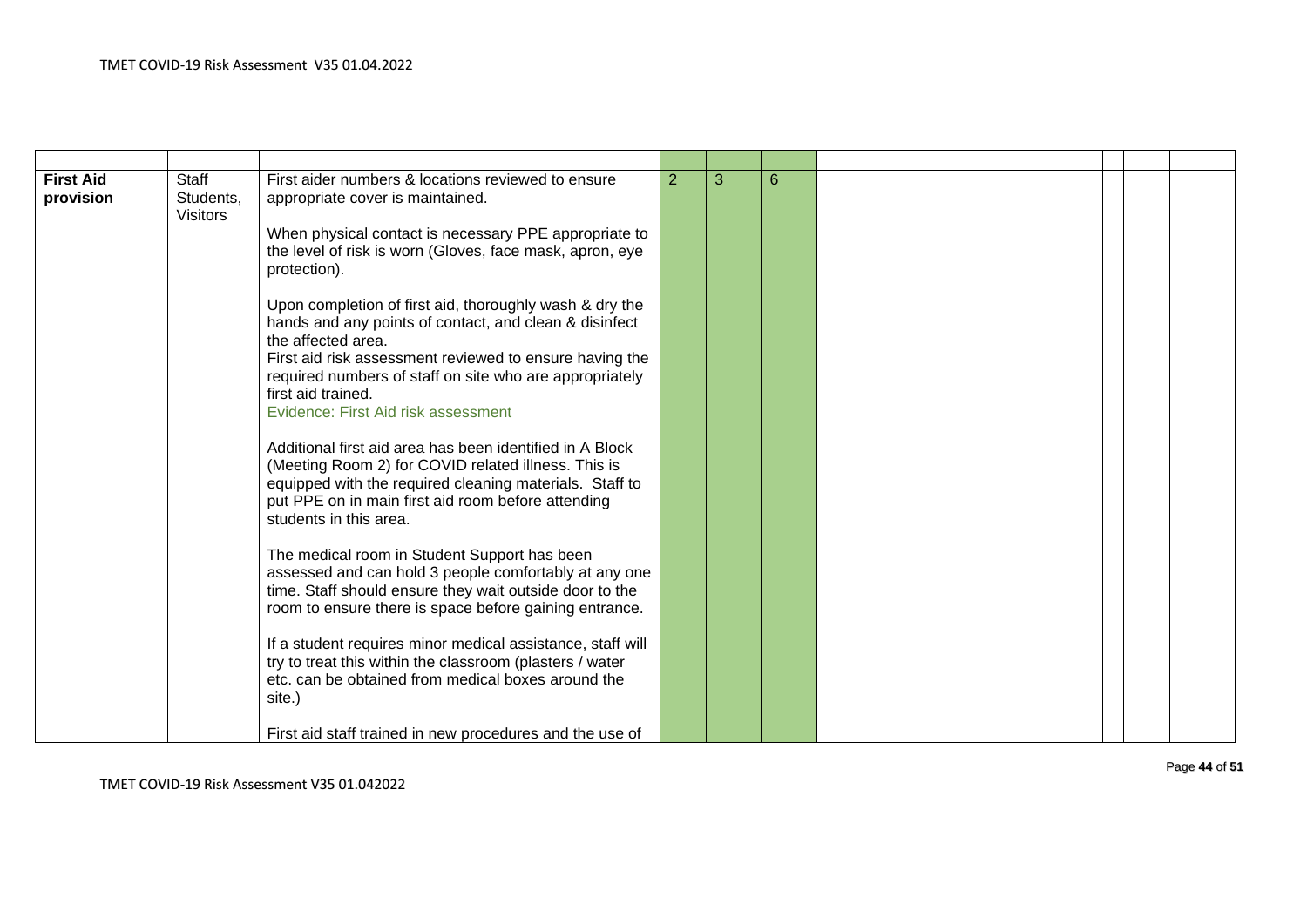| PPE.                                                                                                                                                                                                                                                                                                                                                                                                               |  |  |  |  |
|--------------------------------------------------------------------------------------------------------------------------------------------------------------------------------------------------------------------------------------------------------------------------------------------------------------------------------------------------------------------------------------------------------------------|--|--|--|--|
| First Aid Procedures: Staff Guide:<br>Staff to notify on-call if they need medical assistance.<br>SLT to ascertain whether suspected coronavirus case<br>and if so, remove student to isolation room.                                                                                                                                                                                                              |  |  |  |  |
| On-call to carry 2 masks with them, one for themselves<br>and one for any student showing COVID symptoms                                                                                                                                                                                                                                                                                                           |  |  |  |  |
| Separate out medical injuries and non-COVID-19<br>illnesses from those who have COVID-19 symptoms                                                                                                                                                                                                                                                                                                                  |  |  |  |  |
| Students who are injured or who have an illness not<br>linked with COVID-19, e.g., upset stomach, are to be<br>treated where possible in the medical room.                                                                                                                                                                                                                                                         |  |  |  |  |
| In times of high incidences, it may be necessary to<br>have two or more students in the room simultaneously-                                                                                                                                                                                                                                                                                                       |  |  |  |  |
| Staff should wear gloves and face coverings                                                                                                                                                                                                                                                                                                                                                                        |  |  |  |  |
| In an emergency, call 999 if they are seriously ill or<br>injured or their life is at risk. Do not send to visit the GP,<br>pharmacy, urgent care centre or a hospital.<br>All employees are made aware of PPE availability<br>(gloves, masks, aprons, face shields). PPE stations set<br>up in first aid room for quick access.<br>First aiders encouraged to always carry some PPE with<br>them (Gloves / mask). |  |  |  |  |
| After providing first aid all PPE must be disposed of<br>immediately in the yellow lidded bins provided and<br>waste must be disposed of in line with current                                                                                                                                                                                                                                                      |  |  |  |  |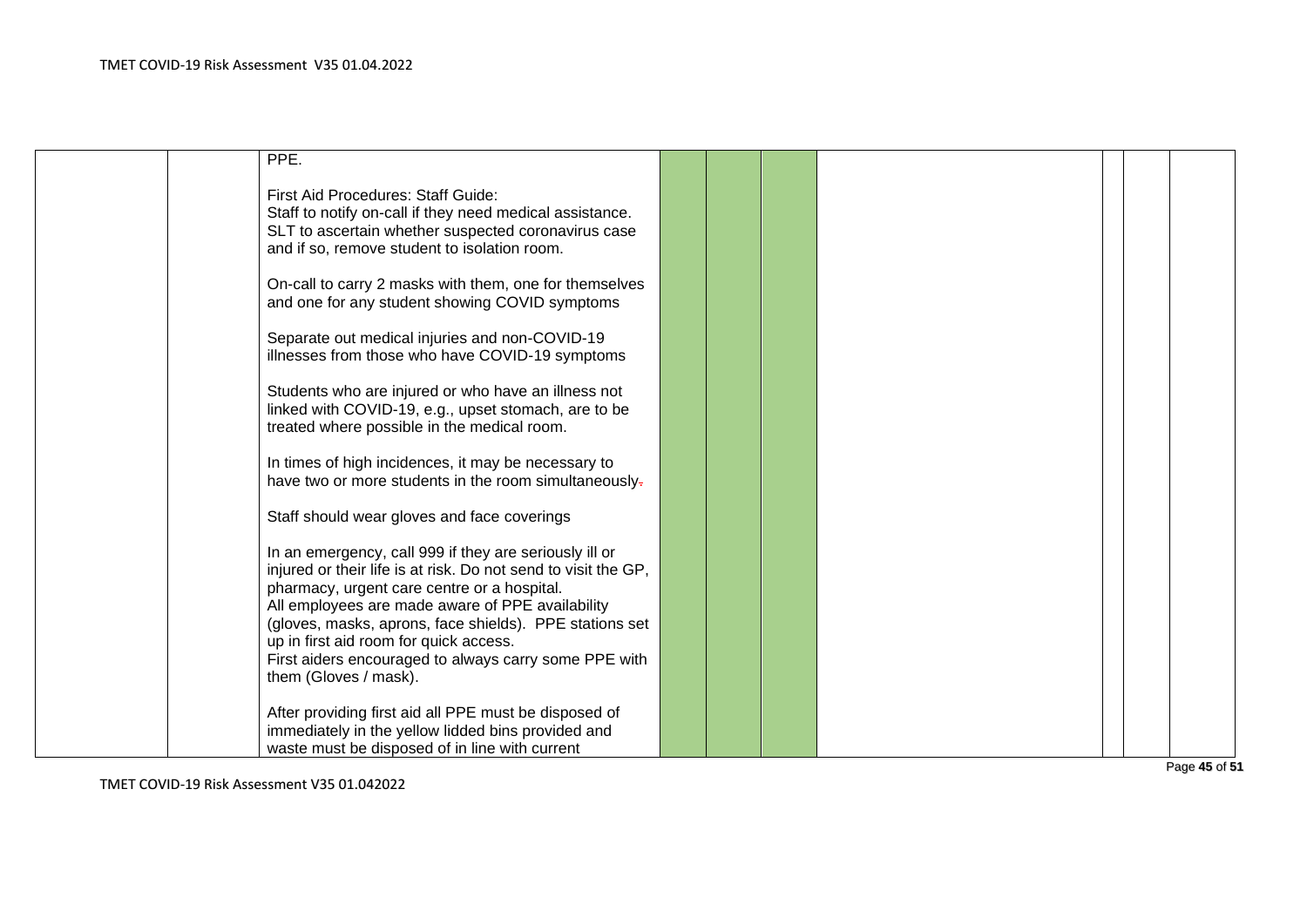| quidance.                                                                                                                                                  |  |  |  |  |
|------------------------------------------------------------------------------------------------------------------------------------------------------------|--|--|--|--|
| https://www.gov.uk/government/publications/covid-19-<br>decontamination-in-non-healthcare-settings/covid-19-<br>decontamination-in-non-healthcare-settings |  |  |  |  |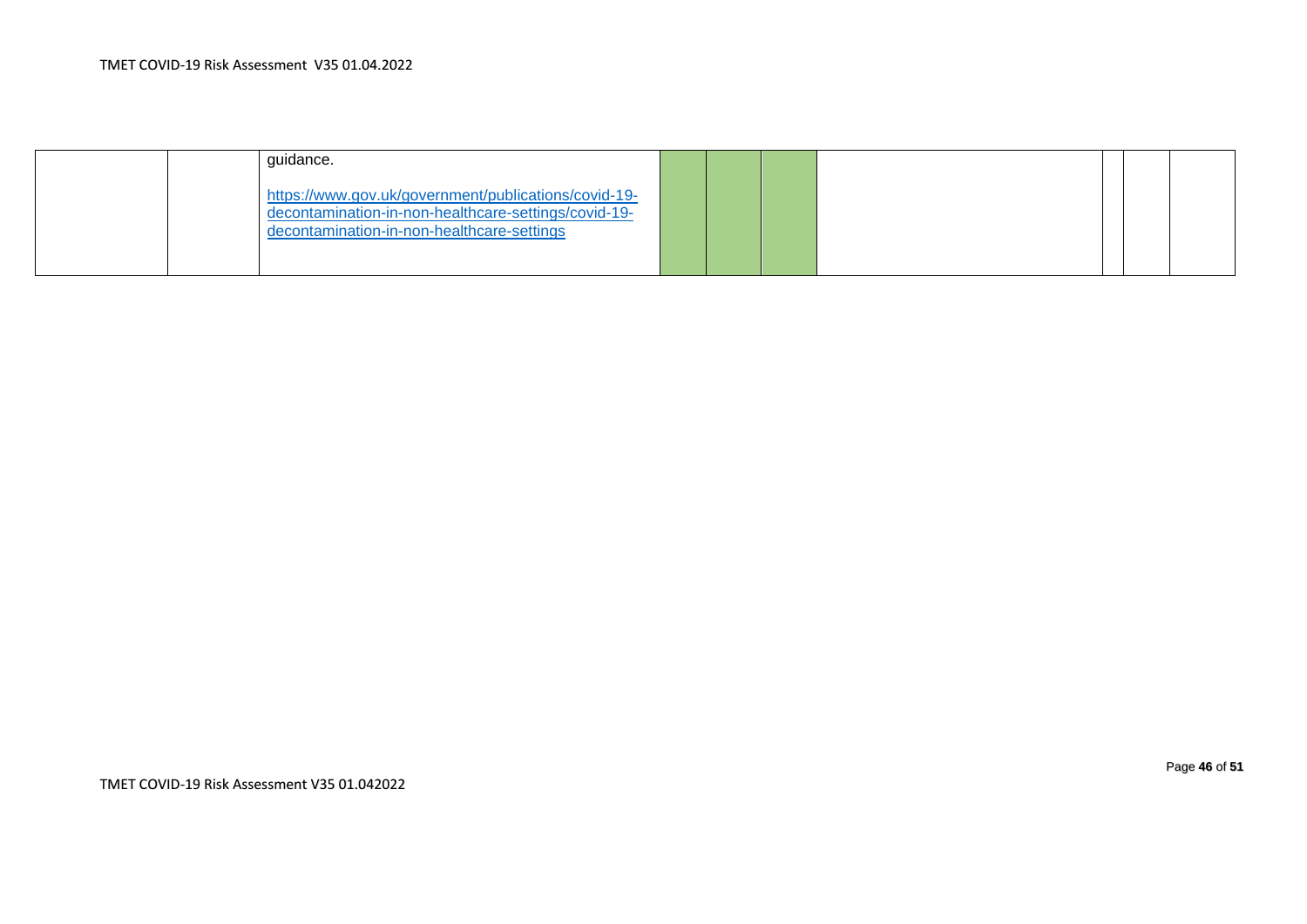|                       | Staff           | H&S Check.                                              | 2 | 3 | 3 |  |  |
|-----------------------|-----------------|---------------------------------------------------------|---|---|---|--|--|
| <b>Building risks</b> |                 |                                                         |   |   |   |  |  |
| arising during        | <b>Students</b> | School compliant with H&S legislation and RMA policy    |   |   |   |  |  |
| partial               | <b>Visitors</b> | to keep users of the buildings safe.                    |   |   |   |  |  |
| closure               | Vulnerabl       | The school is compliant with all aspects of the H&S     |   |   |   |  |  |
|                       | e Groups        | policy including:                                       |   |   |   |  |  |
|                       |                 | • Legionella testing is up to date and compliant.       |   |   |   |  |  |
|                       |                 | •Fire safety checks have been completed and fire drills |   |   |   |  |  |
|                       |                 | performed as required.                                  |   |   |   |  |  |
|                       |                 | • PAT testing undertaken in line with requirements.     |   |   |   |  |  |
|                       |                 | • Continue planned gas safety checks including gas      |   |   |   |  |  |
|                       |                 | detection and/or interlocking.                          |   |   |   |  |  |
|                       |                 | • Kitchen equipment - Equipment that holds water - for  |   |   |   |  |  |
|                       |                 | example, dishwashers, combination ovens - should be     |   |   |   |  |  |
|                       |                 |                                                         |   |   |   |  |  |
|                       |                 | run through at least a full cleaning cycle per week.    |   |   |   |  |  |
|                       |                 | • Security - All areas of the school are kept secure.   |   |   |   |  |  |
|                       |                 | Access to certain closed areas are only possible by     |   |   |   |  |  |
|                       |                 | relevant staff - for example, science laboratories,     |   |   |   |  |  |
|                       |                 | chemical stores and IT rooms.                           |   |   |   |  |  |
|                       |                 | Access control is secure.                               |   |   |   |  |  |
|                       |                 | https://www.gov.uk/guidance/good-estate-                |   |   |   |  |  |
|                       |                 | management-for-schools/health-and-safety                |   |   |   |  |  |
|                       |                 |                                                         |   |   |   |  |  |
|                       |                 |                                                         |   |   |   |  |  |
|                       |                 |                                                         |   |   |   |  |  |
|                       |                 |                                                         |   |   |   |  |  |
|                       |                 |                                                         |   |   |   |  |  |
|                       |                 |                                                         |   |   |   |  |  |
|                       |                 |                                                         |   |   |   |  |  |
|                       |                 |                                                         |   |   |   |  |  |
|                       |                 |                                                         |   |   |   |  |  |

**From 1 April 2022 the Government will remove the health and safety requirement for every employer to explicitly consider COVID-19 in their risk assessments. \**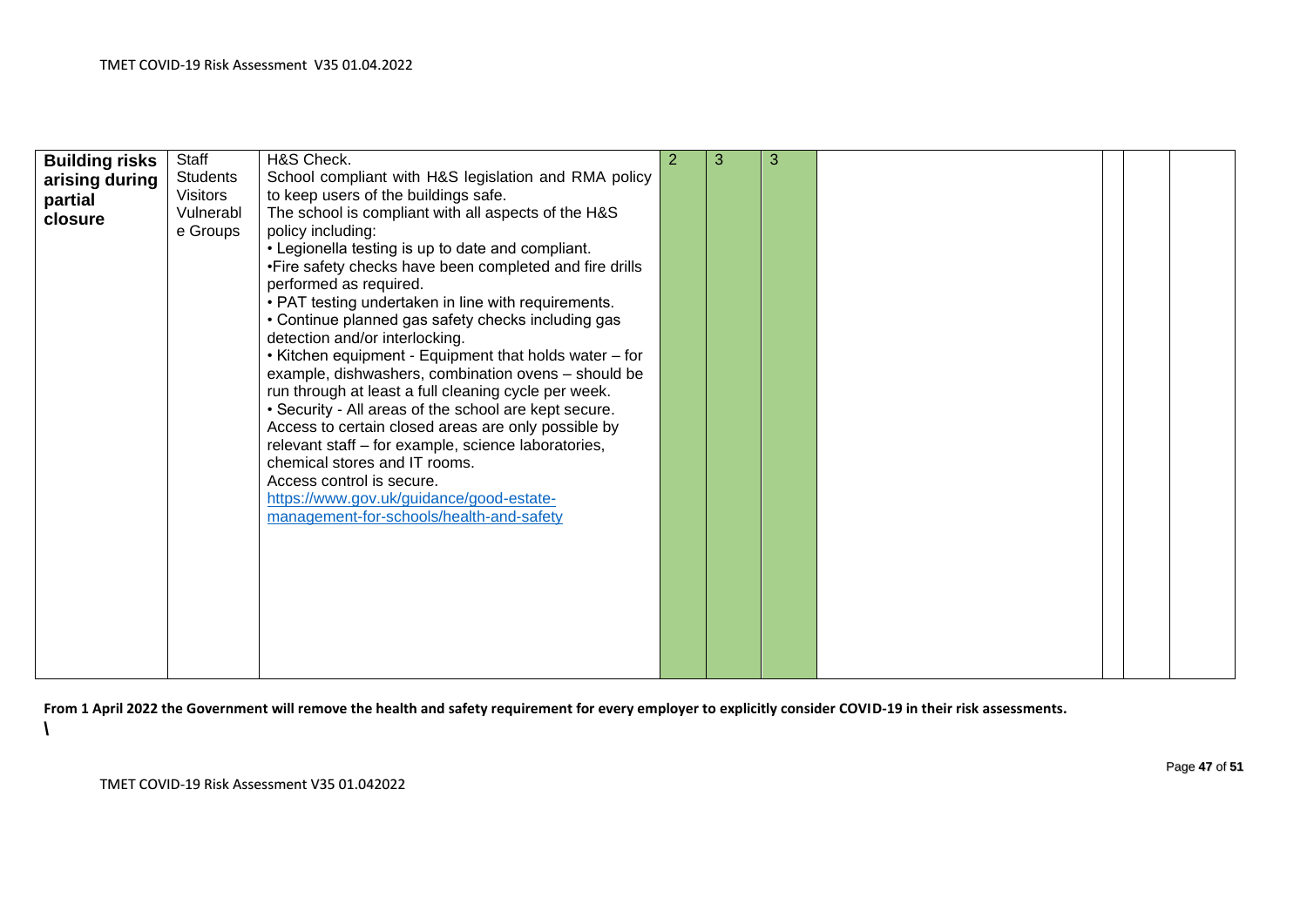## **Government & NHS Guidance**

Coronavirus Guidance <https://www.gov.uk/coronavirus>

Guidance on infection prevention and control for COVID-19 <https://www.gov.uk/government/publications/wuhan-novel-coronavirus-infection-prevention-and-control>

Cleaning Guidance

<https://www.gov.uk/government/publications/covid-19-decontamination-in-non-healthcare-settings/covid-19-decontamination-in-non-healthcare-settings>

Check if you have coronavirus symptoms <https://www.nhs.uk/conditions/coronavirus-covid-19/check-if-you-have-coronavirus-symptoms/>

Extremely Vulnerable Persons [https://www.gov.uk/government/publications/guidance-on-shielding-and-protecting-extremely-vulnerable-persons-from-covid-](https://www.gov.uk/government/publications/guidance-on-shielding-and-protecting-extremely-vulnerable-persons-from-covid-19/guidance-on-shielding-and-protecting-extremely-vulnerable-persons-from-covid-19)[19/guidance-on-shielding-and-protecting-extremely-vulnerable-persons-from-covid-19](https://www.gov.uk/government/publications/guidance-on-shielding-and-protecting-extremely-vulnerable-persons-from-covid-19/guidance-on-shielding-and-protecting-extremely-vulnerable-persons-from-covid-19)

Travel guidance <https://www.gov.uk/guidance/coronavirus-covid-19-safer-travel-guidance-for-passengers#exemptions-face-coverings>

Guidance for the full opening of schools from the start of the autumn term: <https://www.gov.uk/government/publications/actions-for-schools-during-the-coronavirus-outbreak>

Transport to school

[https://www.gov.uk/government/publications/transport-to-school-and-other-places-of-education-autumn-term-2020/transport-to-school-and-other-places-of](https://www.gov.uk/government/publications/transport-to-school-and-other-places-of-education-autumn-term-2020/transport-to-school-and-other-places-of-education-autumn-term-2020)[education-autumn-term-2020](https://www.gov.uk/government/publications/transport-to-school-and-other-places-of-education-autumn-term-2020/transport-to-school-and-other-places-of-education-autumn-term-2020)

Contingency planning

TMET COVID-19 Risk Assessment V35 01.042022

Page **48** of **51**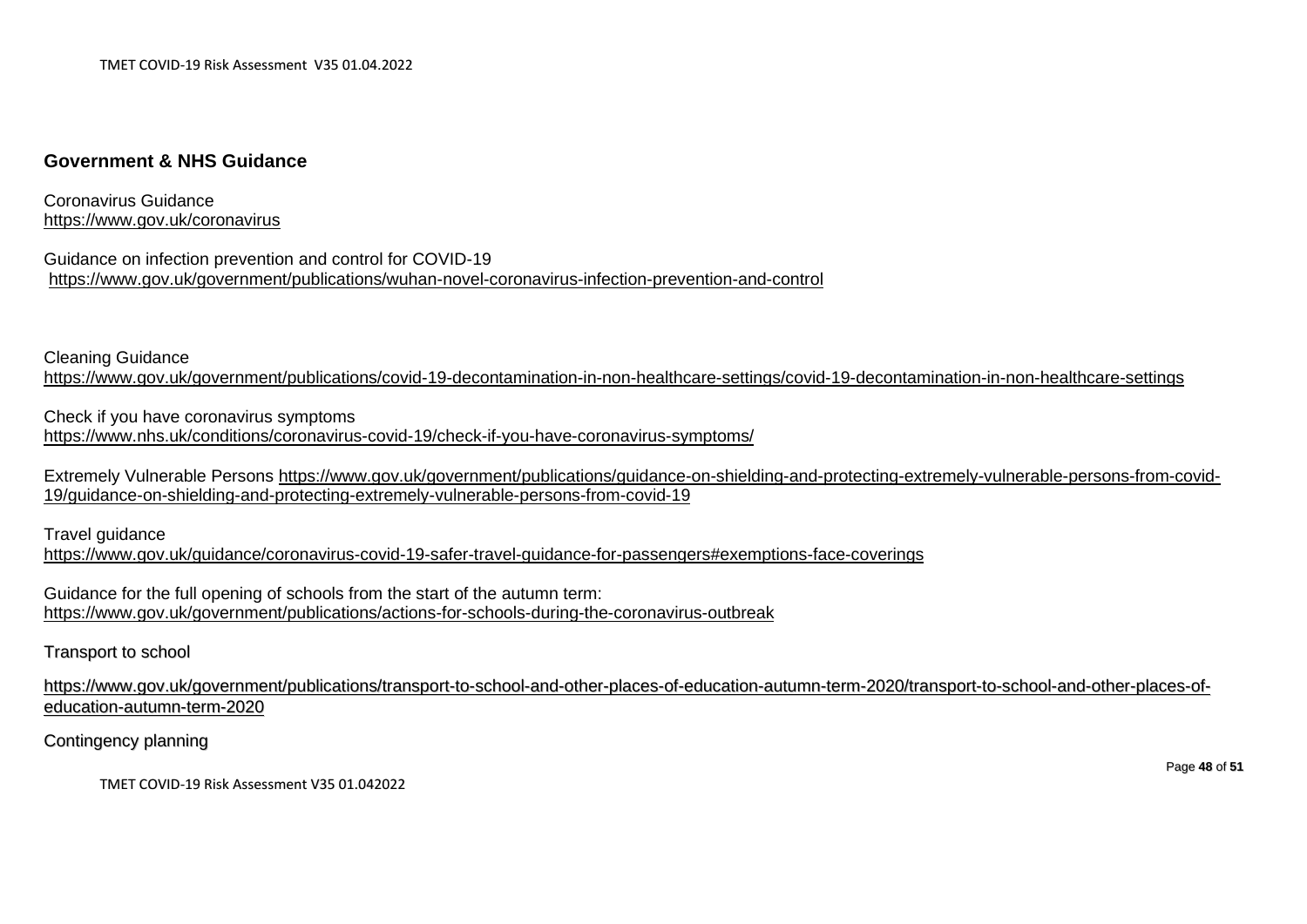## <https://www.gov.uk/government/publications/how-schools-can-plan-for-tier-2-local-restrictions/how-schools-can-plan-for-tier-2-local-restrictions>

<https://get-help-with-remote-education.education.gov.uk/rapid-testing/>

Ventilation

<https://www.hse.gov.uk/coronavirus/equipment-and-machinery/air-conditioning-and-ventilation.htm>

[EMG: Role of ventilation in controlling SARS-CoV-2 transmission, 30 September 2020 -](https://www.gov.uk/government/publications/emg-role-of-ventilation-in-controlling-sars-cov-2-transmission-30-september-2020) GOV.UK (www.gov.uk)

Face coverings in education

[https://assets.publishing.service.gov.uk/government/uploads/system/uploads/attachment\\_data/file/976213/Face\\_coverings\\_in\\_education\\_April\\_2021.pdf](https://assets.publishing.service.gov.uk/government/uploads/system/uploads/attachment_data/file/976213/Face_coverings_in_education_April_2021.pdf)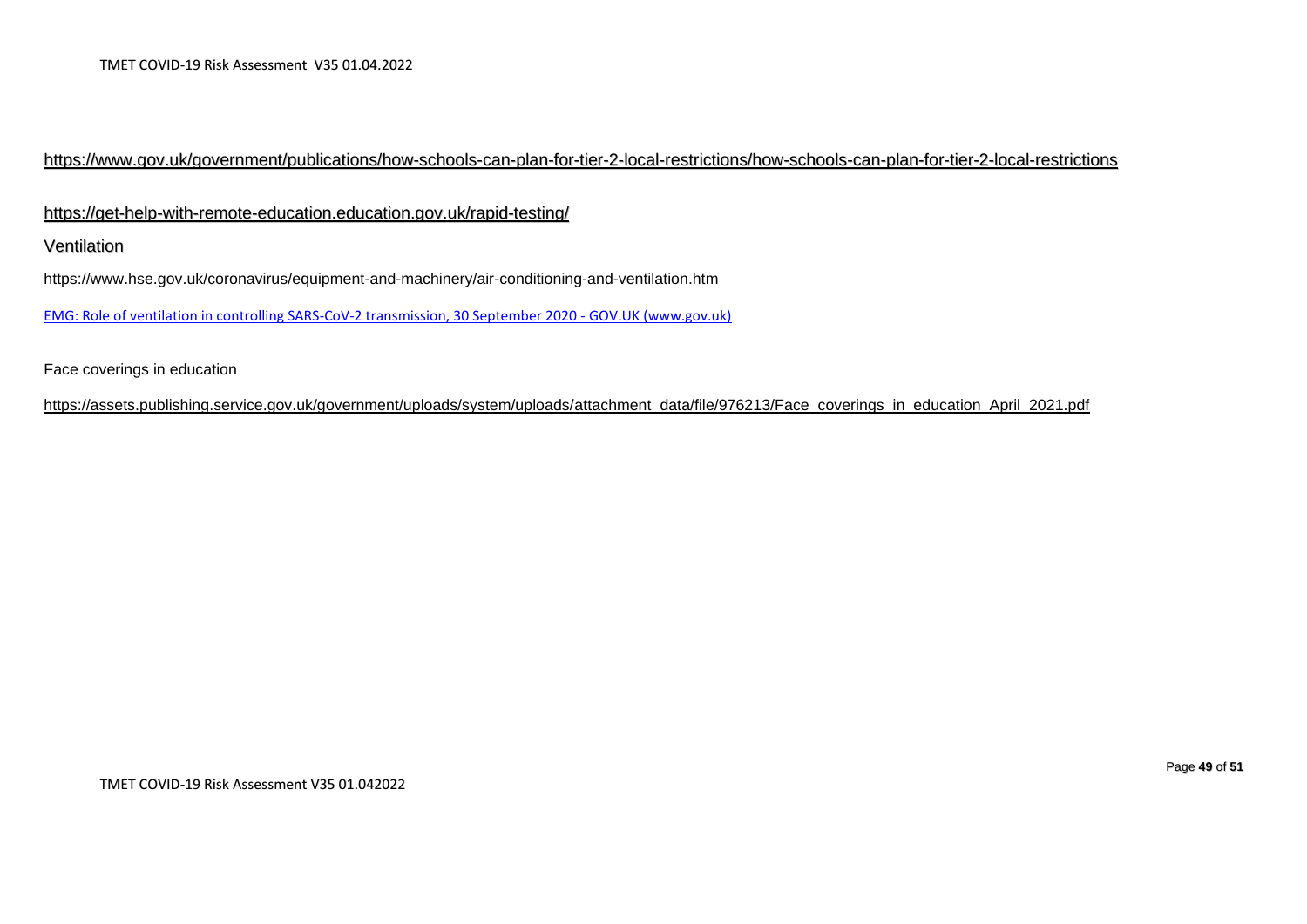| LEVEL OF RISK                |                                       | OVERALL RATING                                |                                | HOW THE RISK SHOULD BE TACKLED/MIANAGED |                         |                                              |  | Consider the potential harm or injury                                          |                               |                |  |
|------------------------------|---------------------------------------|-----------------------------------------------|--------------------------------|-----------------------------------------|-------------------------|----------------------------------------------|--|--------------------------------------------------------------------------------|-------------------------------|----------------|--|
| <b>HIGH RISK</b>             |                                       | 15-25                                         |                                | <b>Immediate Management Action</b>      |                         |                                              |  | an accident or incident were to occur                                          |                               |                |  |
| <b>MEDIUM RISK</b>           |                                       | $9-12$                                        |                                | <b>Plan for Change</b>                  |                         |                                              |  |                                                                                |                               |                |  |
| <b>LOW RISK</b>              |                                       | $1 - 8$                                       |                                | <b>Continue to Manage</b>               |                         |                                              |  |                                                                                | <b>IMPACT</b>                 | <b>SCO</b>     |  |
| $(\mathbb{A})$<br>Likelihood | 5<br><b>Almost</b><br>Certain         | 5                                             | 10                             | 15                                      | 20                      | 25                                           |  | $\Xi$<br>Impact Criteria                                                       | Critical/<br>Catastrophic     | 5              |  |
|                              | $\overline{4}$<br>Probable<br>/Likely | 4                                             | $\bf{8}$                       | 12                                      | 16                      | 20                                           |  |                                                                                | Major                         | 4              |  |
|                              | $\overline{3}$<br>Possible            | 3                                             | $6\phantom{1}6$                | 9                                       | 12                      | 15                                           |  |                                                                                | <b>Moderate</b>               | 3              |  |
|                              | $\overline{2}$<br><b>Unlikely</b>     | $\overline{2}$                                | $\overline{4}$                 | $6\phantom{1}6$                         | 8                       | 10                                           |  |                                                                                | Minor                         | $\overline{2}$ |  |
|                              | 1<br>Very Unlikely /<br>Rare          | 1                                             | $\overline{2}$                 | 3                                       | $\overline{\mathbf{A}}$ | 5                                            |  |                                                                                | Insignificant /<br>Negligible | 1              |  |
|                              |                                       | $\mathbf{1}$<br>Insignificant /<br>Negligible | $\overline{2}$<br><b>Minor</b> | $\overline{a}$<br>Moderate              | $\overline{4}$<br>Major | 5 <sub>1</sub><br>Critical /<br>Catastrophic |  |                                                                                |                               |                |  |
|                              |                                       |                                               |                                | $(8)$ iteq in                           |                         |                                              |  | Now consider the likelihood of that h<br>expected frequencies in the table bel |                               |                |  |

#### **Risk Score**

**To calculate the Risk Score in the Risk Assessment Register above, simply multiply the Impact by the Likelihood to identify the level of risk as per the table above.**

# **Scoring Table Risk Scoring Guide**

Consider the potential harm or injury that could result from the identified hazard if an accident or incident were to occur, based on the table below.

|          | <b>IMPACT</b>                        | SCORE | HEALTH & SAFETY EFFECT                                                                                                                   |  |  |  |
|----------|--------------------------------------|-------|------------------------------------------------------------------------------------------------------------------------------------------|--|--|--|
| $\Xi$    | Critical/<br>Catastrophic            | 5     | Multiple deaths of employees, service users,<br>members of the public, etc.                                                              |  |  |  |
| Criteria | <b>Major</b>                         | 4     | Death of an employee, service user, member of the<br>public, etc.                                                                        |  |  |  |
|          | <b>Moderate</b>                      | з     | Serious injury (acute, chronic of life-changing) to<br>employee, service user or member of the public<br>requiring medical intervention. |  |  |  |
| mpact    | <b>Minor</b>                         | 2     | Minor injury such as a bump or bruise that may<br>require First Aid treatment and the person returns to<br>work.                         |  |  |  |
|          | Insignificant /<br><b>Negligible</b> |       | A day to day issue/problem but negligible harm would<br>result.                                                                          |  |  |  |

**Now consider the likelihood of that harm or injury being realised based on the expected frequencies in the table below.**

|          | TIKETIHOOD                    | SCORE | EXPECTED FREQUENCY                                                                                                                                                             |  |  |  |
|----------|-------------------------------|-------|--------------------------------------------------------------------------------------------------------------------------------------------------------------------------------|--|--|--|
| ΩŹ<br>IJ | <b>Almost</b><br>5<br>Certain |       | Reasonable to expect that the event WILL undoubtedly<br>happen/recur, possibly frequently and is probable in<br>the current year                                               |  |  |  |
|          | Probable /<br>Likely          | 4     | Event is MORE THAN LIKELY to occur, will probably<br>happen/recur, but is not a persisting issue. Will possibly<br>happen in the current year and be likely in the longer term |  |  |  |

Page **50** of **51**